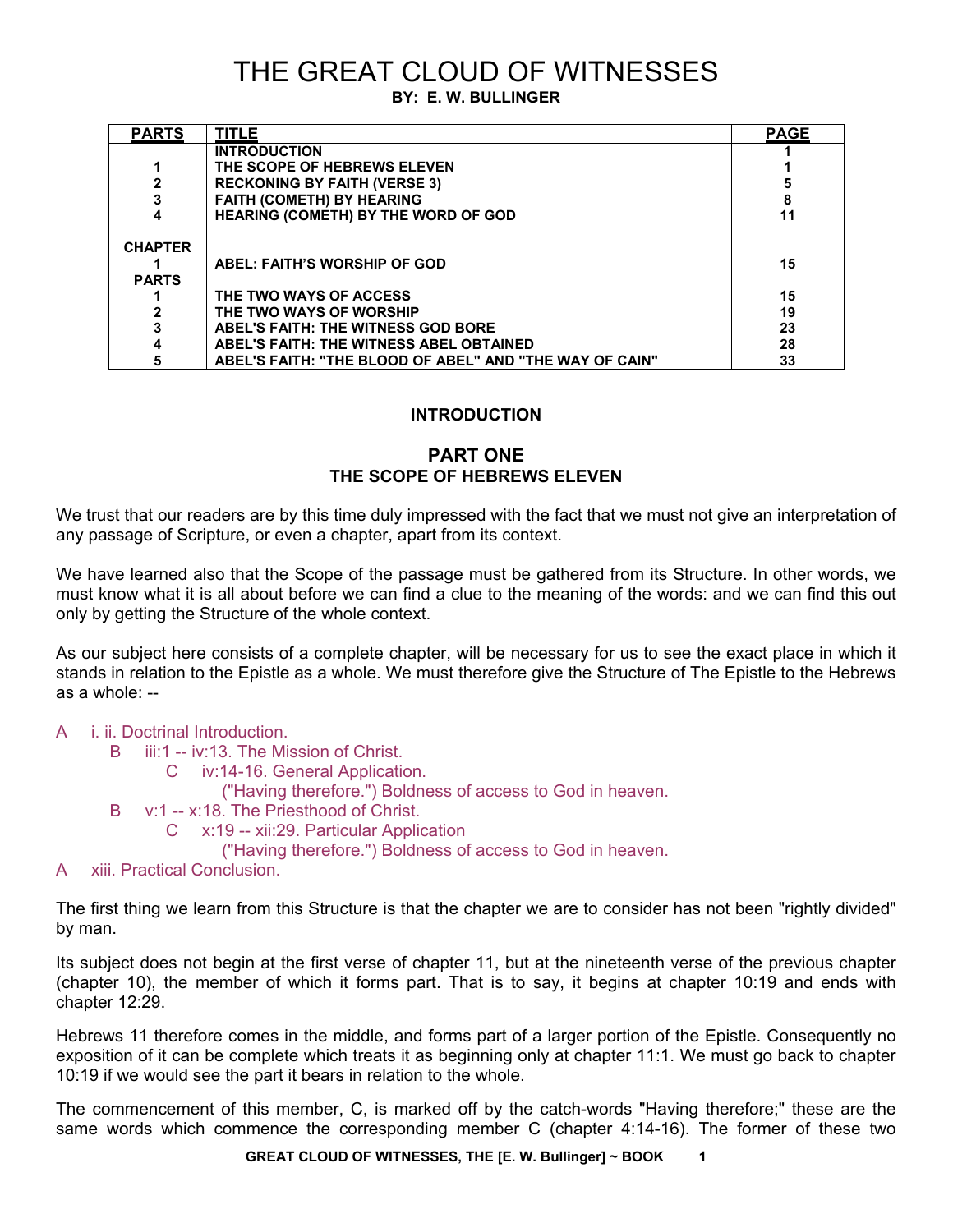members (4:14-16) contains the conclusion which follows from the establishment of the argument concerning The Mission of Christ (chapter 3:1 -- 4:13); while the latter (chapters 10:19 -- 12:29) contains the conclusion which follows the argument concerning The Priesthood of Christ (chapter 5:1 -- 10:18).

It will be necessary now for us to note the Structure of the second of these conclusions, so that we may, by its being broken up, see what is the scope of the whole, and what is the special place of the chapter we-are to consider.

Each of the large members given above has its own proper and peculiar Structure, and is capable of being expanded, and of having its various-sub-members exhibited to the eye. The sub-structure of C (chapter 10:19 - - 12:29) is as follows:

C Particular Application of chapter 5:1 -- 10:18.

D x:19-25. Exhortation to draw near to God, and to "hold fast the confession of our faith without wavering," because Christ the High Priest is accessible in heaven and "faithful that promised."

- E 10:24-25. Duties as brethren, to endure exhortation.
	- F 10:26-31. Warning in view of God being "the living God."
		- G a 10:32-37. Exhortation to patience, in view of the promise.
			- b 10:38,39. Living by faith.
		- G b 11:1-40 Examples of living by faith.

 a 12:1. Exhortation to patience in view of the examples of faith in the promise. D 12:2-3. Exhortations to look away from the above examples to Jesus, the Foremost and Last "example of faith," because He endured, and is accessible in Heaven.

- E 12:4-54. Duties as sons, to endure chastening.
	- F 12:25-29. Warning, in view of God being "a consuming fire."

From the above Structure we see the true place of chapter 11.

We see also the true place of the member "G b," and the relation in which it stands to the context.

The Scope of the whole passage is an exhortation to patient endurance in view of the promises. This exhortation is based on the faithfulness of the Promiser (10:23), and the examples of faith are shown in those who "lived by faith" (chapter 11.)

The pivot on which the whole turns is the quotation from Habbakuk 2:4, "The just shall live by faith."

This is quoted three times in the New Testament, and each time the emphasis is on a different word:--

**Romans 1:17.** "The just shall live by FAITH." (Hebrew: The just shall live in (or by) his faith [or faithfulness].

**Galatians 3:11.** "The JUST shall live by faith."

**Hebrews 10:38.** "The just LIVE by faith."

In the first of these (Romans 1:17) the subject is Faith or Faith-principle as being the principle of Justification, in God's Gospel, which is there being revealed.

In the second (Galatians 3:11) the subject is Justification, which is by Faith-principle in contrast with lawprinciple.

In the third (Hebrews 10:38) the subject is Living by faith in God's promises, so as to be able to wait and watch with patient endurance.

This is the subject of **Habbakuk 2:1, 3, 4,** which begins "I will stand upon my WATCH, and set me upon the tower, and will WATCH what he will say unto me ... For the vision is yet for an appointed time... But at the end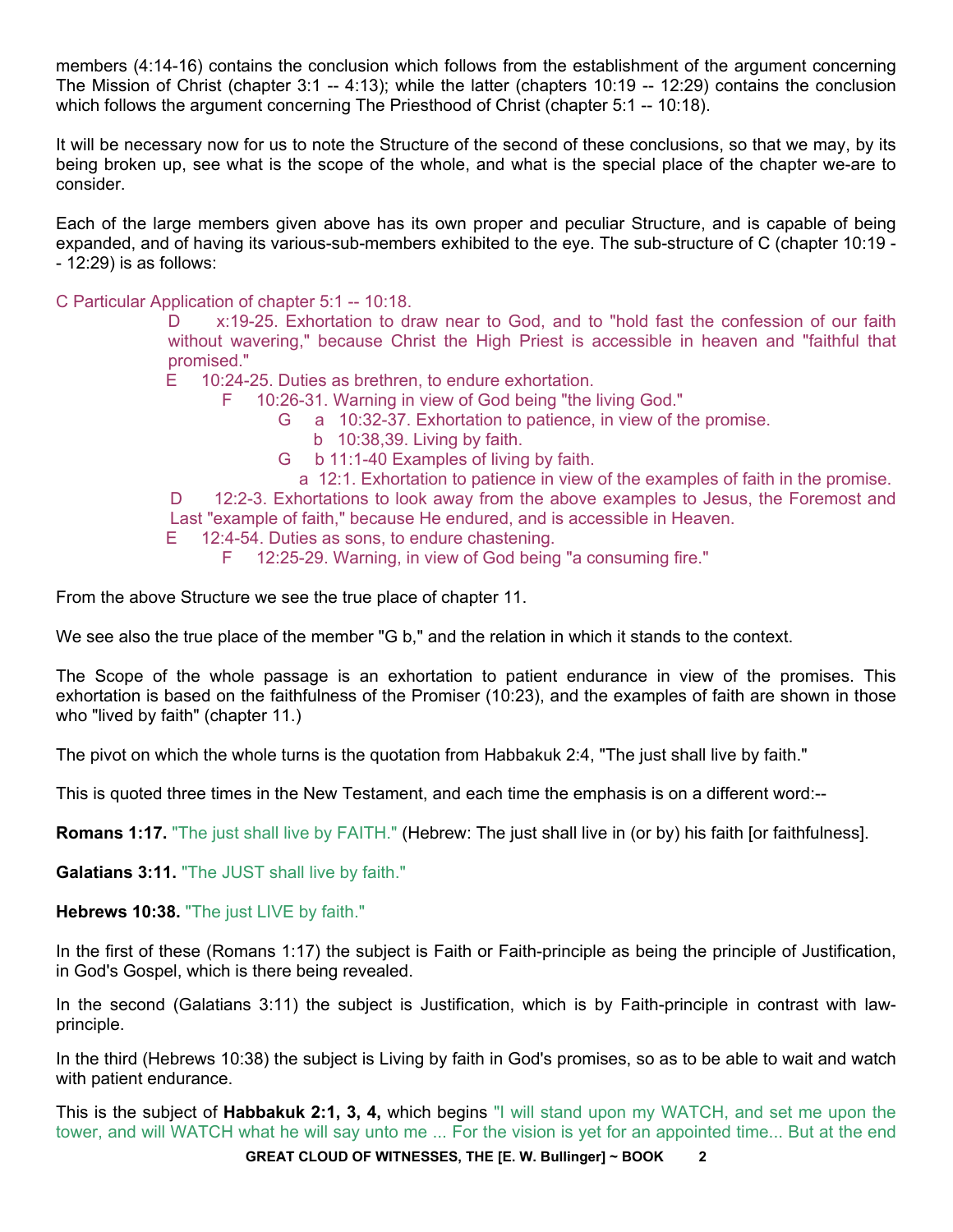it shall speak, and not lie: Though it tarry, WAIT for it; Because it will surely come, it will not tarry ... The just shall LIVE through his faith."

This context is clear. Faith in God's word can alone enable us to wait with patience for the fulfillment of His promise.

This is the burden of the context of Hebrews 11, and hence, in Hebrews 10:37, the third verse of Habbakuk 2 is quoted as well as verse 4, while, in Romans and Galatians, this verse (verse 3) is not quoted; because patient waiting is not the burden and object of the context in those two quotations of Habbakuk 2:4.

The exhortation **(Hebrews 10:32-37)** is to patient waiting through faith: "Cast not away therefore your confidence, which hath great recompense of reward. For ye have need of patience, that, after ye have done the will of God, ye might receive the promise." Then it goes on to quote Habkakuk: "for yet a little while," etc.

The whole burden of **Hebrews 11** is the patience of those who endured by faith, "not having received the promise" **(verse 13);** and of those who, "having obtained a good report through faith, received not the promise" **(verse 39).** 

Now we are prepared to understand and appreciate (1) The Definition of Faith in verses 1-3, and (2) The Exemplification of Faith in verses 4-39.

In **Hebrews 11:1** faith is defined as being "The FOUNDATION of things hoped for, The CONVICTION of things not seen."

There is no question as to the meaning of the word rendered "substance" in the A.V.; which, in the margin, gives "ground, or confidence," as an alternative.

In the R.V. it is rendered "assurance," with "giving substance to" in the margin. The word is hypostasis, a setting or placing underneath. Hence, its primitive meaning is foundation. The rendering "substance" comes from the Latin, sub stans (standing under). In the Papyri it is used of title deeds.

We all hope for many things, but the question is, What foundation or ground have we for our hope? What are our title deeds? All depends upon this.

As to our hope for eternity, it all rests on the faithfulness of God's promise. If there be no God; or, if His promise be not true, then we have no foundation whatever for our hope; all is baseless. Everything, therefore, depends upon the fact that God has spoken, and that what He has said is true.

Hence, the definition of faith in **Romans 10:17:** "Faith cometh by hearing, And hearing [cometh] by the word of God."

If we have heard nothing, there can be nothing to believe. There is neither place nor room for faith. We may think it, or imagine it, or hope for it; but we cannot possibly believe it, because we have not heard anything about it. Our hopes and thoughts and imaginations are all vain, being without any "foundation."

Hence, of Abraham's faith, the "father of the faithful," it is said, "Abraham believed God"

God had spoken; Abraham had heard; and he believed God.

What he had heard came "by the word of God: and his faith came by this hearing."

Abraham believed what God had said; God had "caused him to hope;" and hence, believing God, his faith in God's Word was the foundation or ground of that for which he hoped.

None can hope in vain who believe God.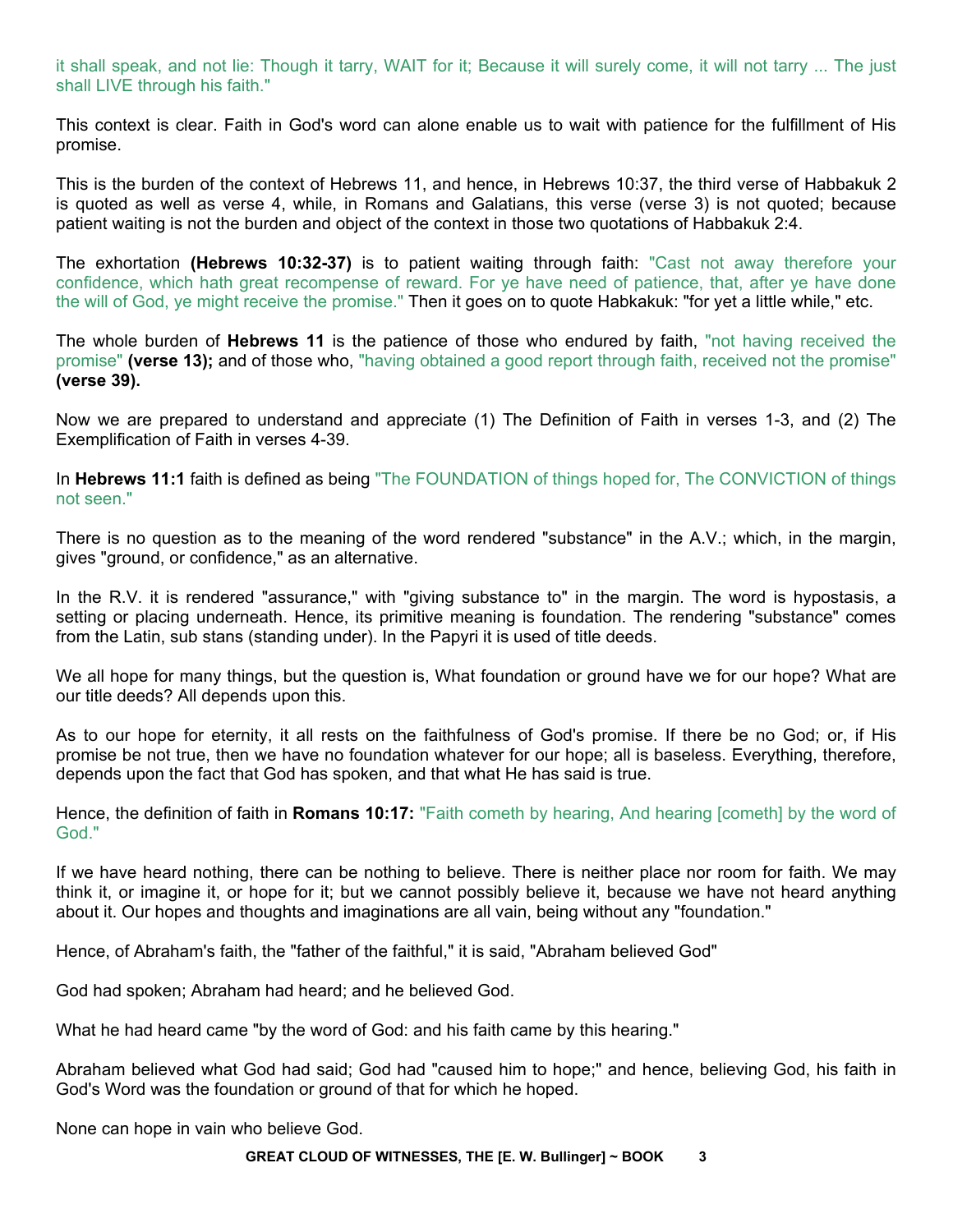This is why the common question, Do we believe? is so senseless. The real question is, not Do we believe? but WHAT do we believe? or rather, WHOM do we believe?

We believe many things that man says, and that man promises. But the question is, are they true?

It is not a question of the sincerity with which we believe, but of the truth of what we believe.

The more sincerely we believe what is not true, the worse it is for us. This holds good in every department of life. If what we hear be not true, then, to doubt it, means our safety.

When we give ear to man, we can never be certain that what he says is true. But when we give ear to God, we can set to our seal that "God is true" in what He says; and that "He is faithful" in what He promises. Faith is hearing God and believing what He says. This is the simple definition. But there are various expressions connected with this faith.

It is used with the preposition "in". This means that our faith rests in the truth of what is said (Mark 1:15, etc,). It is the same when used with the Dative of the person.

It is used with "upon", which means that faith rests upon what we hear; and that what we hear is the foundation upon which our faith rests (Romans 9:33; 10:11, etc.).

It is used with "unto", which means that faith goes out to, and is directed to Him of whom, or that of which we hear (John 2:11; 3:16, etc.).

There can thus be no mistake as to the meaning of the first part of the definition of Hebrews 11:1.

As to the second: -- Faith is said to be "The CONVICTION of things not seen."

The A.V. renders this "evidence," while the R.V renders it "proving," with test" in the margin.

The word is elengchos, a proof, that by which anything is proved or tested; logical proof, proof that conveys a satisfying conviction to the mind. Hence, this is the best meaning to give the word here. It is the conviction produced by demonstration.

In John 8:46 the Lord says, "Which of you convicteth Me of sin?" (not "convinceth," as in the A.V., but "convicteth," as in the R.V.); so in John 16:8, "When He [the Holy Spirit] is come, He shall convict the world in respect of sin," (not "reprove," as in A.V. margin, convince), but convict, or bring in guilty. None could do this of Christ; but the Holy Spirit does this of the world. He brings it in guilty, and convicts it of sin. Why? For this very reason: "Because they believe not on Me."

This is the great sin. And this brings us back to our subject.

God hath spoken; and the sin is defined as not believing what He hath said: for He was the Living Word, and through Him we believe in the Living God.

Hence the opening words of Isaiah chapter 1, which is the great indictment of Israel's sin:

**"Hear, 0 heavens, And give ear, 0 earth: For Jehovah hath spoken."** 

This is the great fact for us who possess the Word of God. GOD HATH SPOKEN.

Do we believe what He hath said? This is the one abiding question. He has given to us, and made us exceeding great and precious promises. Do we believe Him? If we do, then, this faith is the "foundation" of all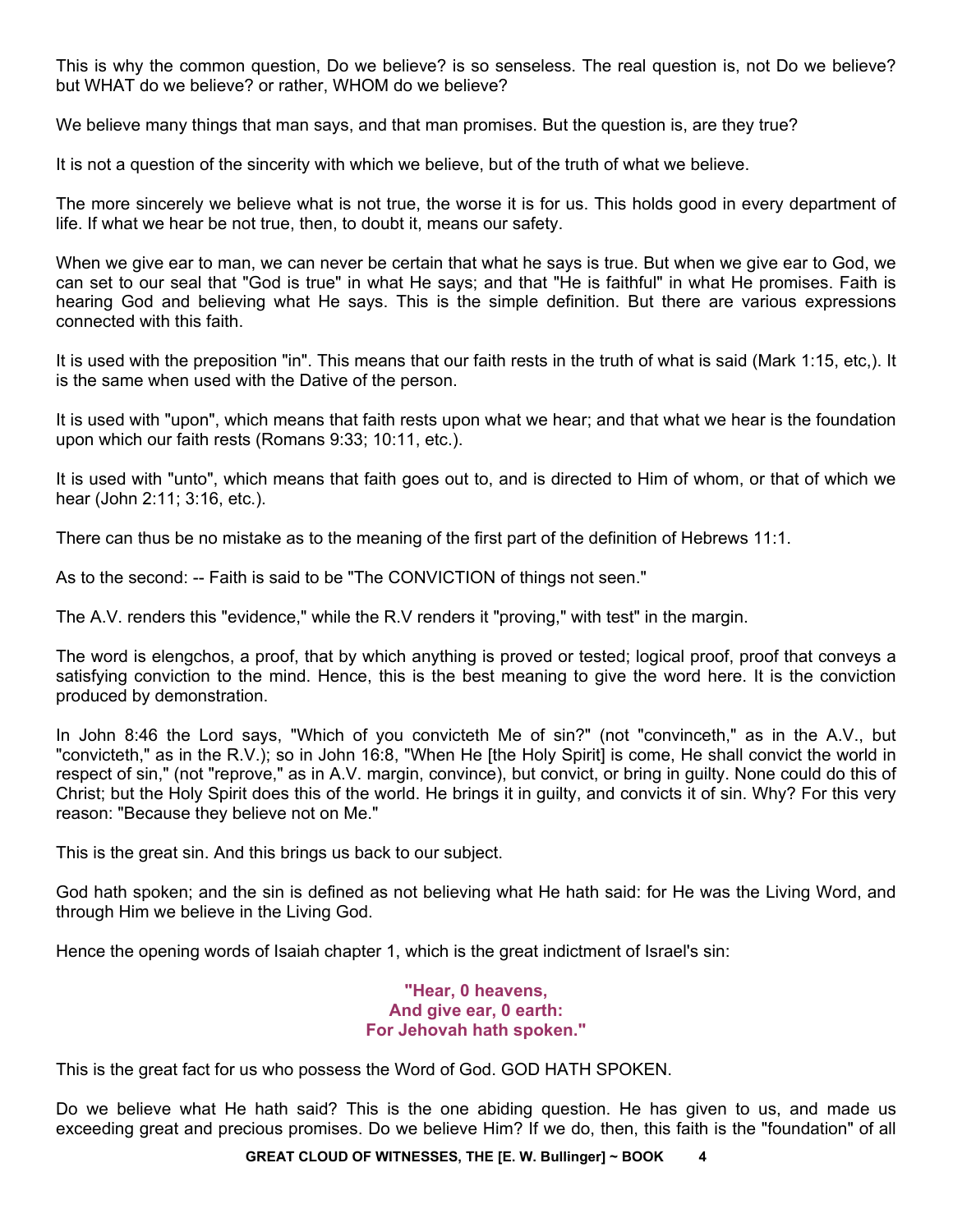we hope for. It is the "conviction" of what we have heard but do not see. Thus Faith is the opposite of sight. Man says that "seeing is believing." This is one of his many fallacies. Faith is the demonstration to us of what we do not see. Hence, we live in, and by, this faith, "we walk by faith, and not by sight" (II Corinthians 5:7).

What we see is what we know.

What we believe is what we hear.

Hence the examples of faith given us in Hebrews 11 are those who, having heard God, believed what He said.

Every instance of faith in this chapter comes under the category of "things hoped for," or of "things unseen."

Noah believed the truth of "things not seen as yet" (verse 7).

Others by faith saw the promises "afar off" (verse 13). Moses "endured as seeing Him who is invisible" (verse 27).

This is faith. This was Abraham's faith. He "rejoiced to see Christ's day: and he saw it, and was glad" (John 8:56). But he saw it, by faith, "afar off".

#### **INTRODUCTION**

# **PART TWO RECKONING BY FAITH (VERSE 3)**

Having given the true definition of faith, the Apostle proceeds to give examples of it; showing how men of God in past days lived by it: i.e., how they conducted their lives according to it.

Those whom he calls "the elders," in Heb. 11:1, he speaks of as the "great cloud of witnesses" in ch. 12.

The scope of the whole passage (of which this chapter forms part) is, as we have seen, an exhortation to patience in view of the great tribulations these Hebrew believers were passing through, and of the faithfulness of God to His promises which He had made to them.

God's word was the foundation of all that they hoped for; His faithfulness was all that they had to rest upon.

He points his readers back to the great cloud of witnesses2 who had borne such wondrous testimony to the power of a living faith in the living God: to those who had borne witness, not only in their faithful life, but in their martyr-death.

The word rendered "obtained a good report," in Heb. 11:2 and 39, and "witnesses," in Heb. 12:1, are cognate.

In the former chapter it is the verb, and in the latter it; is the noun. There is no word in the original about "good."

Verse 2 tells us that by (or through) this faith [of theirs]; or by such a faith as this, they were made witnesses (by God), or became witnesses (for God), and could thus be called, in chap. 12:1, "a great cloud of witnesses," by faith in the promises which they had received from God, and believing what they had "heard."

They were enabled to bear such wondrous witness; and were strengthened to suffer, and conquer, and to wait patiently for the fulfillment of the promises, which they saw, by this faith, "afar off."

It was this, and "by such faith as this," that their example was so necessary, and was such an encouragement for those to whom the Apostle was writing. The scope of the whole section is (as we have seen), an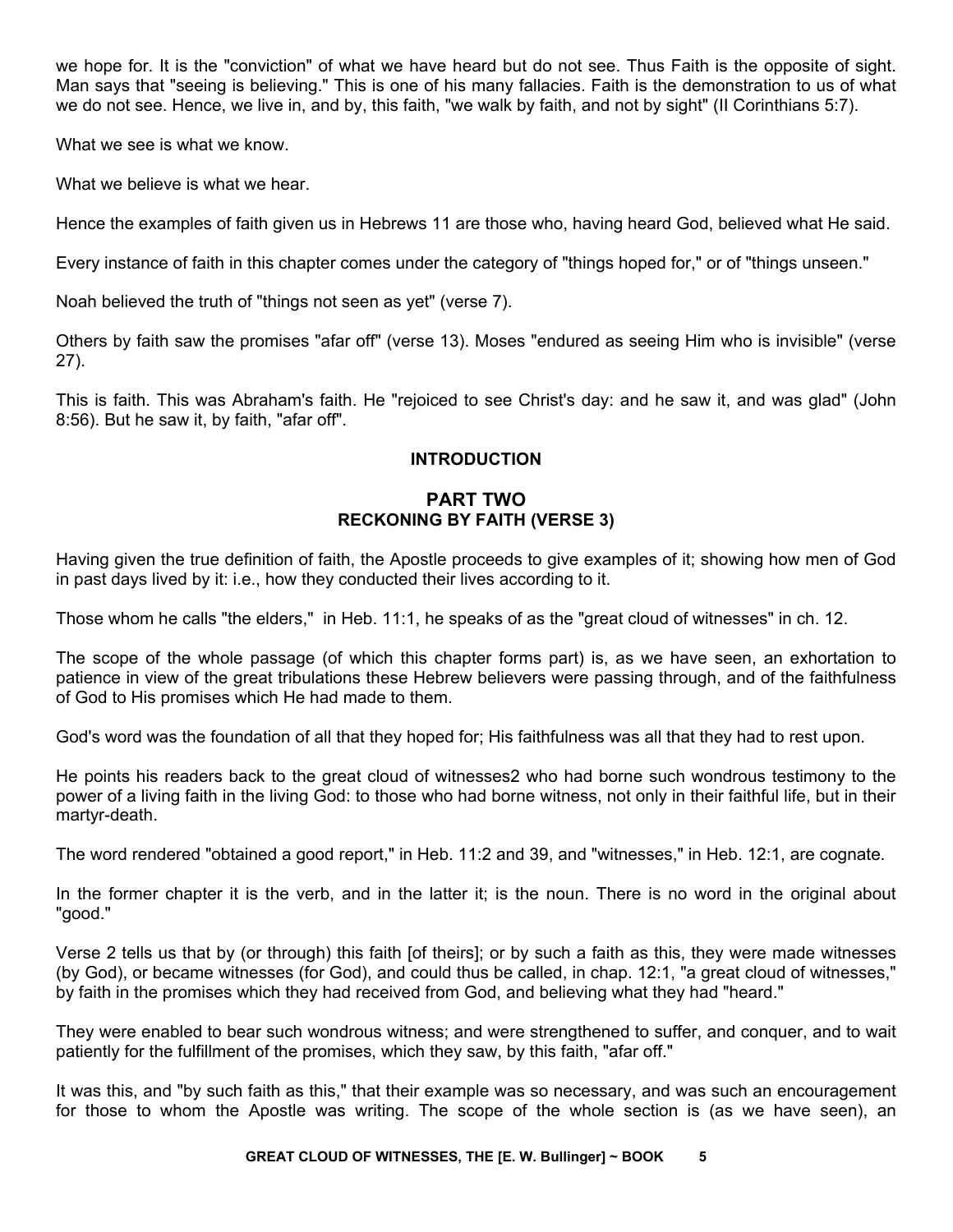exhortation and warning against apostasy; and the words immediately preceding are, "We are not of those drawing back to destruction, but of faith, to the saving of the soul."

What it is to be thus, "of faith," is the subject of what follows in chapter 11. Faith has to do with that which is "not seen." The things we hope for are "not seen": as it is written: "Hope that is seen is not hope: for what any one seeth, why doth he yet hope for? But if we hope for what, we do not see, then do we with patience wait for it" (Rom. 8:24, 25). It is to this patient waiting under trial that these Hebrew believers were being exhorted.

Faith is thus the opposite of sight (II Cor. 5:7). This is the essence of the whole of chapter 11. It begins, in verse 3, with the statement that the events which we see going on around us spring from things that do not appear, but from the fact that God rules and overrules, and that He has prepared and ordered the ages.

The word rendered "worlds" is not used of the created world, which is cosmos, or of the inhabited world, which is oikoumene; or of the ploughed and trodden earth, which is ge, but it is aion, age, which is here in the plural, and means ages, or dispensations. This is its proper rendering.3 It is by faith we perceive (nooumen) that the events we see happening around us do not happen by chance.

Even worldly wisdom can see this and say that "there is a hand that shapes our destinies"; that "things are not what they seem"; and that "we cannot judge by appearances."

We see Babylon replacing Israel, Medo-Persia rising up in the place of Babylon;. Greece succeeding Persia; Rome succeeding Greece. To the human eye, all these things are seen merely as historical events, but faith can see beneath the surface. It can perceive what the human eye cannot see. It can see the things that are invisible. It can see the "things not seen." How? By "hearing," i.e., "by the word of God." And here, note that the word rendered "word" is not Logos (as in Psalm 33:6. Sept. 32:6), but Rhema; i.e., not the creative Word, but the revealed words. By believing the prophetic words we grasp the fact that these ages were all foreknown to God, and all perfectly ordered by Him.

This is the force of the word rendered "framed," as may be seen by studying all its occurrences.4 It will be at once observed that in no other place is it rendered "framed," while all the other renderings taken together show that the best meaning to give the word in Heb. 11:3 would be prepared, as in the previous chapter (Heb. x. 5). So that the sense of the verse would be, that while the events which we see with our eyes taking place around us do not happen by chance, as judging by appearances, or from the outward phenomena, they seem to do; but are prepared, ruled or over-ruled by God, who has, in His own ordering, "the dispensation of the fullness of times" (Eph. 1:10); and orders all "according to the purpose of the ages which He purposed in Christ Jesus our Lord" (Eph. 3:11, compare R.V).

It is by faith in what God has revealed in the "faithful sayings" of the prophetic word that we perceive and "understand" this great fact which, to the outward eye of mortal man, is neither seen, nor understood, nor even acknowledged.

The rendering of the third verse, according to this, would be as follows:--

"By faith we perceive (by the word of God) that the ages were prepared, so that, the things we see, come to pass not from things that appear." That is, as we said above, as we walk by faith and not by sight, we understand that we cannot and must not judge by the outward appearances, because in one of His weighty "words" God has told us that He "seeth not as man seeth; for man looketh on the outward appearance, but the Lord looketh on the heart" (I Sam. 16:7).

It was by such a faith as this that these elders knew that things were not what they seemed, and therefore did not judge by sight of the outward eye.

Though the Flood appeared to be delayed, and the unbelief of others seemed to be encouraged by it, Noah did not judge by those appearances, but believed the words of God as to "things not seen as yet."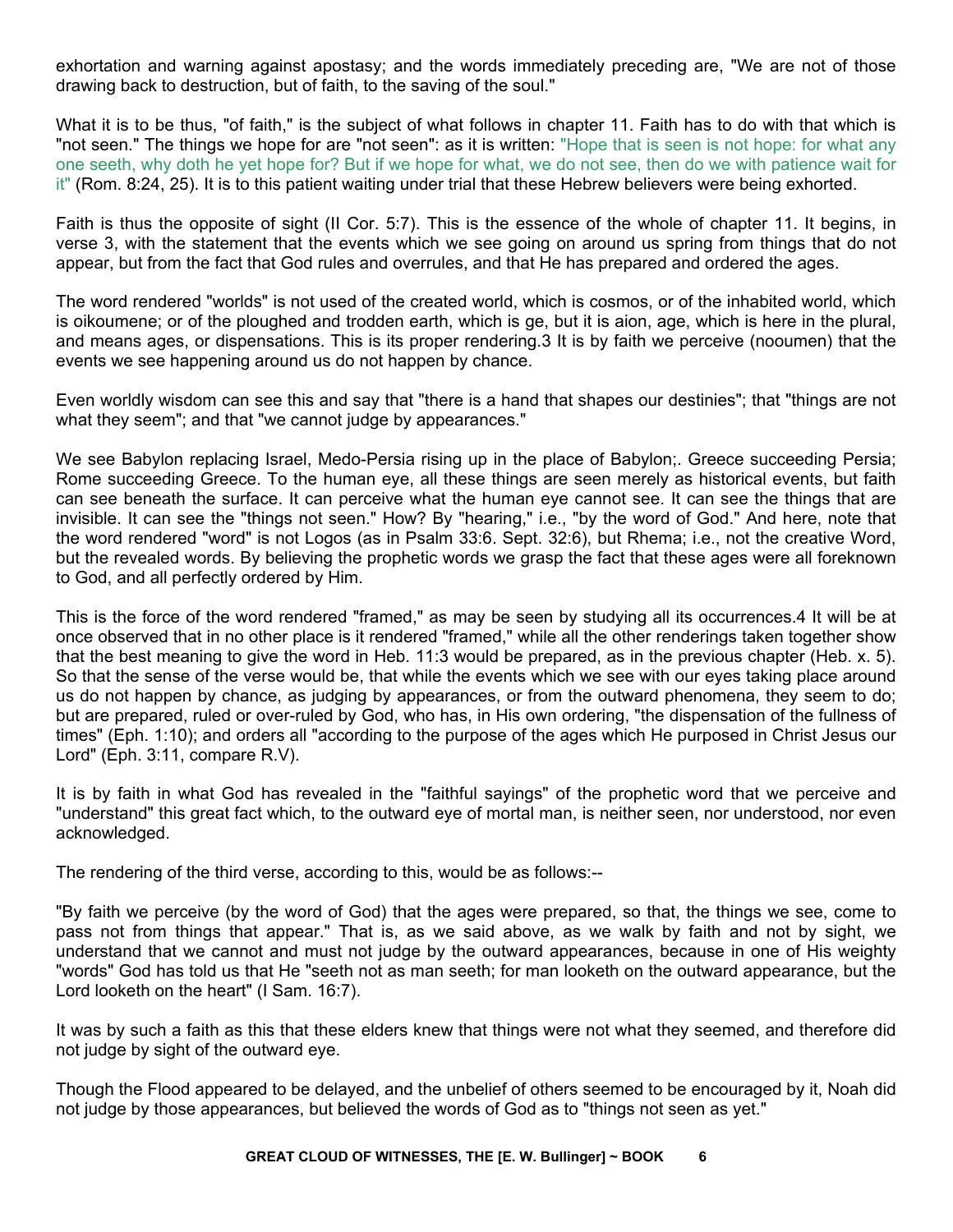It was by such faith as this that Abraham and Sarah, though at first staggered by the words of the angel, yet as soon as they "understood" that they were "the words of God" they considered not the outward appearances of their natural physical condition, but waxed "strong in faith," and believed God as to what they could not see. It was by "such a faith as this" that Joseph did not consider the circumstances as they appeared to him in Egypt, but believed God as to their going up thence at the set time that He had prepared, even to the very year. It was by "such a faith as this" that Moses was not deceived by the outward splendour of his royal surroundings in the Court of Egypt, but voluntarily surrendered all; refusing the treasures; choosing the sufferings; and esteeming reproach for Christ as better than all. For he judged and "endured as seeing Him who is invisible" (verse 27).

But we must not anticipate.

The whole chapter and all its parts must be studied in the light of this third verse. It does not carry as back to Creation, and divert our thoughts into such a totally different channel; but, it lays the foundation in no uncertain way for all that is to follow.

This foundation has been hidden from the readers of the Word...

(1) By rendering aioness "worlds" instead of ages.

 (2) By rendering hatartizo "framed" instead of prepared as in Heb. 10:5; "framed" being a rendering which is not given it in any other of the thirteen passages where it occurs.

 (3). By rendering gegonenai "made" instead of happened, or came to pass, which is its usual meaning. There are words for creating and making, but this is not one of them.

It will be seen that verse 3 is not written to teach that there are "more worlds than one;" or that they were created out of nothing; but it is written to give us, at the outset, the secret of the elders' wondrous witness, which consisted in this; that they walked "by faith and not by sight"; and that, therefore, they did not look on the outward appearance or judge by outward phenomena; but, understanding that the ages and dispensations were all prepared by God, they rested on the prophetic Word, and believed that He was overruling all for the accomplishment of His own counsels in them and through them.

1The word is used in its Hebrew sense ancients (zekutnim). See Isa. 24:23, which thus implies the resurrection of those who are referred to, i.e., not older in age, but people who lived in olden times.

2The word is martus, and is always used of a judicial witness, or deponent; i.e., one who witnessed with his lips and not with his eyes. Hence the word comes to be limited, to-day, to the greatest of all such witness, a martyr's death.

The word for eyewitness is quite different. It is epoptis, a looker on, spectator.

3This is the sense in which aion is used in this Epistle (as elsewhere). See Heb. i. 3, where the verb poieo is used in the sense of appoint, as in chap. 3:2. See also Heb. 6:5, where it is used of "the age to come"; and Heb. 9:26, where the first word "world" is cosmos) and means the created world, and the second is this word aion, age.

4 Katartizo occurs in the following passages, and is rendered mend in Matt. 4:21. Mark 1;19. Perfect (perfected, made perfect, be perfect, &c.), in Matt. 21:16. Luke 6:40. II Cor. 13:11. I Thess. 3:10. Heb. 13:21. I Peter 5:10; fitted, Rom. 9:222; restore, Gal. 6:1; framed, Heb. 11:3; and perfectly joined together, in I Cor. 1:10; prepared, Heb. 10:5.

#### **INTRODUCTION**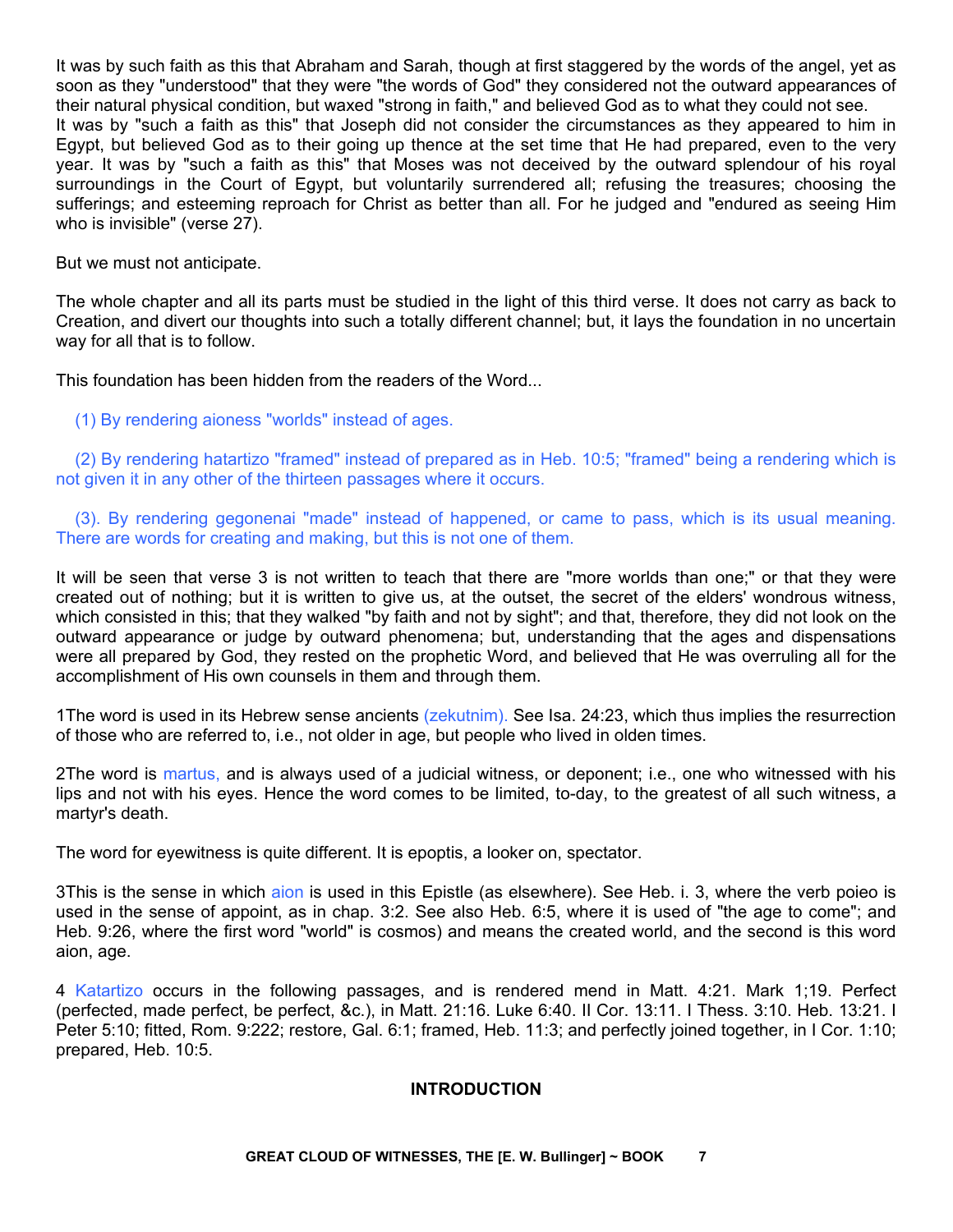# **PART THREE FAITH (COMETH) BY HEARING**

In our last paper on this chapter we saw that the third verse was not a digression from the subject which the chapter had introduced, but it laid the foundation still deeper.

In verse 1 we have the definition of faith -- as to its nature.

In verse 2 we have fact that it was by the exhibition of such a faith as this that the elders obtained a good report. Having borne such witness themselves, they obtained witness from God, and thus became a great cloud of witnesses (ch. 12:1) for our example and encouragement.

In verse 3 we are told that faith, in its nature, always has regard to the things which are not seen: and that those who exercise such a faith as this do not walk by sight; they do not judge by outward appearance, and they "understand" that the things we see do not happen from chance or from things of which the outward human eye takes cognisance.

But this to a certain extent is negative.

Before we pass on to the first example of these elders -- to the faith of Abel -- we must go deeper, and seek for some positive information as to the origin of "such a faith as this."

This is something beyond the definition of faith or its nature, characteristics, results, and manifestations. Whence does it come?

To this question there is only one answer,

# **IT COMES FROM GOD**

We read in Eph. 2:8: "For by grace ye are saved through (i.e., by means of) faith: and this not of yourselves. [It is] God's gift; not of works, in order than not any one might boast."

This language is unmistakable, and will be thankfully received by those who do not stumble at the freeness of that grace (Matt. 11:6).

If we go further, and seek to know how this gift comes from God, then we find the answer in Romans 10:17, and here we have no verb. The A.V. and R.V. both supply the verb "cometh" in italics; and probably no better could be supplied.

The see the argument of the context of Romans 10:17 we must go back to verse 13 ff. "Whosoever shall call on the name of the Lord shall be saved. How then shall they call on him whom they have not believed? And how shall they believe on Him of whom they have not heard? And how shall they hear apart from one proclaiming? And how shall they preach if they be not sent? According as it standeth written, 'How seasonable [are] the feet of those announcing glad tidings of good things.'! [Isa 52:7]. But not all obeyed the glad tidings. For Isaiah saith [ch. 53:1] 'Lord, who hath believed our report?' So then, faith [cometh] by hearing [the report], and the hearing [cometh] by means of the word of God."

Thus the manner in which faith cometh is graphically explained and illustrated. It believes that which comes from God. Hence it comes as "the gift of God."

In this seventeenth verse (of Rom. 10) there are three words which call for further notice.

The word rendered "hearing" is not the sense of hearing, or the act of hearing, but it is the matter which is heard. Hence in verse 16 it is rendered "report." "Who hath believed our report?" i.e., what they have heard from us.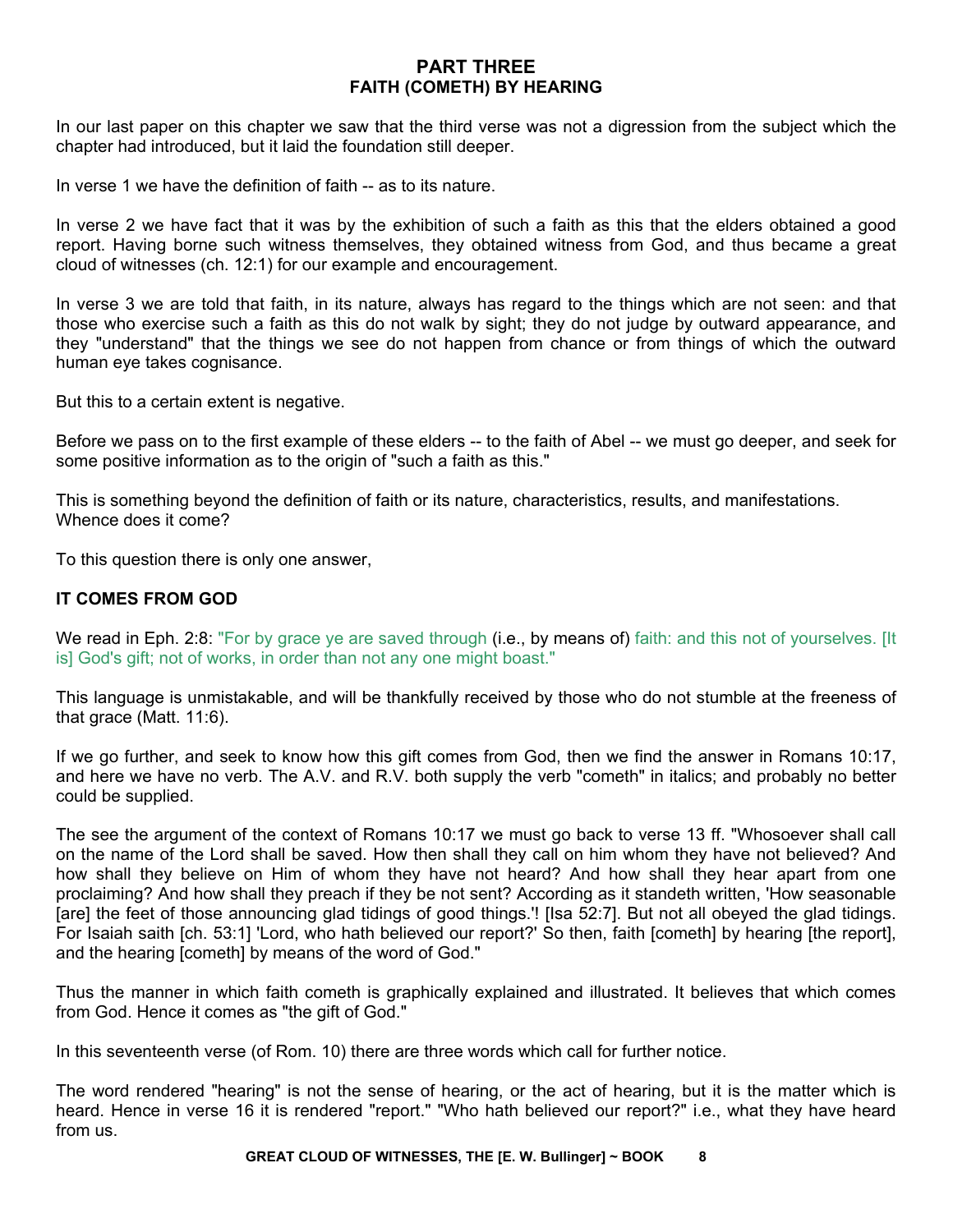The word is akoe. And what they had heard was concerning Christ, as is clear from the concluding words of the previous chapter **(Isa. 52:15).** "That which they had not been told them shall they see (or perceive). And that which they had not heard shall they consider."

That which they had been "told" was about Christ, and it came from God.

In Hab. 3:2, we have the same word: "O Lord, I have heard Thy speech"; i.e., what Thou hast said. The Heb. is Thy hearing. (See margin).

In Gal. 3:2, the Apostle asks, "Received ye the spirit? (i.e., the New nature) by the works of the law, or by the hearing of faith?" i.e., by believing what ye heard from God through me (compare 5:5).

The next sentence tells us that, that which faith ("such a faith as this", Heb. xi. 2) believes cometh by hearing the "word of God".

The word rendered "word" here is not logos but rhema. This is important, and significant: for these words must be distinguished from each other.

The former means a word, which is made up of letters; while the latter is an utterance which is made up of words. Hence it means saying, and includes the whole of what is spoken.2

Finally the word "by" in **Rom. 10:17** is not the same in both parts of the verse: "Faith [cometh] out of hearing." Here the word is ek, from or out of, denoting the source whence it comes. But when it says: "Hearing [cometh] by means of what God has said," the word is dia with the Genitive case, which denotes the cause, or instrumentality. We have no need to alter the translation so long as we understand and remember the significance of the two words, thus rendered "by".

From all this we learn that the faith that saves comes from God, because there can be no such faith at all apart from what He has spoken.

He is the first great cause of faith. Unless He had spoken there could have been no place for faith.

Now from **Heb. 1:1** we learn further that God has spoken "at sundry times and in divers manners." Or, according to the R.V., "by divers portions and in divers manners."

We may render the opening words of **Hebrews** thus: the Epistle begins: "In many parts and in many ways, of old, God, having spoken to the fathers by the prophets, at the end of these days He spoke by His Son."

This statement finds its illustration and explanation in our chapter.

God spoke to Abel, to Enoch, to Moses's parents, to Rahab and others, of which speaking we have no historic record given. We know that He must have spoken, or there would have been nothing for them to believe.

Furthermore, what He spoke to each was not the same; God spoke of many matters, as well as at many times and in many parts, and many ways.

What God spoke to Noah He spoke not to Abraham. He did not tell Noah to get him out of his own country and go into another. Nor did He tell Abraham to prepare an ark.

God spoke on many subjects, and each one who heard His words, and believed what He said, exercised saving faith and pleased God. For "without faith it is impossible to please Him."

We all love to be believed in what we say; and there is no surer way of giving offence to others than by disbelieving their word.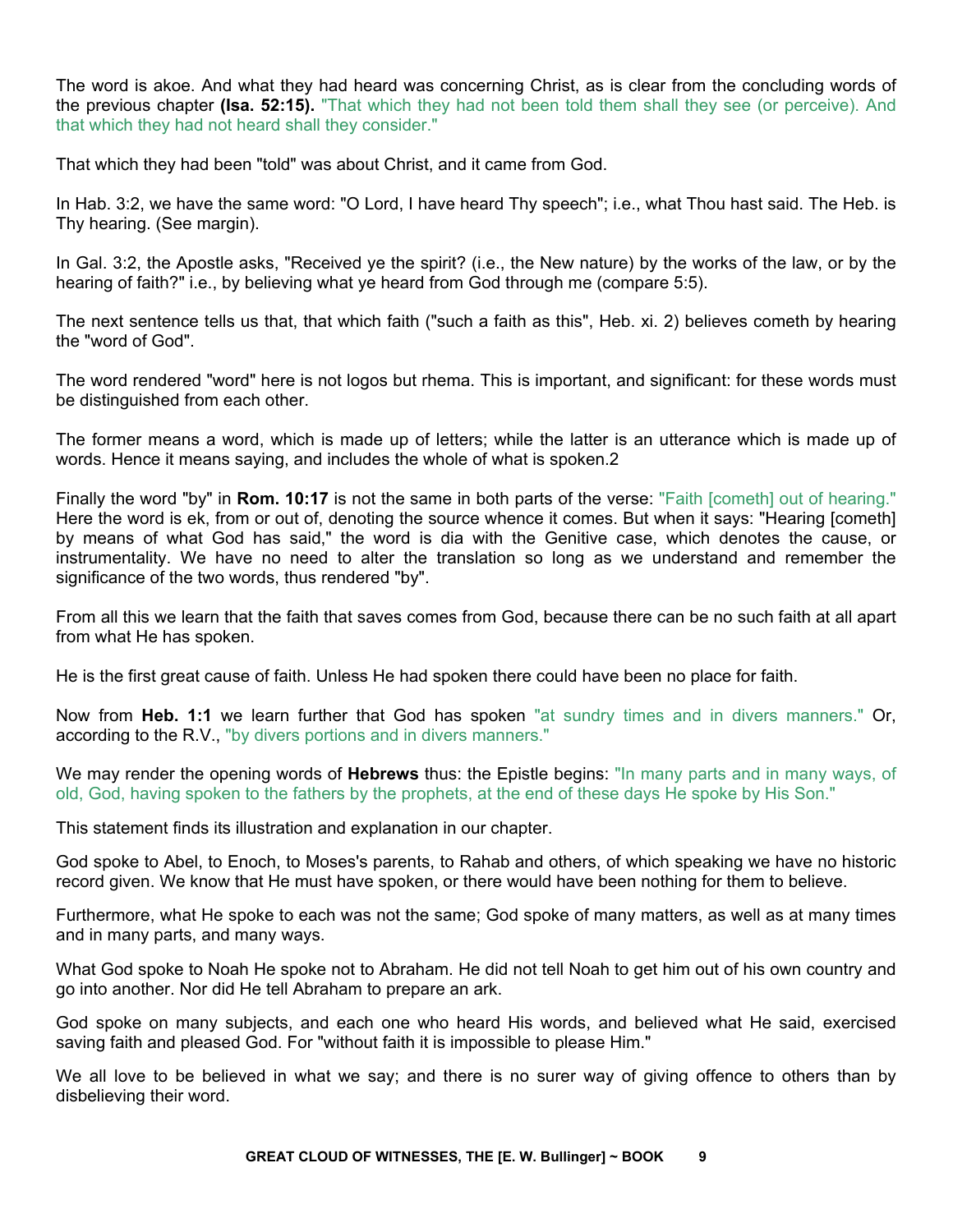Now had we been called to make a list of the elders of old who had "such a faith as this," it is certain that we should not have selected the names as given to us in this chapter. We should probably have left out some whose names are here given; and we should have included others, which the Spirit of God has omitted. Our list would differ, because our object in forming the list would not be the same as the Divine object.

God, in His infinite wisdom, has caused the Chronological order to coincide with the Experimental order.

The Chronological or Historical order in which these elders lived, coincides with the Experimental order in which they are presented to us, because that is the order in which we are to learn the great lessons thus set before us.

Abel's faith is put first, not merely because he lived before the others, but because he believed God as to the first great fundamental truth that comes before all others: peace with God; access to God; worship of God; and all this through the blood of an accepted substitute.

We will not anticipate what we have to say on this; but mention the great salient points which distinguish this first group of three.

Enoch's faith comes next, not because he lived (for other of the Patriarchs must have had "like precious faith"), but because we are to learn the experimental truth that "two cannot walk together except they be agreed" (Amos 3:3); and that we walk with God unless we can worship Him. We must know what it is to have "peace with God" before we can enjoy "the peace of God." Hence Atonement comes before Communion. Worship comes before Walk.

Noah's faith comes next, not because no others after Enoch believed God, but because we are learn, experimentally, that we cannot witness for God, unless we know what it is to walk with God.

It was because of this great eternal principle that we read of the Lord Jesus, that "He ordained twelve that they should BE WITH HIM -- and -- that he might send them forth to preach" (Mark 3:14).

None can be "sent forth" by Him till they have been "with Him." We must know what it is to walk with God, before we can witness for God.

Thus, this first group of three elders lays down for us these three eternal principles. They are "written for our learning."

> **In Abel we have faith's WORSHIP. In Enoch we have faith's WALK. In Noah we have faith's WITNESS.**

This order cannot be reversed or changed without disaster. Many try to walk with God who do not know what it is to enjoy peace with God: hence they try to be saved by their walk, instead of by faith through God's grace. Many try to witness for God who do not know what it is to enjoy a "walk with God."

#### **But all this is doing; and it ends in death. It is works, and not grace. It is sight, and not faith.**

Let us learn these great lessons which lie at the threshold of Hebrews xi. so that we may better understand the examples and illustrations that are given.

Before we consider these we have to look at the second part of Romans 10:17.

We have learned that "faith [cometh] by hearing." We have yet to learn that hearing [cometh] by means of what God has spoken.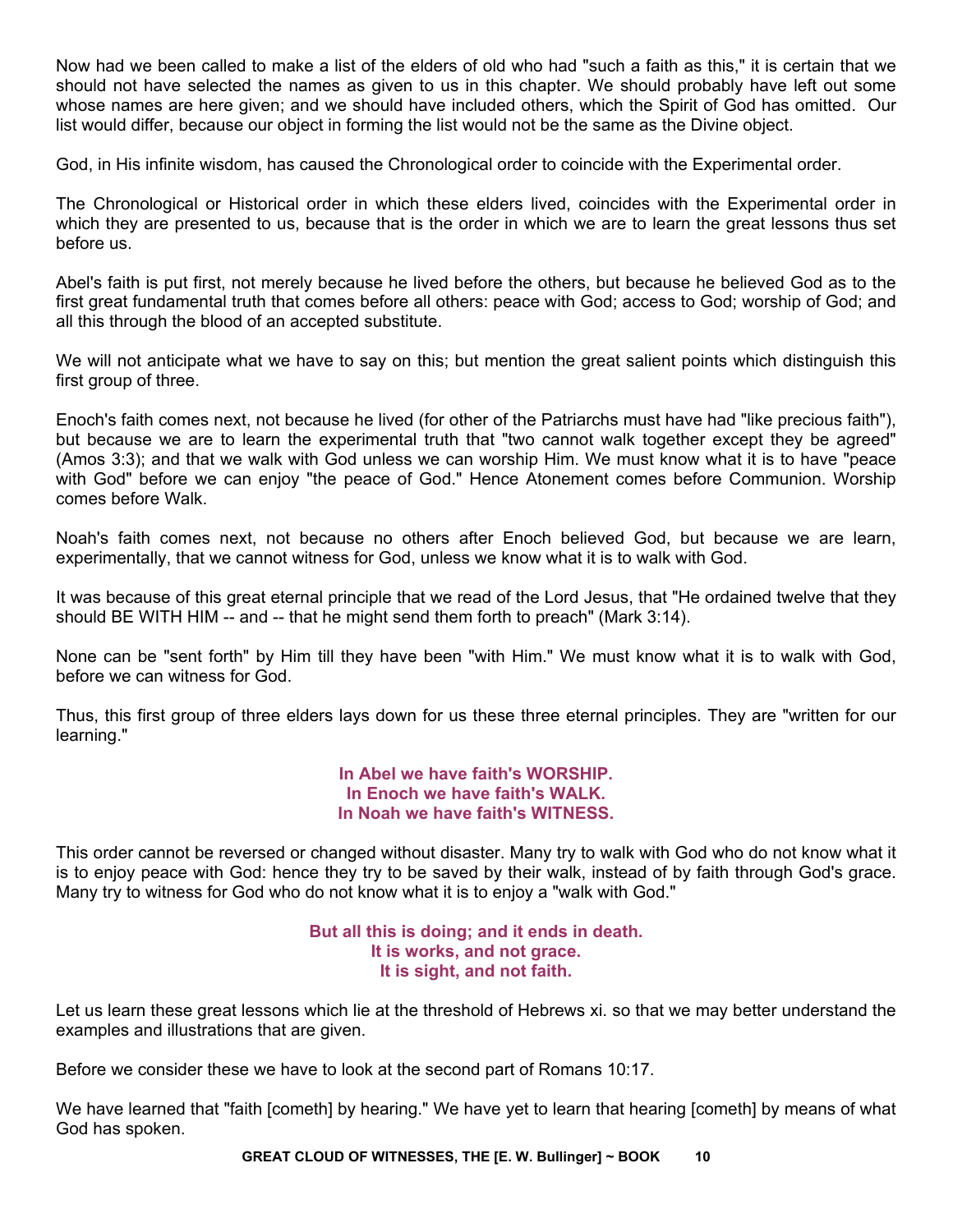1 Hence the various reading in Rom. 10:17, which the Revisers have adopted, and hearing [cometh] by the word concerning Christ". This reading is support by Lachmann, Tischendorf, Tregeller, and Alford. 2 See Luke 1:38; 2:29; 3:2; 5:5. John 3:34; 5:47; 6:63,68. Acts 5:20. II Peter 3:2.

3 The Article not being necessary after the Preposition en, by.

# **INTRODUCTION**

# **PART FOUR HEARING (COMETH) BY THE WORD OF GOD**

In speaking of old times to the fathers by the prophets, God spoke in many parts and in many ways. He spoke in command, in warning, in expostulation, in reproach, in encouragement, in judgment, in prophecy, in promise, and in grace

Of those who heard, "some believed the things that were spoken, and some believed not," some obeyed and some were disobedient.

God also spoke at many times and on many subjects: and the faith of each one who believed what He said was exercised in a different direction

In the case of Enoch we are not told what God said to him. From the remote context, the last Epistle of the New Testament (Jude 14), it would seem that it was about the coming of the Lord with all His saints. Whatever it was, Enoch believed God; and from the still remoter context, the first book of the Old Testament, we learn that His faith in this blessed fact resulted in His walk with God (Gen. 5:21).

In the case of Abraham, God spoke in command and in promise. The command was to leave his own country; and the promise was that he should have a son.

In the case of the parents of Moses, God must also have promised a son; and must have so described him, that, when the child was born, they knew that it corresponded with what God had said.

In this way each speaking of God was the occasion of hearing, the hearing of faith.

The responsibility of each was to believe what was heard. The record concerning Abraham "the father of the faithful" is that, "by the hearing of faith... Abraham believed God, and it was accounted (or, imputed) to him for righteousness" (Gal.3:5, 6).

This must be the experience of all true believers. They must "believe God," and not man. They must believe what God says and has said; and not the traditions of men.

To "believe God" is not necessarily to believe or rehearse a "Belief."

The popular question, "Do we believe?" is thus seen to be as absurd as it is meaningless.

If we answer this by asking, "Believe what? Believe whom?" the emptiness of the question is at once exposed. These are the questions for us to-day.

# **"ABRAHAM BELIEVED GOD"**

Do we believe God?

God has told us that there is "no good thing" in man (Rom. 7:18). Pulpit, Platform and Press, with one voice declare that there is some good thing in man. Whom do we believe?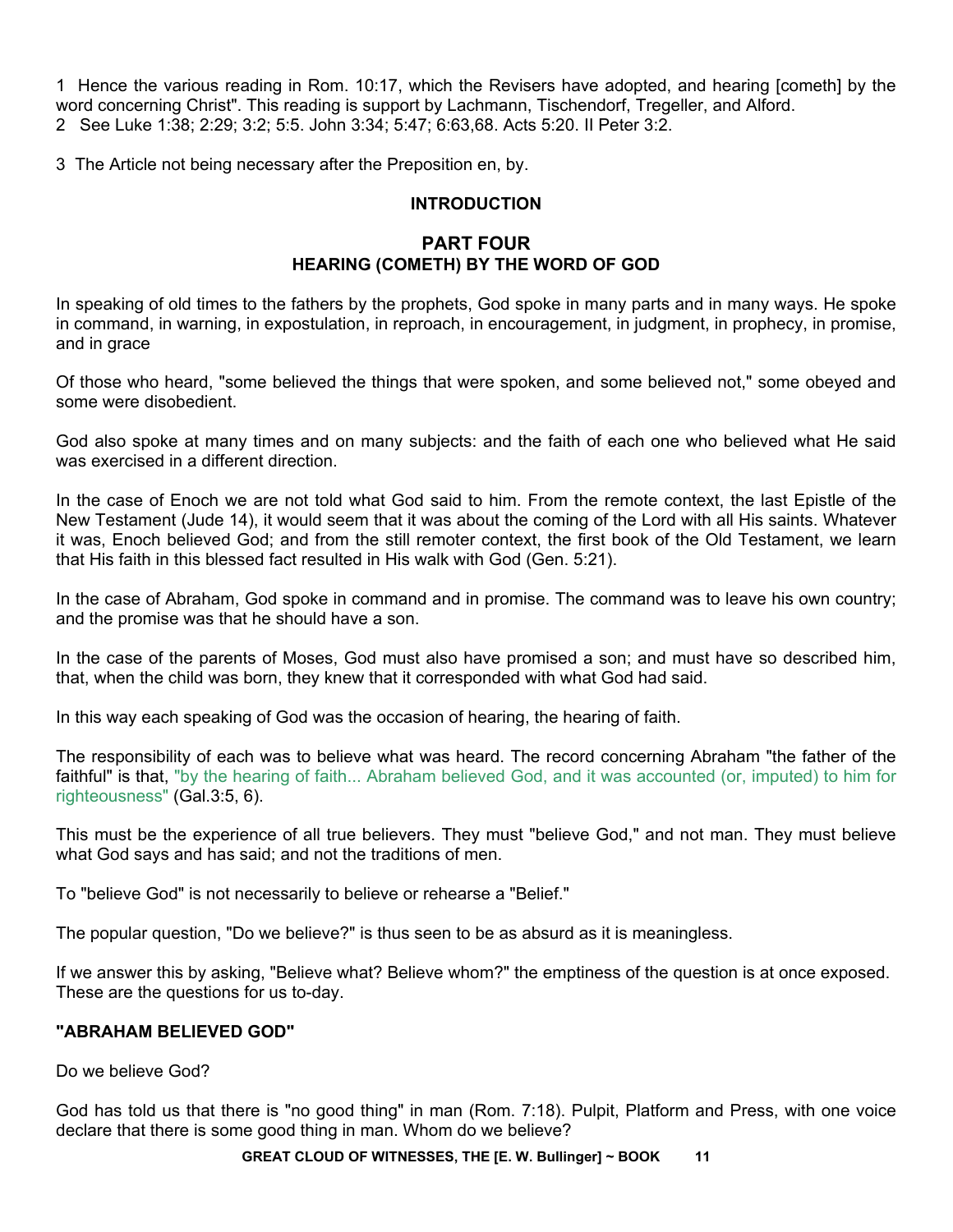God has told us that He created the heavens and the earth and all that is therein (Gen. 1, Isa. 45:18). Man tells that it was all evolved, apart from God. Whom do we believe?

The Lord Jesus said "no man can come unto Me, except it were given unto him of My Father" (John 6:65). Man says every man can come. Whom do we believe?

The Lord Jesus said, "God is spirit: and they that worship Him MUST worship Him in spirit " (John 4:24). Man says that worship must be by "acts of worship" which the flesh can perform. Whom do we believe?

The Holy Spirit declares that "there is one Body" (Eph. 4:.2-4). Man makes and insists of having many bodies. Whom do we believe?

The Holy Spirit gives the solemn charge by Paul. "Preach the word... for the time will come when they will not endure sound doctrine" **(II Tim. 4:2, 3).** That time has come, and man says that, "Preachers must find something that man will endure," and "must preach something other than 'the Word.'" "We can afford to pay for it, why should we not have it?" Whom do we believe?

God declares that these last times are "perilous times" when "evil men and deceivers shall wax worse and worse" **(II Tim. 3:1, 13).** Man says the times were never fuller of promise for good; and are getting better and better every year. Whom do we believe?

"The spirit speaketh expressly that in the latter times some shall depart from the faith, giving heed to deceiving spirits and teachings of demons" (I Tim. 4:1). Man, in these "latter times", tells us on every hand that these are not "spirits" (i.e. evil angels) or "demons," but the "departed spirits" of human beings and we are exhorted and invited on every hand to "give heed" to them. Whom do we believe?

God said to our first parents "ye shall surely die" **(Gen. 2:16).** The old serpent said "ye shall not surely die" **(Gen. 3:.4).** And all his "ministers" today with one voice repeat that lie, and teach it as God's truth. Their creed is expressed for them in the words –

#### **"There is no death, What seems so is transition." Whom do we believe?**

The Prophetic word declares concerning the resurrection of "the rest of the dead" that they "lived not again until the thousand years were finished" (Rev. 20:5). Man declares they are alive all the time without any resurrection. Whom do we believe?

The Holy Spirit declares that this world is a dark place, and that, the prophetic word being the only light in it, we "do well that we take heed" to it **(II Pet. 1:19.)**

The vast majority of preachers declare that the prophetic word is the "dark place" and we do well to avoid it. Whom do we believe?

God declares that "If we confess our sins, He is faithful and just to forgive us our sins" (I John 1:9). The majority of Christians, though they habitually say with their lips, "I believe in the forgiveness of sins," yet refuse to believe God, and tell us that "no one can ever know that he is forgiven." Thus, they "make God a liar," and say, practically, "Lord, I am not going to believe what Thou sayest in **I John 19,** until I have some evidence in my own feelings, that what Thou sayest is true!"

They thus believe their own feelings, but refuse to believe God's pledged Word.

Which are we believing?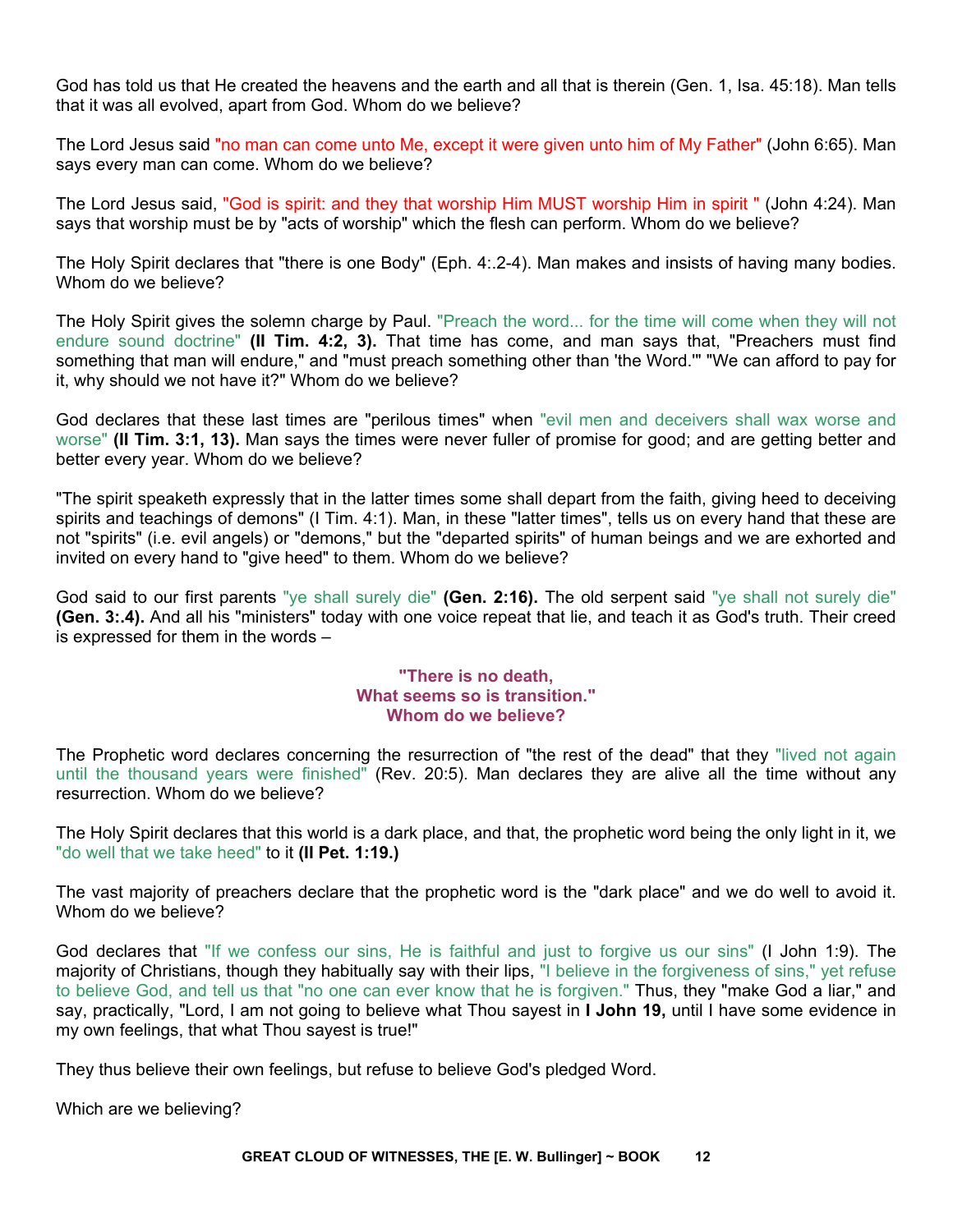These examples might well be extended, and other illustrations might be found (notably I John v.12). For, inasmuch as Isaiah lv.8 is true, and man's thoughts and ways are the opposite of God's, we may always ask: Whom do we believe?

This was the question for Israel at Kadesh-Barnea. Moses had told the people how God had said: "Go up and possess the land which I have given you, but ye rebelled against the commandment of the Lord, and ye believed him not, nor hearkened to his voice" (Deut. 9:13).

We seldom think of the awe-inspiring solemnity of the words: "So we see that they entered not in because of unbelief" **(Heb. 3:19).**

God spoke to Israel and said: "Go up and possess the Land. Go up over the hill-country of the Amorites." It was a solemn moment; ever to be remembered.

# **"TODAY, IF YE WILL HEAR HIS VOICE"**

They heard His voice that day. He said: "Go up. Enter into My rest. Yet, in this thing ye did not believe the Lord your God" **(Deut. 1:32).**

As those words of Psalm 95:10 (called the Venite) are sung week by week (generally as rapidly as the words can be got out of the mouth), how few stop to think of the solemnity of their meaning! "Forty years long was I grieved with that generation!"

Yes! Forty years of wandering. And why? Because they believed the evil report of ten men, instead of two who witnessed to the truth of God's good report which HE HAD ALREADY GIVEN OF THAT LAND.

True, they did enter at last. After long years of wandering they crossed the Jordan on the East when they might have entered by the hill-country of the Amorites from the South 37½ years before!

And when Peter made the proclamation in Acts 3:19-21 and called on the nation to "Repent;" and gave God's promise that He would send Jesus Christ, and times of refreshing should come from the presence of the Lord; the people were at another Kadesh-Barnea! They were, again, face to face with another command, and promise of the Lord. And a way was open over (as it were) "the hill-country of the Amorites." This was the Parousia or Coming of the Lord, made known to faith in the first and earliest of all the Epistles of Paul, and made known by a special revelation in I Thess. 4:13—5:11.

This was something better than "the hill country of the Amorites," and it was far, far better than crossing by Jordan. For, this would have been a going up indeed! It was entering the heavenly Canaan without going through Jordan, "the grave and gate of death" to resurrection. This was a hope for those who were alive and remained.

That is why the Apostle could say: "WE, which are alive and remain": for, how was he to know but what the nation would Repent; and that he would really be among those who were alive, and would go up over the hillcountry, yea, in the clouds of heaven, without dying, or crossing Jordan?

As I Thess. 4 was the Kadesh-Barnea of believers in that day, and Israel as a people did not thus "go up." So is Phil. 3:10,14,20,21, our Kadesh-Barnea "to-day, if we will hear His voice."

Thousands of Christians refuse to believe His voice. They agree in affirming that the only way of entering Canaan is by crossing the Jordan, the river of death. Some few of them go on to believe that it is by death and resurrection. But how few believe that "God has prepared some better thing for us."

In writing to the believers in Thessalonica in A.D. 52, while Peter's offer of the kingdom, made in Acts 3:19-21, was still before the nation, and before its formal withdrawal, in Acts 28:23-28, nothing could be added to the revelation then made in I Thess 4.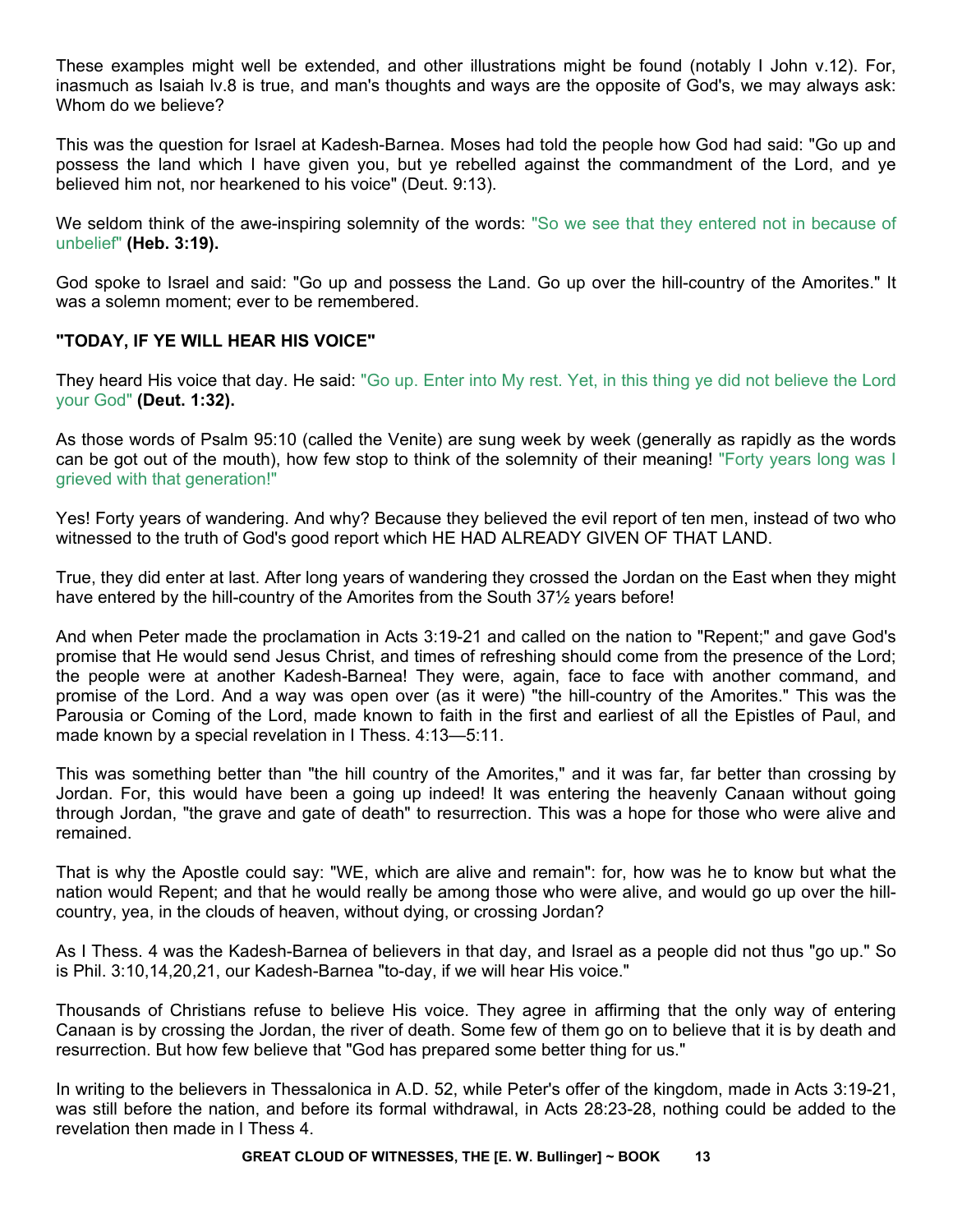But after that withdrawal of the offer from Israel, and the sending of the Salvation of God to the Gentiles, the question is, was any further revelation to be made? Had God exhausted the riches of His grace and of His glory? Had He nothing more to make known to His children?

May we not gather our answer to these questions from our Lord's words in **John 16:12,** "I have many things to say unto you, but ye cannot bear them now."

Why could the disciples not bear them at that time? Because He was still alive. The corn of wheat had not yet fallen into the ground and died (John 12:24). Because He had not yet risen again from the dead. On those facts rested important doctrines. Until therefore the events had taken place, those doctrines could not be made known.

Was it not even so in the case of I Thess. 4? Had not certain events to take place before any fresh revelation of truth would be made known? Had not the formal withdrawal of Peter's offer to take place? and then, would not the way be open for further revelations to be made? Ought we not, reasoning from John 16:12, to look for something fresh from the treasures of God's grace and glory? Surely we ought. And, if we do, we find that, when the Apostle was in prison in Rome, those revelations were given to him; secrets hidden from men for generations, and "hid in God," were made known: The great mystery or secret concerning Christ and the Church.

In that Roman Prison precious secrets were revealed for the Apostle's, and for our own comfort and faith and hope. And the question again arises: **DO WE BELIEVE GOD?** 

Shall we be like Israel at Kadesh-Barnea? Shall we believe God speaking through Paul as He spoke through Caleb and Joshua? Or shall we believe the majority, as Israel believed the majority of the spies?

Shall we say that when Paul wrote I Thess. iv. God had nothing fresh to reveal, in the face of the fact that up to that time we have not a breath of the mystery? Not a word as to the revelation and teaching given to us in Ephesians?

Did Paul himself know anything about it until he was inspired to inscribe it in his book and his parchments (II Tim. 4:13)?

Does not this tell us that the objects of our faith are WRITTEN DOWN in the Scriptures of truth, and not handed down by the traditions of men?

And did the Epistle to the Ephesians contain all that God had to reveal?

Is there nothing new in Philippians?

What is the resurrection and translation in Phil. iii.10, at which the Apostle so desired to arrive?

What is the "prize" of the "calling on high" (5: 14). The A.V. and R.V. have obscured this by translating it "high" as though it were an adjective; whereas it is an adverb, and should be rendered upward (as R.V. margin) or on high. Was not the Apostle's goal conformity to Christ in glory?

 Is this the same as I Thess. 4? or, Is it something additional? The whole context seems to show that the Apostle was reaching forth to something set before him, and forgetting the things behind him. He did not reckon that he had laid hold of it; but he pressed toward the goal. He had not already reached it, but he was following on so that he might lay hold of that, for which he was himself laid hold of by Christ Jesus

If we read carefully verses 10-15, may we gather that we have some fresh revelation of glory hinted at? and, Is it because we have been trying to identify it with I Thess. 4 that the passage (Phil. iii.) has always been more or less of a difficulty with all of us?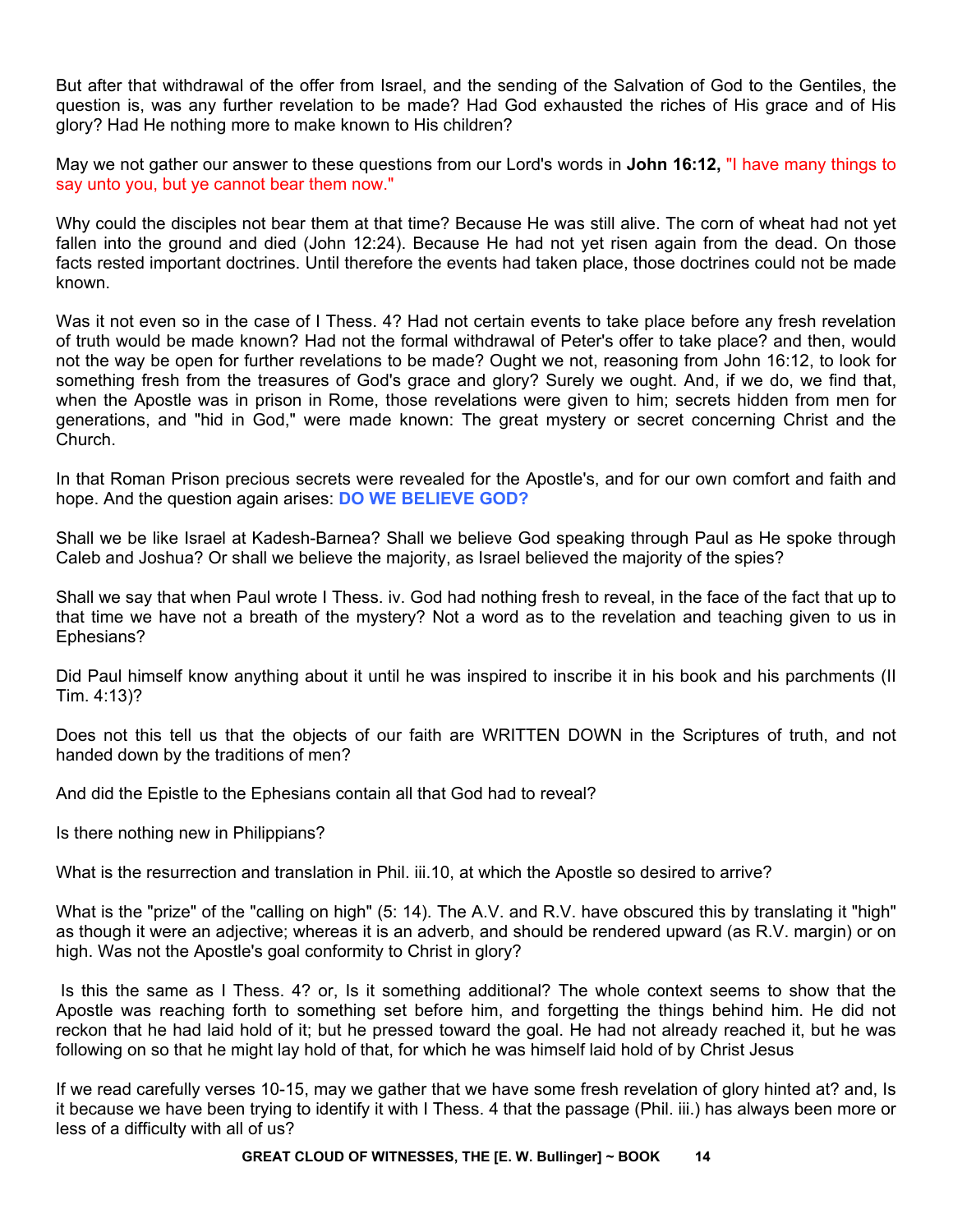If, then, Faith cometh by hearing, what God hath spoken, let us "to-day hear His voice," that we may enter into His rest.

# **CHAPTER ONE ABEL: FAITH'S WORSHIP OF GOD**

# **PART ONE THE TWO WAYS OF ACCESS**

"By faith Abel offered unto God a more excellent sacrifice than Cain by which he obtained witness that he was righteous, God Himself bearing witness to his gifts: and by it [i.e., by means of his faith which led to his martyrdom] he, having died, yet speaketh."

As "faith [cometh] by hearing" (Rom. 10:17), Abel and Cain must both have heard what sacrifice they were to bring.

As hearing [cometh] by, and consists of, what we hear through the Word of God, Abel and Cain must both have heard from God.

Otherwise it would have been by fancy, and not by faith; and there would not have been room, either for obedience on the one hand, or for disobedience on the other.

We find further particulars on this matter in the history, as recorded in Gen. 4.

But first we have to notice the place where the history is written.

In the first chapter of Genesis we have the creation of man.

In the second chapter we have man in communion with God.

In the third chapter we have the Fall of man; and, at the end (v.24), we see man driven out from the presence of the Lord God.

In the fourth chapter we have the way back made known. This is the first thing that is revealed after the Fall. It stands on the forefront of revelation. It is no mere fragment of Hebrew folk-lore to be dismissed as an "oldwives'-fable." But it takes its place here, in God's revelation, as being the first and earliest event, not only in Chronological or Historical order, but as being the first in Experimental order also. It is the first great lesson that is written down in the Scriptures of truth -- "for our learning."

God must have spoken (as we have said) to Cain and Abel, concerning the manner in which He would be approached. He must have spoken of the way in which those who had been driven out might return back, and have access to Himself.

The lesson, which is taught us by this first example of faith, is that, Abel believed that which he had heard from God on this all important subject and Cain did not believe God.

It is worthy of remark that in the Historical order in Gen. 4:3,4, Cain is mentioned first, and in the Experimental order in Heb. 11:4, Abel is mentioned first.

Cain is mentioned first, in the history, for he was the elder. He brought his "offering unto the Lord." He was not godless, as is often represented. On the contrary he was most "religious," and the offering which he brought cost him much more than Abel's did. He sought access to the same Lord and looked for the same blessing as Abel did.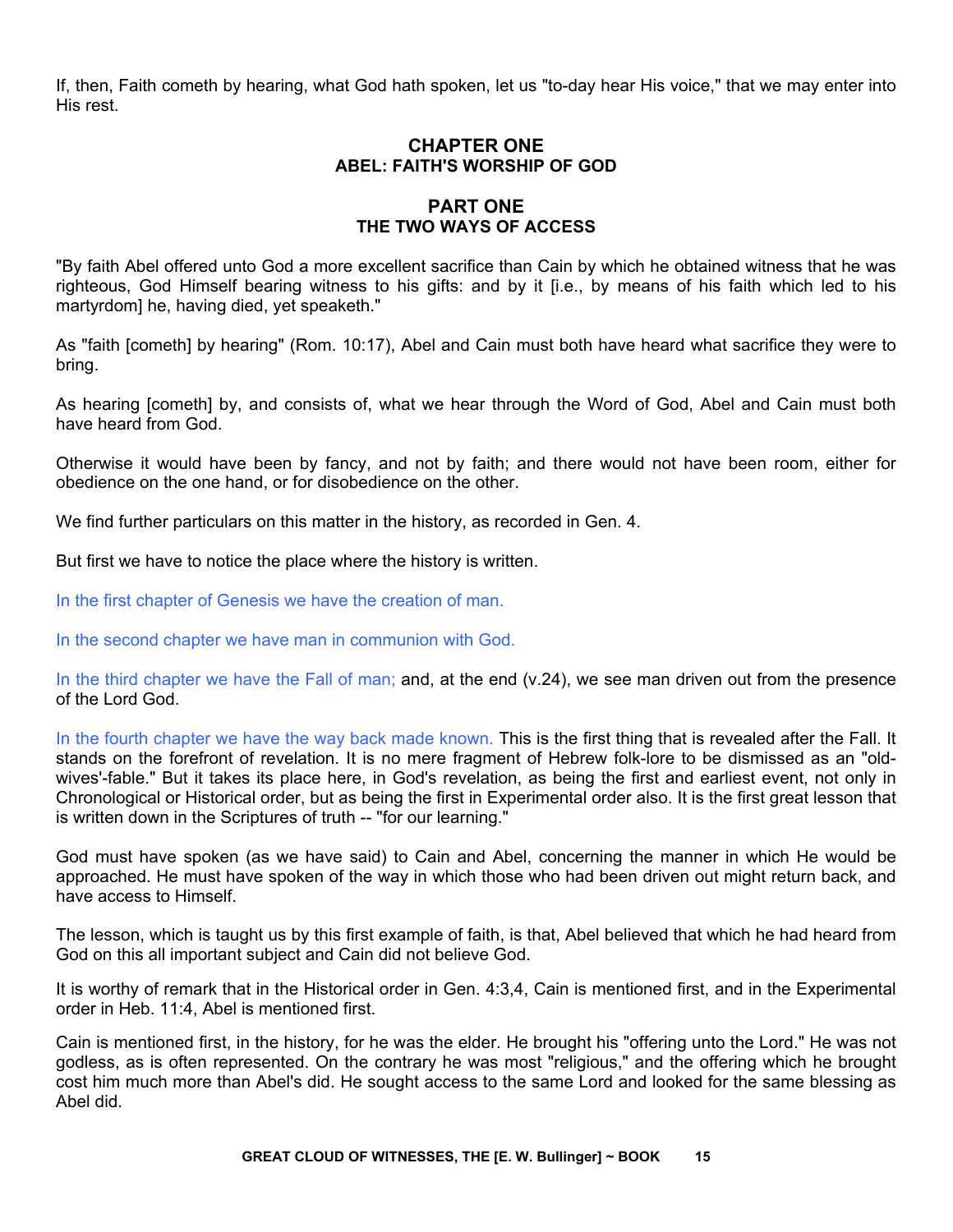But the point is, that the way back, which he took, was his own way: while the way which Abel took was God's way, which He had revealed and laid down.

Cain had heard the "report" as well as Abel, but he did not believe God. He invented what he must have supposed to be a better or more excellent way.

"Cain brought of the fruit of the ground, an offering unto Jehovah" **(Gen. 4:3).** But, that ground the Lord God had just before put under the curse for man's sin, and had said to Adam "cursed is the ground for thy sake." **(Gen. 3:17)** 

Cain, therefore, brought, as his offering to the Lord that which He had pronounced to be cursed."

Abel, on the contrary, brought of the firstlings1 of his flock, and the fat thereof.

What was it that made Abel's a more excellent sacrifice than Cain's?

Commentators have speculated much, and differed widely as to this. A variety of causes has been assigned.

But there is no room for more than one interpretation the moment we remember what the words "by faith" mean.

They mean that God had spoken; that Cain and Abel had heard; that Abel obeyed God and Cain did not!

The whole matter is perfectly simple. And the lesson it brings home to our hearts to-day is just as simple and clear.

It was a question, as we have seen, of believing what had been spoken as to **THE WAY BACK TO GOD**

God's way back (which Abel took) was by sacrifice, by the death of a substitute, by the blood of Atonement.

Man's way back (which Cain invented) was "without blood"; and a way which he had devised out of his own heart. But, "without the shedding of blood is no remission of sin" **(Heb. 9:22).**

Cain might have brought his sin offering just as easily as Abel. It lay at his door (Gen. 4:7). (See R.V. margin); it was ready to his hand. If he "did well" he needed no sin-offering; and he would have been "accepted." If he did not well, and sinned, then God would have had respect to his offering as He had to Abel's.

No! it was the "New Theology" of his day: and it consisted in not believing what God had spoken; and in inventing a "New" way of his own.

In this lay his sin.

This is why God "had not respect" to his offering, however much Cain may have worked to produce it. The "sweat of his brow" could be no substitute for the "blood of the lamb."

In all this we are shown the great fact that there never have been but these "two ways" in the world's history.

However many and however various may be the religions of the world, all may be reduced to these two. Whatever may be the excrescences and excentricities of man's imagination, there is always this "reversion to type" (as Evolutionists say).

Here we have the typical embryo of all the subsequent "History of Religions."

Man may hold his "Parliament of Religions," but when all his talking is done, there is a reversion to type, and we come back to these two primal facts, and to these two ways.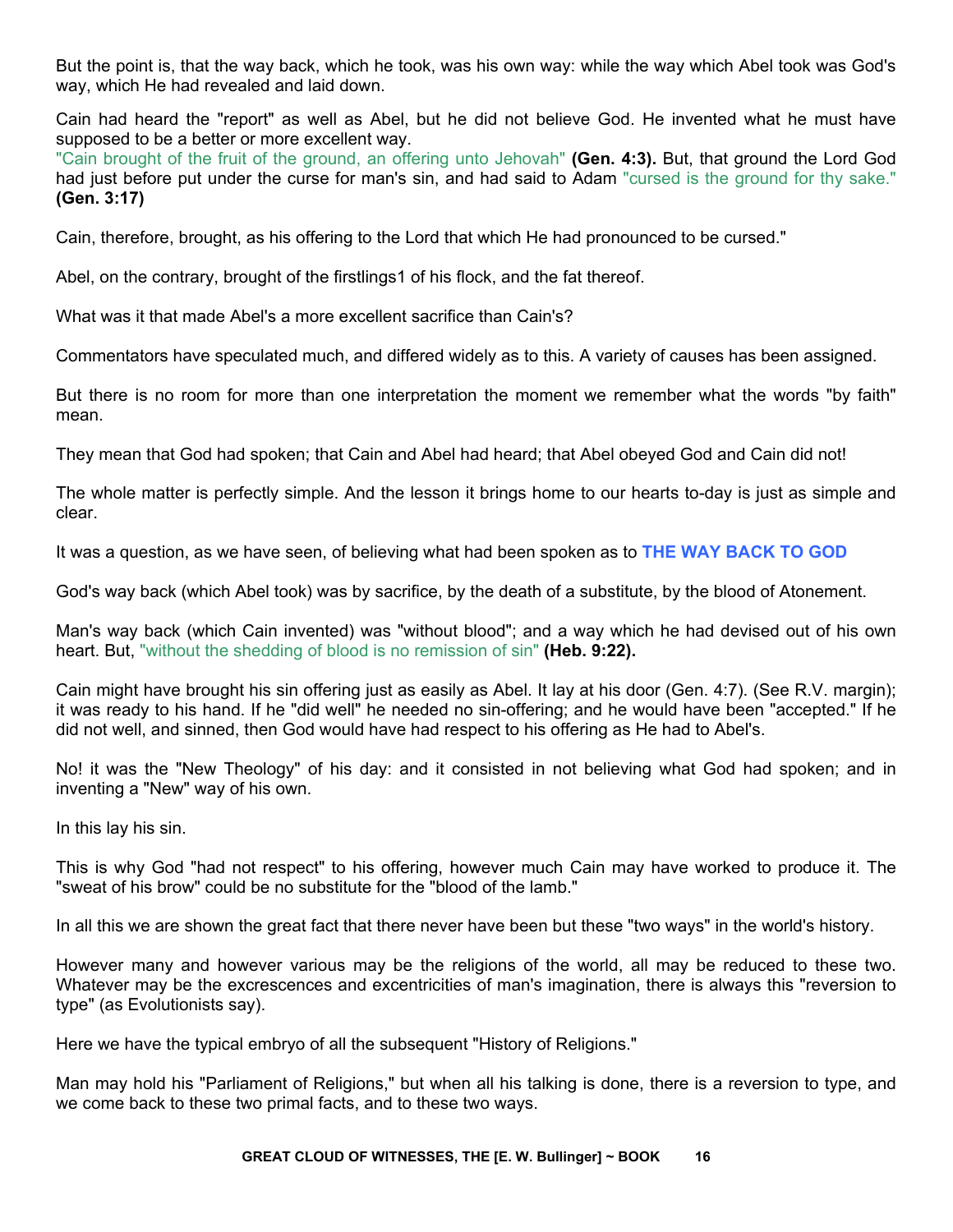One is God's way; the other is man's, One is by faith; the other is by fancy, One is of grace; the other is of merit. One is of faith; the other is of works, One is Christianity; the other is Religion.

The one rests on what God has said, the other rests on what man thinks.

The one rests on what Christ has done, the other rests on what man can do.

These two words sum up and embody the two ways -- "DONE" and "DO."

As to what man is to "do" there is no end to the variety. In no sphere is evolution seen to such a remarkable extent.

Evolution is a solemn fact, but it is seen only in human affairs, because man has departed from God.

Nowhere else is evolution seen. Outside human affairs the evidences of evolution are non-existent: but it is, undeniably, the order of this present evil world where evil is found; for evil, like evolution, is not found outside man's world. There is no escape for man but God's appointment for him and that is death. This is why it is Christ's work to "deliver us from this present evil world" according to the will of God, our Father." **(Gal. 1:4)**

Evolution consists in unbelief and in departure from God. Hence it is that we see its germ first exhibiting itself especially in the religious sphere of human affairs. In the Divine sphere, whether in the animal or vegetable kingdoms, we look in vain for any trace of its action.

We see it working in the medical, legal, military, naval, artistic, and in every department of the scientific spheres, but it is in the religious sphere that it was first seen; and it is in Genesis iv., in the history of Cain and Abel, that God shows us its beginning. Jabal and Jubal, and Tubal-Cain and a generation of artificers soon followed in "the way of Cain" **(Gen. 4:20-22).**

"The way of Cain" was the first step in the evolution of Religion. Its developments and ramifications are to-day innumerable.

But in the way of Abel there has never been any evolution. Substitution and the shedding of blood remain the only way for "the remission of sins" to this present moment; and will remain the same to the end.

These are the Two Ways which are set before us here in Cain and Abel.

In the one no change has ever taken place; it is the only way back to God. Christ suffered "the just for the unjust that He might bring us to God" (I Pet. 3:19) This is its end, and it is headed up in Christ. In the other, there has been nothing but change. Evolution has run its constant and persistent course, and will continue so to do until it reaches its end in the deification of man, and is headed up in Antichrist.

All who are in "the way of Cain" are labouring on behalf of man, and for man's improvement. They are ready with their own ideas as to what man must DO to be saved.

Whatever may be the varieties evolved from man's imagination they are all one in asserting that man MUST do something. Whatever their differences or their controversies, they all agree in that. Man must DO SOMETHING.

Man must be something, feel something, experience something, give something, pay something, produce something. He must be called and "registered" something. He must DO something.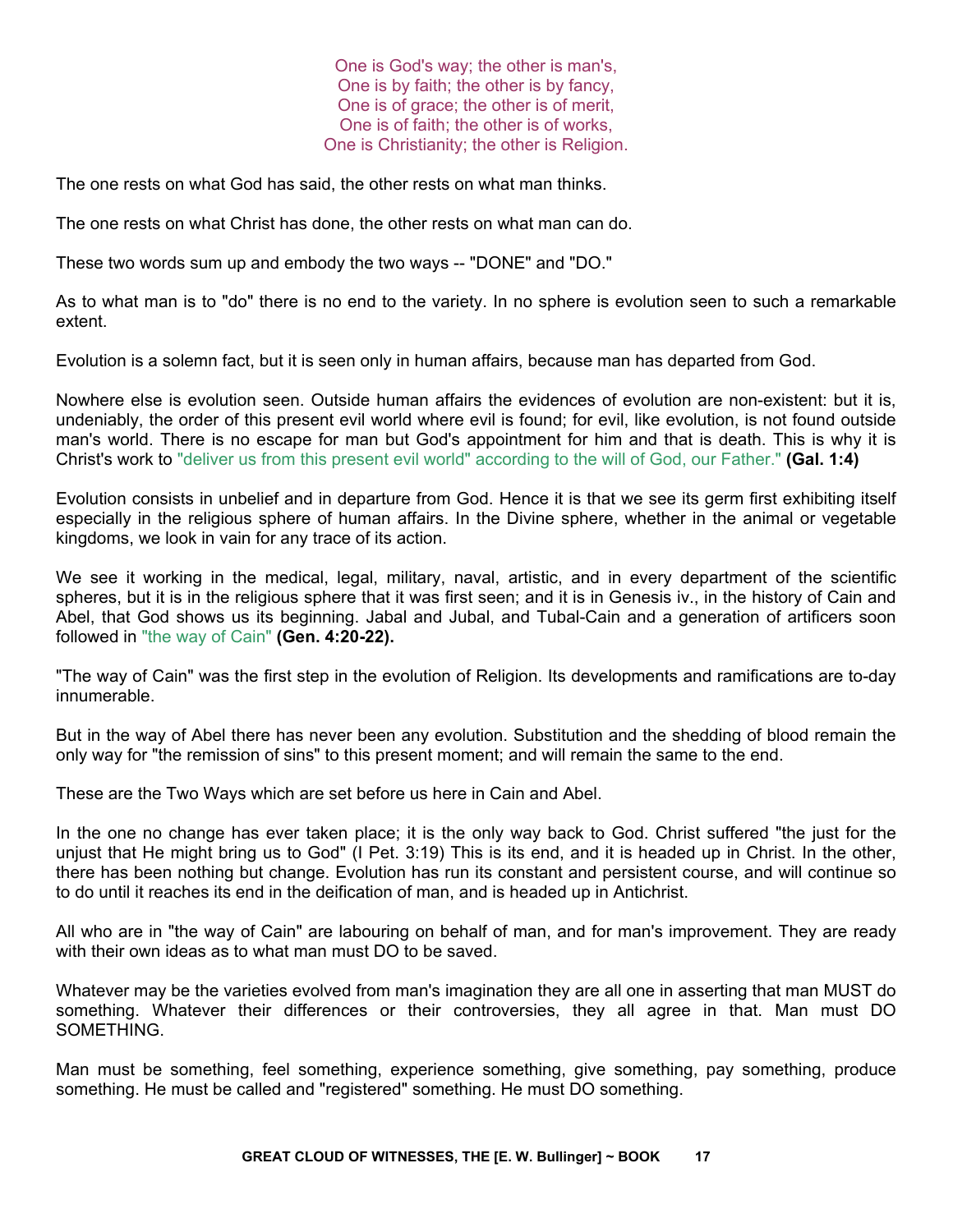They all insist on the last, however they may differ about the others. Where they do differ is only in what the something is to be. It is this which accounts for the vast number of different systems of religion which have been evolved in the world's history. All these are rightly called Religions. Even the Christian Religion is only one of them; and has as many Sects and Divisions as any of the others.

However many may be these differing forms, they are all one in Doing, while in true Christianity they are all one in Christ only.

Christianity is of God; and consists in a Person -- Christ; Religion is of man, and is carried on for man, and in his interests. It consists of men's Forms, and Rites, and Ceremonies, Articles, Creeds, Confessions, Doctrines, and Traditions, Churches and Chapels, and Synagogues, Halls, and Rooms.

If your something does not agree with that of others, then be careful, or you may be killed, as Abel was, by one of these Cains. For there is nothing in the world so cruel as Religion.

It was Religion that murdered Abel. It was Religion that killed the Prophets, Crucified Christ4, and produced the noble army of Martyrs.

It was Religion and the strife of religious sects that delivered Jerusalem to the sword and power of Rome.

It was Religion that afterward wrested Jerusalem from Rome, and terrified Europe by the threatened advance of the Saracen's sword.

It was Religion that deluged the Holy Land with the blood of the Crusades.

It was the Religion of Pagan Rome that cried the Christians to the Lions.

It was the Religion of Papal Rome that gave Christians to the Stake; that invented all the tortures of the Inquisition; that sent forth Armadas with its instruments of torture, and has even since been engaged in foul Conspiracies, Plots, and Knavish Tricks in order to obtain and secure its ascendancy.

It is Religion to-day that lies at the root of, and pervades the world's political strife: and it is in the struggle for Religious supremacy in Rome Rule and Education that the greatest bitterness, envy, hatred and malice, and all uncharitableness, are manifested and exhibited in the political controversies in the present day.

The question of I John 3:11,12, brings out the contrast between Christian love and Religious hate.

This is the message that ye heard from the beginning, that we should love one another. Not as Cain [who was] of that Evil one, and slew his own brother. And on what account slew he him? Because his own works were evil, and his brother's righteous.

Cain's works were evil, because they were his own, and of the Evil one, who (in the previous chapter) had ruined his parents by the same unbelief in God's words. Abel's works were righteous, because they were "by faith," and according to what God required.

Hence Cain's hatred, and hence Cain's murder.

It will be found that Religion has shed more blood, and produced more sorrow and crying than all the wars and desolations caused by the politics and dynasties of the world put together. There have been, and still are, the wars of Creeds, as well as of Races.

There is more in the Margin of Gen. 4:10, than appears on the surface. The words of the Lord to Cain are full of significance: "What hast thou done? the voice of thy brother's bloods crieth unto me from the ground." We must need explain this plural, "bloods."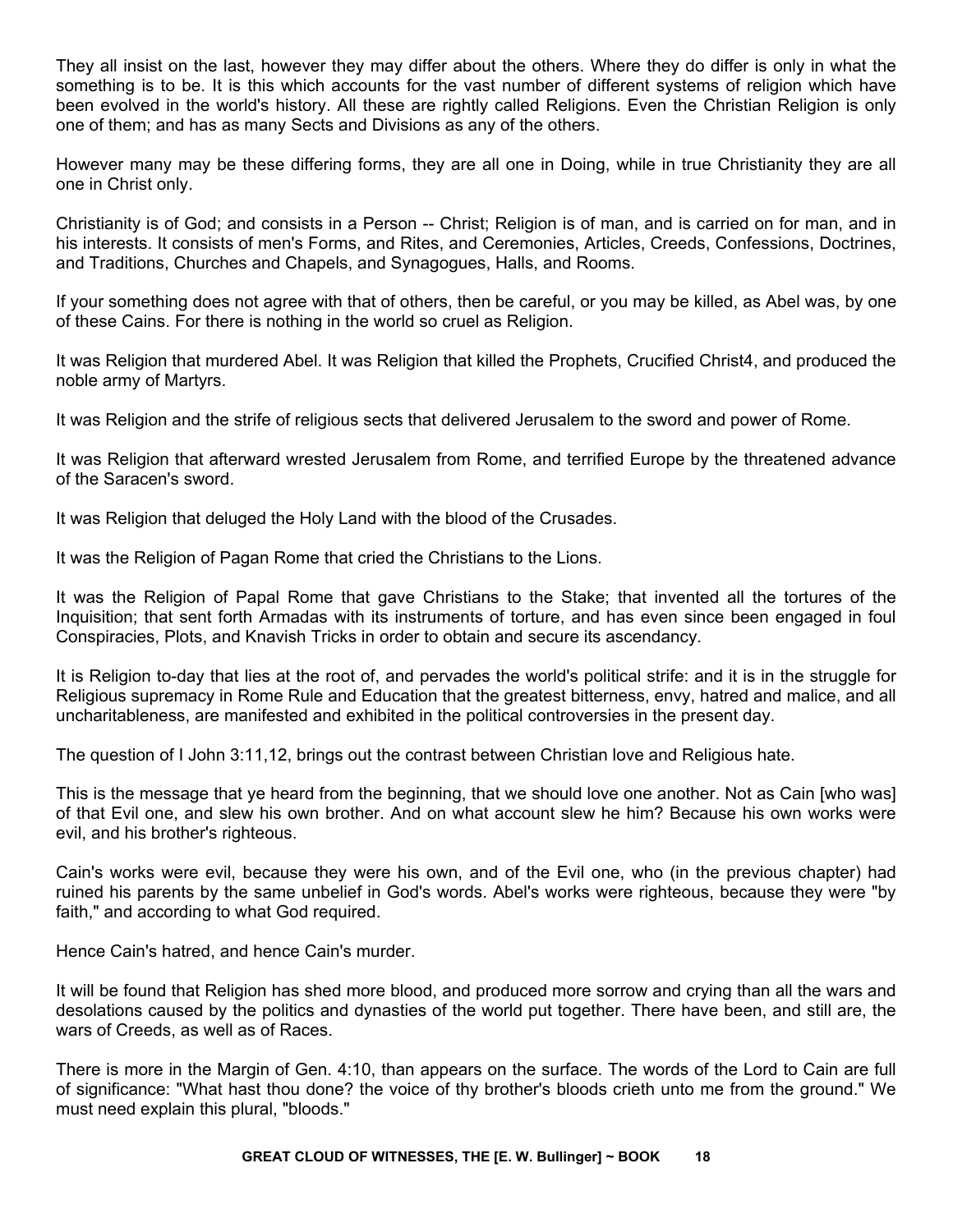In the ancient Jewish Commentary [The Mishna. Sanhedr. Cap. 4:5.] we read: "He says not blood, but thy brother's bloods, i.e., his blood, and the blood of his posterities, his seeds."

The Targum of Onkelos explains it as "the voice of the blood of the generations which were to come from thy brother."

The Jerusalem Targum says "the voice of the blood of the multitude of the righteous who were to arise from Abel thy brother."

It seems, almost, as though the Lord Jesus meant the same when He said: "That upon you might come all the righteous blood shed upon the earth from the blood of righteous Abel unto the blood of Zacharias."

Whether these interpretations be correct or not, the fact remains most solemnly true that all these various

Religions are one, in origin, in character, and outcome, and also in cruelty.

In the vital matter of Salvation they unite, and are ONE, in saying with one voice: --

## **SOMETHING in my hand I bring.**

Whereas, in true Christianity, which is Christ, the convicted sinner proclaims the existence of the great dividing gulf, and says: --

#### **"NOTHING in my hand I bring, Simply to Thy Cross I cling."**

This puts nothing between the sinner and the Saviour; whereas it is the essence of all Religions to put something, whether it be a Priest, or Sacraments or Creeds, or Ceremonies of some kind or other. Something has to be said, or done, or believed, or felt, without which, they, as one Creed puts it, "Cannot be saved."

This is the first great lesson, which we learn from Abel's faith: -- "The Two Ways of Access."

In one of those two ways, each one who reads these lines, stands, today.

Either he is trusting to something instead of Christ, or to something in addition to Christ; or, he is trusting wholly in the merits of that Substitute whom God has provided, even the precious blood of that Lamb which "speaketh better things than that of Abel." **(Heb. 12:24)** 

#### **Footnotes:**

1 This was the law of redemption, which was afterwards laid down in the Israel's legislation. See Exod. 13:12; 34:18-20. Num. 3:46,47; 18:15,16, etc.

2 See Heb. 3:3, and compare Matt. 5:20; 6:25; 12:41,42. Mark 12:33; Luke 11:31,32; xi12:23.

3 This is according to English Civil Law, and it is carried out except when a census is made. Then, Religious enmity and hatred step in, and will not allow it lest it should be shown that one predominated over the other. Without a census, each may make its own boast.

4 It was not the ungodly rabble, but the Chief Priests and the leaders of the religious party.

## **CHAPTER ONE ABEL: FAITH'S WORSHIP OF GOD**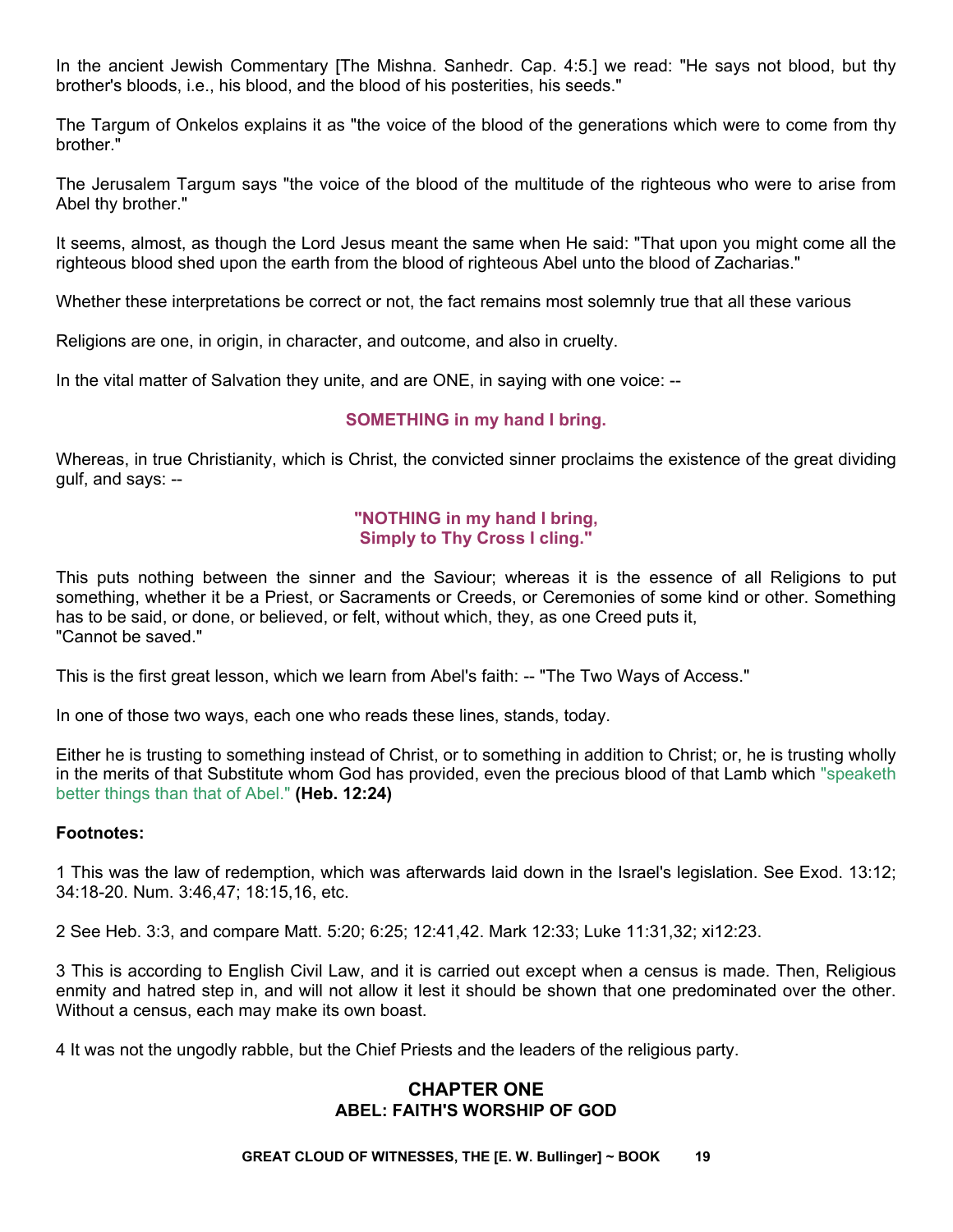## **PART TWO THE TWO WAYS OF WORSHIP**

The Faith of Abel shows that, beside the Two Ways of Access to God, there are Two Ways in the Worship of God.

Both are "by Faith;" In both, we see that faith cometh by hearing, and the hearing cometh from what God hath spoken.

As there are only Two Ways of Access, one the true way, and the other the false way, with many varieties, so there are only Two Ways of Worship; and the False way with as many varieties and differences, each claiming to be the right way.

It is as important for us therefore to learn the true Way of Worship, taught us by this aspect of Abel's Faith, as it was to learn the lesson of the True Way of Access; especially in the present day when Ritual occupies such a large place in public opinion, and in the conflicts and controversies which rage between the opposing Religions, and clamouring Sects.

In both cases, believing, or not believing what God has spoken lies at the foundation of all.

As to the only way of Access, and the only offering that was to be brought, the command of God must have been the same for Abel and Cain then, as it was for Israel afterward when the law was put into writing by the inspiration of the Holy Spirit, and the pen of Moses. The Book of Leviticus (which is the book of worship) opens with the words, which give it its name in the Hebrew Canon.

**"AND JEHOVAH CALLED** and spake unto Moses out of the Tabernacle of the Congregation saying, Speak unto the children of Israel and say unto them, IF ANY MAN of you bring an OFFERING UNTO JEHOVAH ye shall bring your offering of the cattle, even of the herd and of the flock."

Observe, that the command was not that they should bring an offering, but that, if any man brought one, the command was as to what he should bring.

This agrees with, and explains Jer. 7:22-24: "I spake not unto your fathers nor commanded them in the day that I brought them out of the land of Egypt, concerning burnt offerings and sacrifices;

"But this thing commanded I them, saying **OBEY MY VOICE** and I will be your God, and ye shall be my People, and walk ye in all the ways that I have commanded you, that it may be well unto you. But **THEY HEARKENED NOT** nor inclined their ear, but walked in the counsels and in the imagination of their evil heart, and went backward and not forward."

This is precisely what took place at the gates of Eden. There the Lord God spoke. Cain and Abel heard. Abel believed what he heard. Cain (like Israel afterward) hearkened not nor inclined his ear, but walked in the counsel and imagination of his own evil heart. This is the essence of the whole matter.

God spoke. He spoke to Israel "out of the Tabernacle," to all who would approach Him there; and laid down, as He had a right to do, how He would be worshipped.

It is the same principle, which prevails today.

Man himself acts on this principle. If any seek him it is he who appoints the time and place and determines as to when and where he will be seen.

So, God laid it down from the first that, if any man would bring an offering to Him, it must be such and such an one, and it must be offered in such and such a way.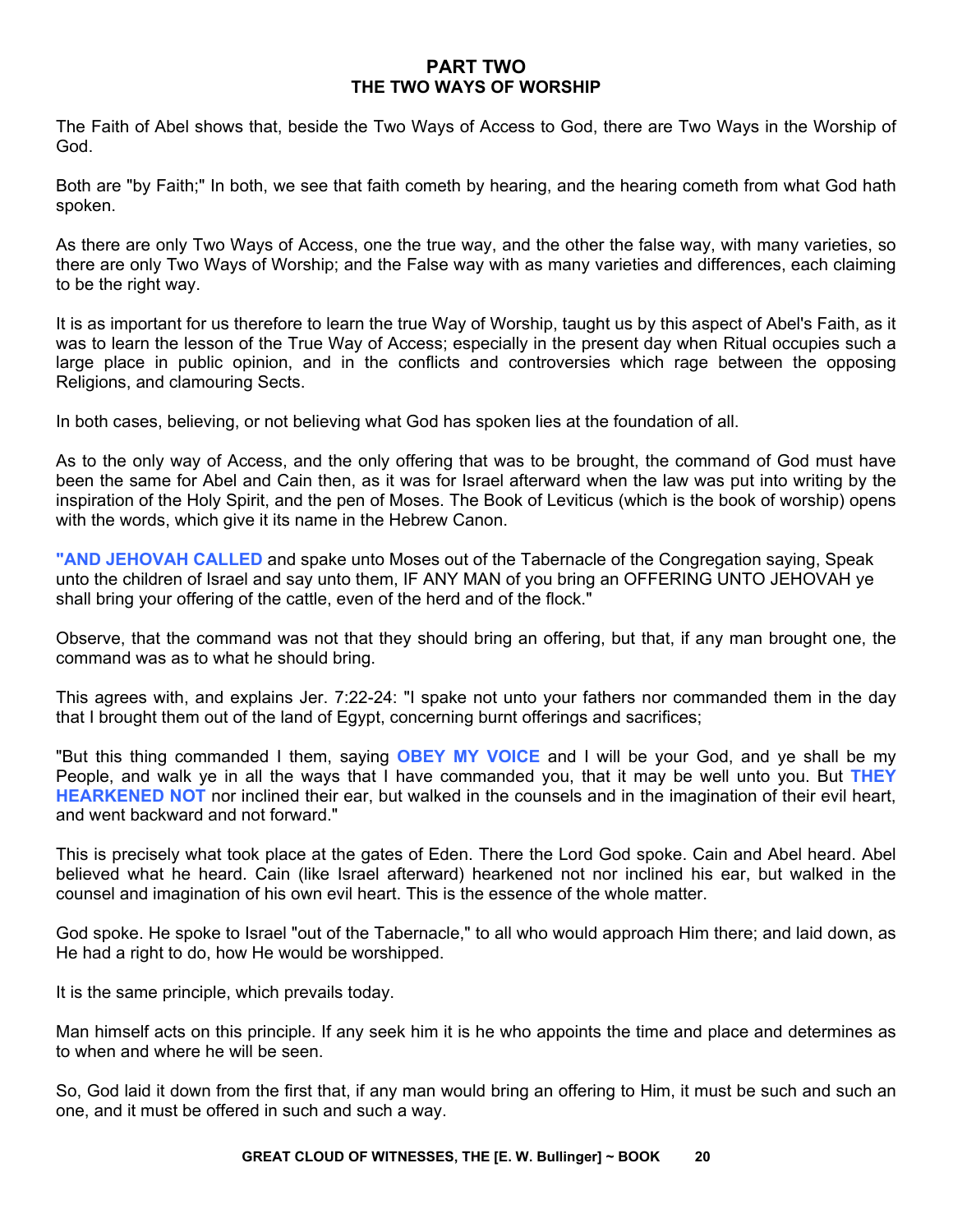"And He (the offerer) shall put his hand upon the burnt offering: and IT SHALL BE ACCEPTED FOR HIM to make atonement for him." **(Lev. 1:4)**

But Cain hearkened not to the voice of God; and, instead of bringing what God had appointed, he brought an offering out of "the counsel and imagination" of his own evil heart **(Jer. 7:24).**

And, not only so. Not only was it something, other than what God had approved, but it was the product of that which God had laid under a curse: "cursed be the ground for thy sake." **(Gen. 3:17)**

So that there was a double affront in Cain's offering and being not "of faith," it was "sin." (Rom. 14:23)

Hence, it standeth written:

**"Jehovah had respect Unto Abel and his offering; But unto Cain and his offering He had not respect." And to-day, the Question comes to us: -- To what will Jehovah have respect? What offering will He accept?** 

Not the blood of bulls and goats; for all these types have been fulfilled in the antitype. Now, Christ's blood is that which speaketh better things than that of Abel; no one can be accepted but through its merits.

And as to worship: What is it that Jehovah now accepts? What voice do we hear coming from Him who tabernacled among men? What does the voice say which we are to obey? What are the words to which we are to hearken?

They come from the true Tabernacle, which the Lord pitched and not man. And God, who in times past spake unto the fathers by the prophets, hath in these last days spoken unto us by HIS SON: and the Son hath said:

## **"God is spirit and they that worship Him MUST worship Him in spirit and in truth."**

These are the words to which we are to hearken, as written down for us from the lips of the Son, in the Scriptures of Truth.

We have no liberty; no choice in this matter. It is useless to follow the counsels and imaginations of our own hearts. That one short word **"MUST"** settles everything.

It tells us that God will not "have respect" to anything but what is spiritual in our worship of Himself.

The SON, who hath spoken from heaven, has declared that "the flesh profiteth nothing" **(John 6:63).**

It is useless therefore for us to bring unto the Lord anything that is of the flesh; or anything that the flesh can do.

It must all be "spirit!"

The flesh is under the curse. "The mind of the flesh is death." **(Rom. 9:6)**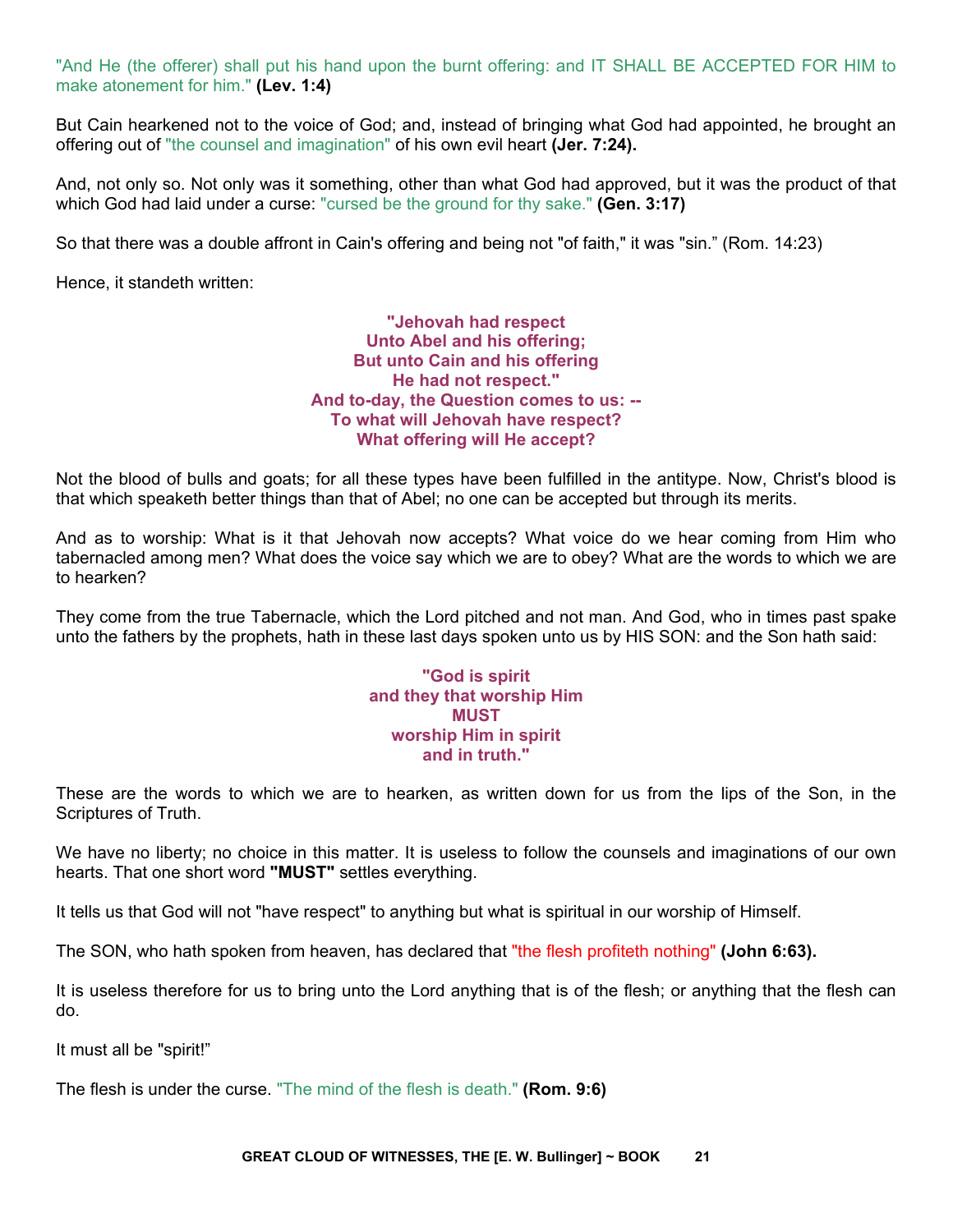To bring anything, therefore, of the flesh, or that the flesh can do, is to be exactly like Cain, when he brought the fruit of the ground, of which God had said: "cursed be the ground."

All the senses are of the flesh. The mind of the flesh is sensual.

"The works of the flesh" are the opposite of "the fruit of the Spirit." (Gal. 5:19-25)

"They that are Christ's have crucified the flesh, with its affections and desires."

Acceptable worship therefore, MUST be the "fruit of the Spirit" and not "the fruit of the ground" or, in other words, not the works of that flesh, which is under the curse.

We cannot worship God, Who is spirit, with our eyes, by gazing on a sacrament or anything else.

We cannot worship God, Who is spirit, with our ears, by listening to music, however beautiful it may be, or whether "rendered" by ourselves or others.

We cannot worship God, Who is spirit, with our noses, by smelling incense, or anything else.

We cannot worship God, Who is spirit, with our throats by singing hymns or Anthems, Solos, Quartets, or Choruses.

The only singing that goes beyond the ceiling or roof and enters heaven "MUST" be of the spirit, and from the heart. The command is "singing and making melody **IN YOUR HEART** to the Lord."

Singing, not to one another, not to an audience, not to a congregation, but **"TO THE LORD."**

What is needed in true worship is not "an ear for music," but a heart for music.

If we are "filled BY the Spirit," our singing will be of the Spirit, from the heart. For "that which is born (or produced) by the Spirit, is spirit." (3:6).

#### **We shall say with Mary, "My SOUL doth magnify the Lord My SPIRIT hath rejoiced in God my Saviour."**

Nothing short of this is the worship to which God will have respect.

All else is waste of time, waste of trouble, waste of money, waste of strength, waste of breath; and, **"IT PROFITETH NOTHING"** 

It is useless for any one to say "I like such and such a service." "I like to hear, or to do, this or that." "It creates such nice feelings in me." Or, "I dislike this or that in Divine Service."

It matters nothing whatever what any one may like or dislike, think, or feel. It is not a question of what I may like or dislike: The question is **WHAT does GOD LIKE?**

What does God require?

To what will God "HAVE RESPECT?"

Divine Service is supposed to be, on the face of it, service or worship rendered to God.

It is for Him to say therefore what He desires.

**GREAT CLOUD OF WITNESSES, THE [E. W. Bullinger] ~ BOOK 22**  Public worship is not a Service offered to or for the public, but by the public, for or to God.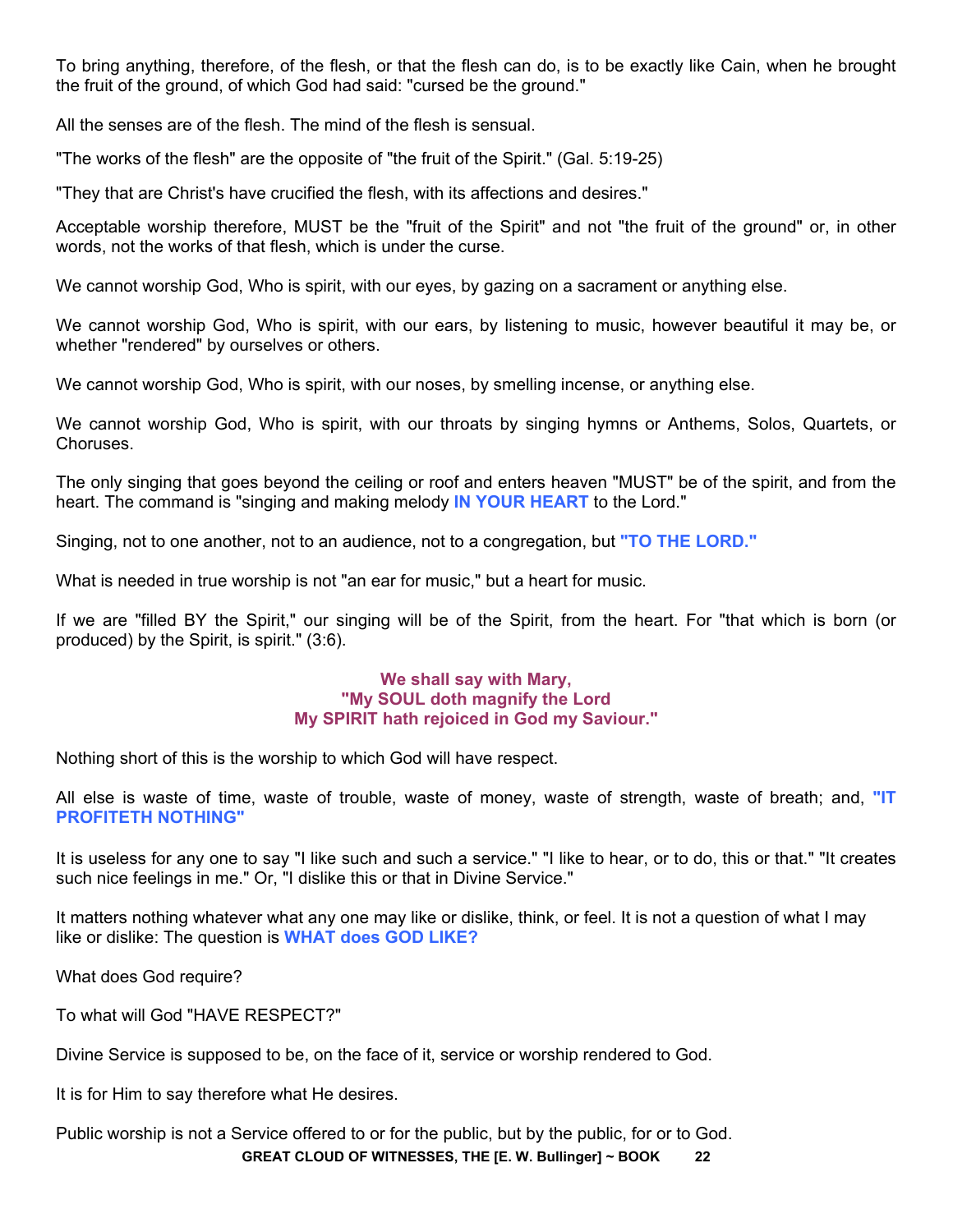It does not matter, therefore, how beautifully a Solo, or an Anthem or a Hymn may be "rendered" (that is the correct expression); but it does matter whether God will "have respect" to it.

It does not matter how beautiful the voice may be to which we hearken, but it does matter whether we hearken to God's voice, and whether we obey HIS voice.

The SON of God hath spoken (John 4:24). We have heard His words.

The one question is Do we believe Him? Do we remember that "whatsoever is not of faith, is sin" **(Rom. 14:23).**

#### **WILL WE OBEY?**

Will we worship "by faith," as Abel did? or will we worship by works as Cain did?

Do we desire to obtain God's approval with Abel? or, do we desire to hear God's words to Cain "cursed art thou from the earth" (Gen. 4:11).

When Cain saw that God "had not respect" to his offering, he was "very wroth." And there will be many who read these words, who will be also "very wroth "; and wroth with us for writing them.

For this cuts at the root all man's accepted traditions, his cherished practices, and his boasted capabilities.

It cuts off from him the praise and applause of man. It writes folly on his vain counsels and imaginations. It makes an end of his attainments and ambitions.

He may, and doubtless will, go on in "the way of Cain," just the same. But it all counts for nothing. "It profiteth nothing." It is "labour in vain."

God has no respect to it.

It would be folly for us to dwell on the faith of Abel, without seeking to learn this great lesson which is thus "written for our learning" and stands on the very forefront of God's revelation, in Gen. 4

If we learn not the "obedience of faith" in this matter, it is vain for us to go further with our studies of this subject of Faith. For it all turns on this:

## **DO WE BELIEVE GOD?**

He hath "in these last days spoken unto us by His Son."

His Son hath said: "They that worship Him MUST worship Him truly in spirit."

Do we believe what He has said?

This is the one final question, the true answer to which does away with all that passes as "current money with the Ishmaelite merchantmen," who make a gain out of so-called, "public worship," to day, just as the Ephesian silversmiths made theirs out of the shrines of their goddess Diana.

It puts an end to all the tricks and contrivances of the Christian "Religion," all the new fashions, and modern methods, bands and songs and solos, and orchestral services, cantatas, which are all to do with the "Flesh," and are all for the praise and glory of the choir; and no longer, as the simple worship of our fathers was -- "to the praise and glory of God."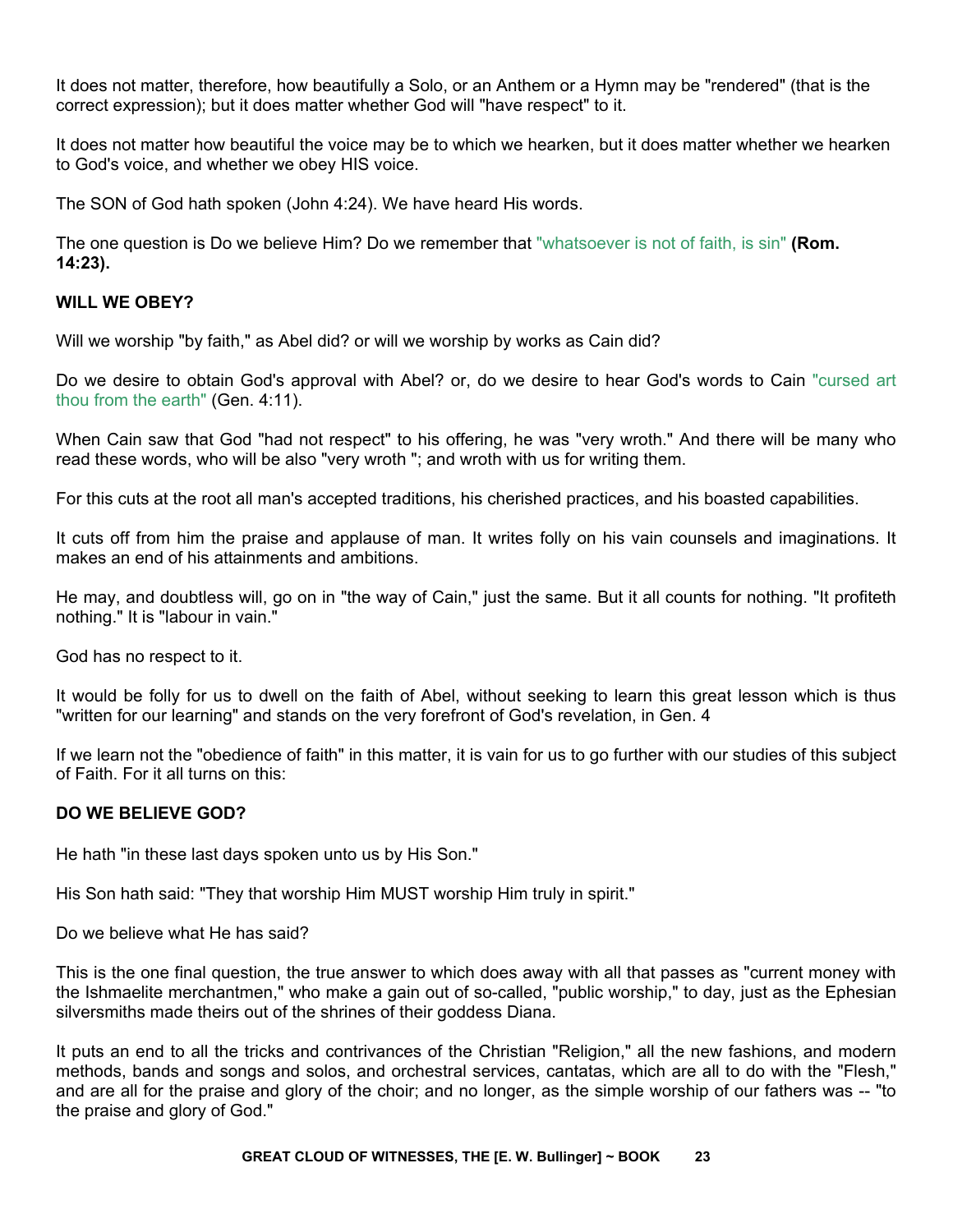This is the lesson of Abel's faith, as it touches on the one and only true way in the worship of God.

## **CHAPTER ONE ABEL: FAITH'S WORSHIP OF GOD**

# **PART THREE ABEL'S FAITH: THE WITNESS GOD BORE**

"By which [faith] he obtained witness that he was righteous, God bearing witness to his offering." **(Heb. 11:4)**

Here we have two statements in one, for it is the same verb in each clause. The A.V. renders the first "witness" and the second "testimony."

The R.V. renders it: "Through which he had witness borne to him that he was righteous, God bearing witness in respect of his gifts." On this, there is a marginal note: "over his gifts. The Greek Text in this clause is somewhat uncertain."

The uncertainty referred to is about the word God": as to whether it should be the Genitive case, or the Dative: i.e., whether it should be as it stands in both Versions, or whether it should be bearing witness by his gifts to God." (Lachmann, and Tregelles).

But the scope of both the clauses is the same. It is the witness that Abel obtained and that God gave. God gave it... not Abel obtained it by."

In other words, Abel obtained the witness, because God gave it. He received what God gave.

How this was done is not explained in the history of Gen. 4 There, the whole act is condensed and summed up in the words "God had respect to" his offering: but we are not told how God manifested this respect.

It must have been shown in such a way that there could be no mistake about it; and that Cain could just as evidently see it, as Abel; and knew that the opposite was true in his case; and that to his offering, which he brought, God "had not respect."

It is the word upon (which the R.V. margin renders over), which gives us the key to the solution, by reminding us of the subsequent fact revealed in connection with all Sacrifices: viz., that those which God accepted were never consumed by fire emanating from this earth, or kindled by fire made with hands"; but by God-made fire descending from heaven.

In Gen. 15:17, Abram, in his deep sleep, saw a smoking furnace; which, beside being typical of Israel's affliction in the "iron furnace" of Egypt, was doubtless the material agency by which the sacrifices, which Abram had so carefully prepared and arranged, were consumed.

In Gen. 22:6,7, when Abram "took the fire in his hand" we have the Figure Metonymy, by which the fire" is put for that which would set light to the wood which was consumed; as when we say we light the fire" we do not light the fire but we set fire to the wood. If the fire is literal then the "hand" is literal, and Abraham took the fire in his natural hand": which is absurd.

In **Lev. 9:24,** on the occasion of the first formal offering on the Altar of burnt-offering, we read: "There came a fire out from before the Lord, and consumed upon the altar the burnt offering, and the fat, which when all the people saw, they fell on their faces."

When Gideon prepared his offering in Ophra "the angel of the Lord put forth the end of the staff that was in his hand, and touched the flesh and the unleavened cakes; and there rose up a fire out of the rock and consumed the flesh and the unleavened cakes." **(Judge 6:21)**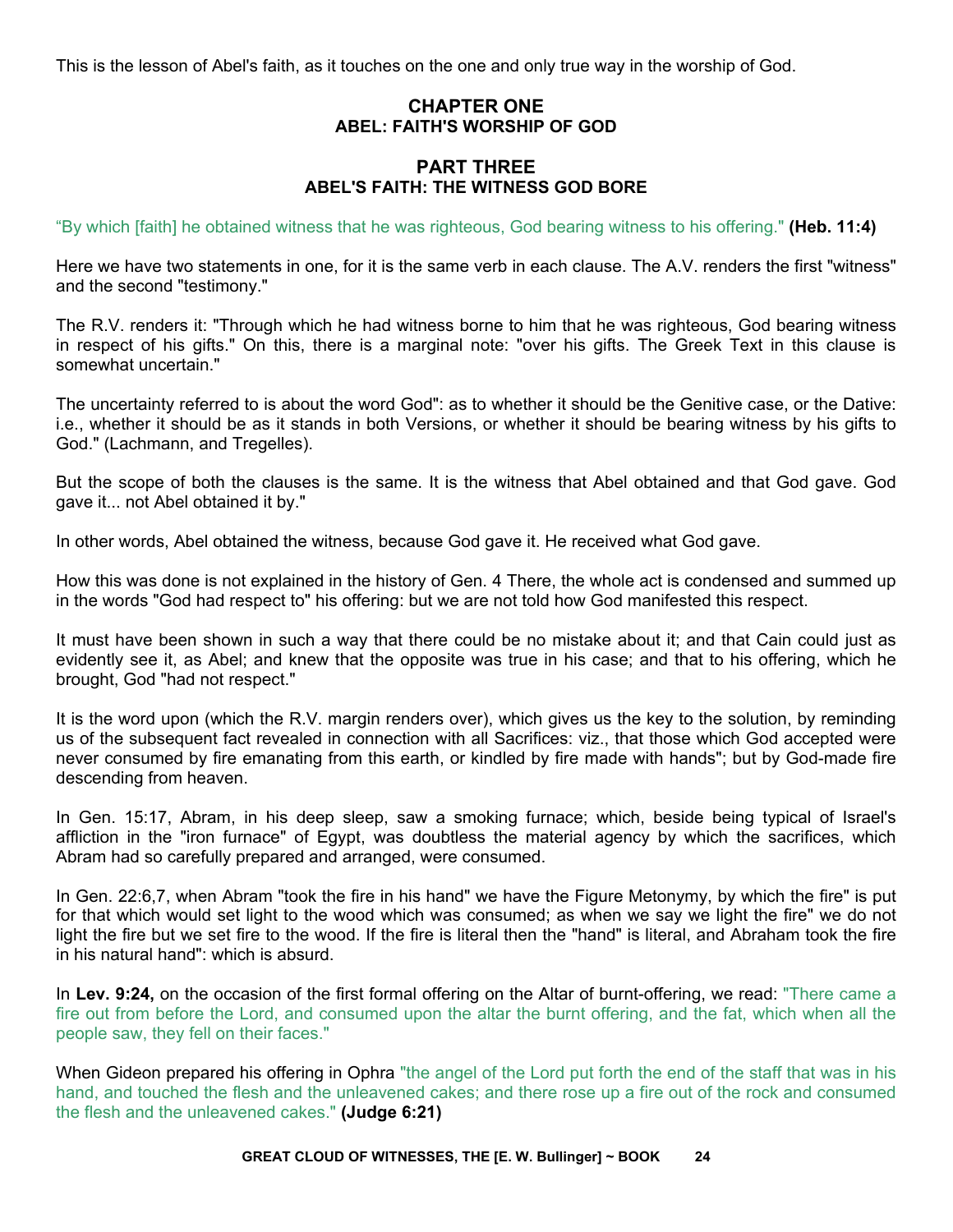This was no fire kindled by Gideon, or "made with hands" of man. It was supernatural fire produced by the miracle wrought by Jehovah's messenger, to show that He had accepted Gideon's offering.

When Manoah made his offering and offered it upon a rock unto the Lord, the angel did wondrously, and Manoah and his wife looked on. For it came to pass, when the flame went up toward heaven from off the altar, that the angel of the Lord ascended in the flame of the altar. And Manoah and his wife looked on it, and fell on their faces to the ground." **(Judge 13:19, 20)**

Here again was miraculous fire from the Lord, consuming and accepting their offering. It was no fire kindled by human hands.

When David offered his offering on the altar which he built on the site purchased from Ornan the Jebusite, The Lord answered him by fire upon the altar of burnt offering." **(I Chron. 21:26)** 

At the dedication of the Temple, when Solomon had ended his prayer, we read that the fire came down from heaven, and consumed the burnt-offering and the sacrifices; and the glory of the Lord filled the house... and when all the children of Israel saw how the fire came down, and the glory of the Lord upon the house, that they bowed themselves with their faces to the ground, upon the pavement, and worshipped (2 Chron. vii., 1-3).

When Elijah would offer a sacrifice away from the Temple where Jehovah had caused His name to be placed, and where the fire which had fallen from heaven was kept continually burning, 2 fire had to fall from heaven specially for the occasion. After the prophets of Baal had in vain tried to produce the phenomenon by appeals to their god, and after Elijah had soaked the wood and the offering with water we read: "Then the fire of the Lord fell and consumed the burnt sacrifice, and the wood, and the stones, and the dust, and licked up the water that was in the trench. And when all the people saw it, they fell on their faces, and said: The Lord, He is the God; The Lord, He is the God." **(I Kings 18:38, 39)**

Add to all these examples the words of Psalm 20:3, The Lord remember all thy offerings and accept thy burnt sacrifice." Here, in the margin of the A.V. we read, against the word accept," that the Hebrew means turn to ashes.

Why? Because this was always the way that Jehovah did accept offerings made to Him. By "fire from heaven" He turned them to ashes, and thus showed that He had respect" unto them, and accepted them as the substitute of him who offered them.

How else did Abel "obtain witness that he was righteous"?

How else did God testify of his gifts?

How else did Cain know that God "had not respect unto his offering?"

Surely there can be no doubt whatever as to the force of the word upon, for it was the fire that descended upon the sinner's substitute instead of upon the sinner; upon Abel's lamb instead of upon Abel.

Thus the doctrine of substitution was the very first doctrine taught to mankind; the first that is recorded in the Scriptures of truth; the first with regard to which man was required to believe what he had heard from God.

God had spoken. What he had said may be summed up in the words afterwards recited to Israel, Without shedding of blood is no remission." (Heb. 9:22) "It is the blood that maketh atonement for the soul." (Lev. 17:11) The wages of sin is death." (Rom. 6:23)

This was the pronouncement for the sinner in Gen. 3:17. And it is in Gen. 4 that we have the further revelation that God provided a substitute whose death He would accept in the sinner's stead.

That is why the acceptance must be God's own act.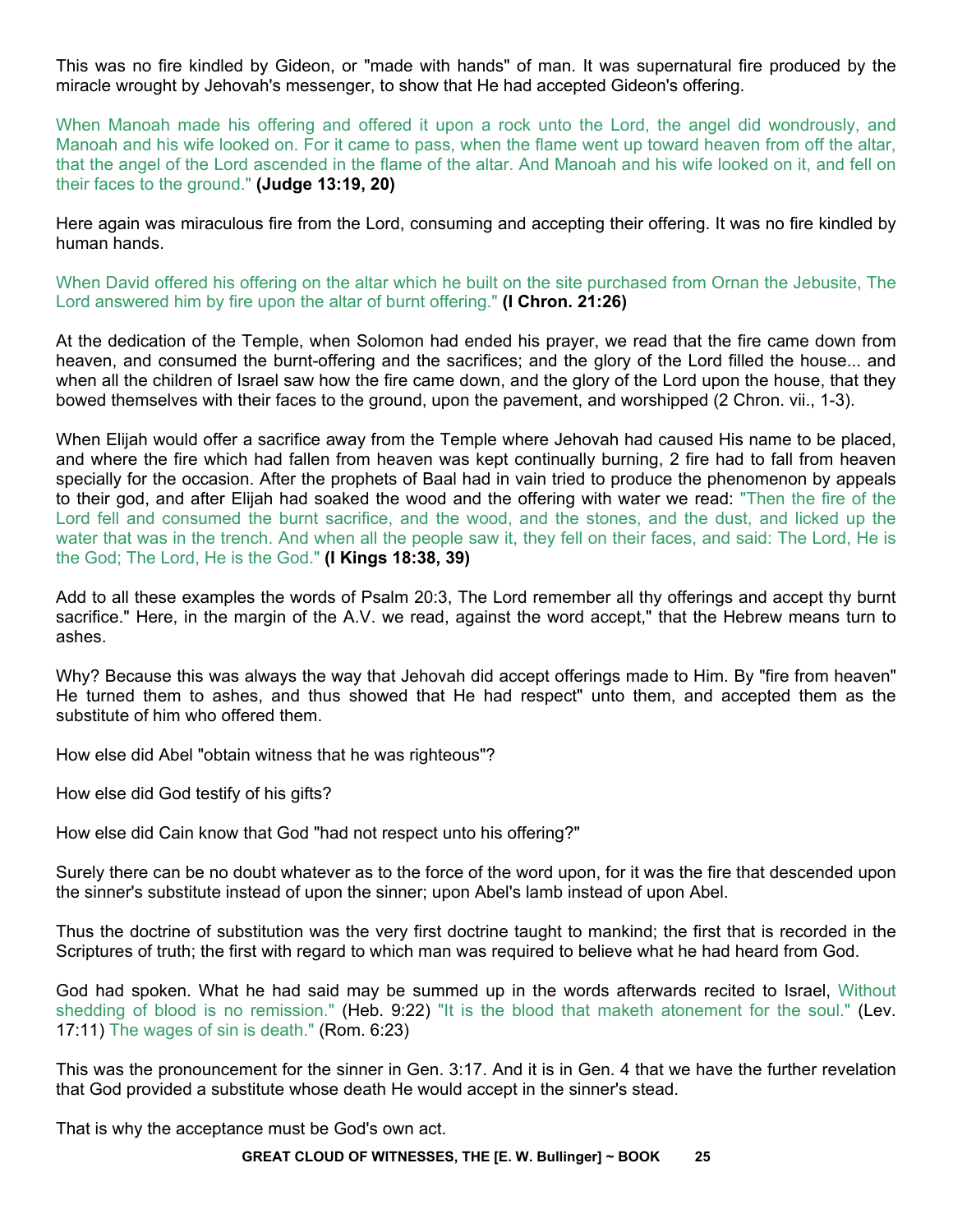All that the sinner could do was in faith to bring his offering and lay his hand upon it and confess it as his substitute. (Lev. 1:4.) It was for God to give His testimony that He had accepted it.

It is even so today.

It is ignorance of this great first lesson that is the source of much of the quite modern evangelistic phraseology of the present day.

Man's conventional talk of this twentieth century (of the present era) is about the sinner's acceptance of Christ. God's Word, for nearly sixty centuries has been about the sinner believing what He had said.

God has spoken. He has told us that He cannot and will not accept the fallen sons of men in their sins. In ourselves we are not only ruined sinners because of what we have done, or not done; but we are ruined creatures because of what we ARE. The question is, Do we believe God as to this solemn fact? What God accepted was Abel's "gifts" (Heb. 11:4); Abel was accepted only in his gifts (Gen 4:4).

So, God has told us that He can accept us, as such, only in the merits and Person of that perfect Substitute -- His Christ -- whom He has provided. Do we believe Him as to this?

If we do we shall by faith lay our hand on Him, confess our belief in God as to our own lost and ruined nature, and as to Christ as God's provided Salvation; knowing that, by this faith, God pronounces us righteous, accepts us in the person of our Substitute; and declares us as accepted in the Beloved," because God accepted His one offering when He raised Him from the dead.

Christ's resurrection is the proof and evidence that God has accepted Christ. Christ risen is the sinner's receipt, which God has given, to show that He has accepted Christ's payment of the sinner's debt.

There is no other receipt.

Christ's blood is not the receipt. That is the payment.

The sinner's faith is not the receipt. It is no use for a man to go to his creditor and say he believes he has paid what he owes. He must produce the receipt.

What is the receipt, which we can produce to God, which will prove that our debt is paid?

Nothing but the blessed fact that God's Word assures us that He has accepted payment on our behalf in the person of our Substitute, when He raised Christ from the dead.

We are to believe what He says when He assures us of this, and He is pleased to accept us in Him.

It is always the Creditor who accepts the payment, which the debtor makes. And, when payment has been once accepted, no further demand can be made upon the debtor.

This is how Abel was accepted; and this is how the sinner is saved to this day.

By the same faith in what God has said, we lay our hand on that Lamb of God as our substitute; and we obtain God's witness that we are righteous. God bears His testimony to this in that He raised Christ from the dead, and has accepted the believing sinner IN HIM.

It is not a question of whether the sinner accepts Christ, but whether he believes God when he says that He has accepted Christ.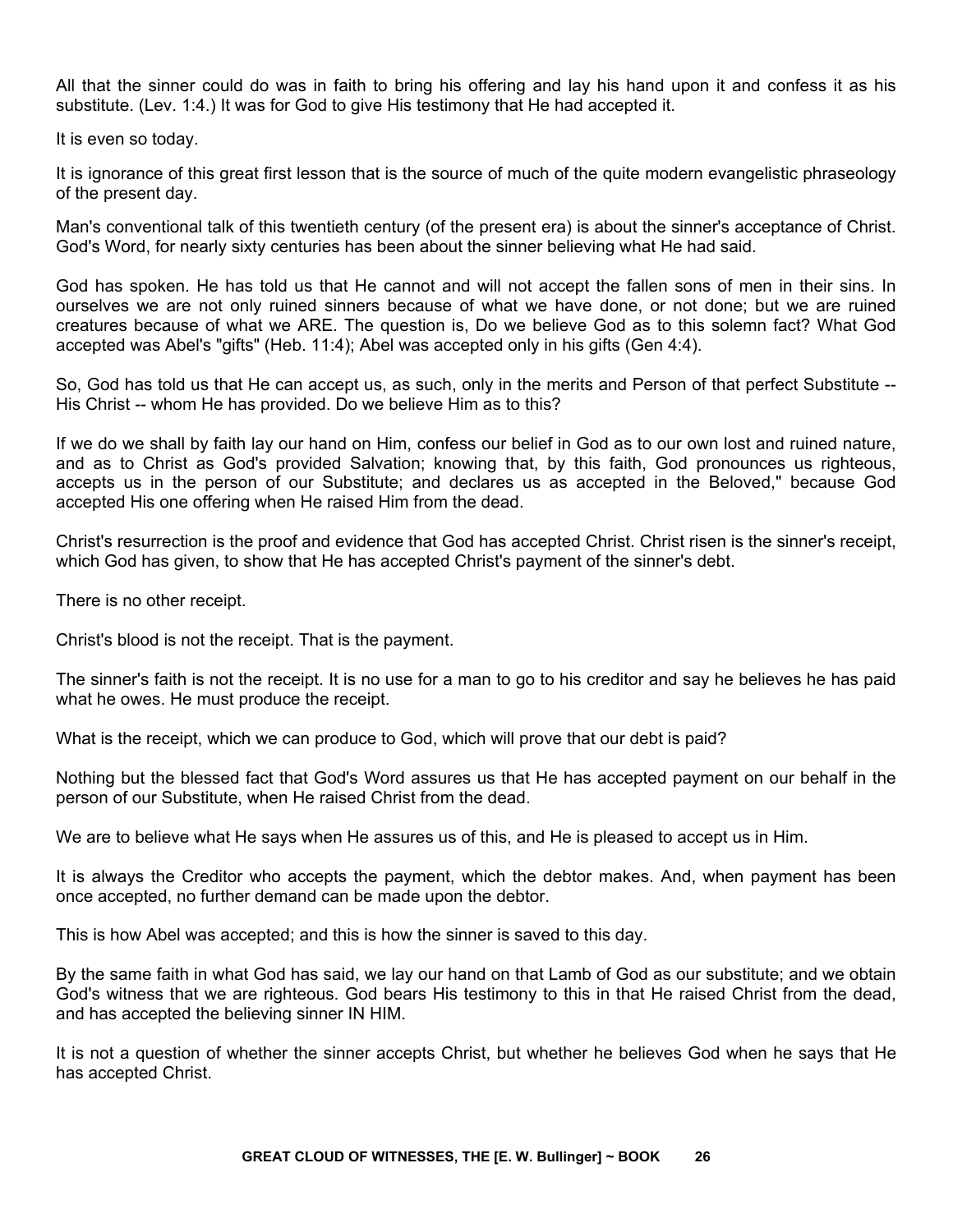It may be said that, the same thing is meant, in modern phraseology; then, Why not say so? Why not keep to Scripture language? Why alter it? Why make it all to stand on what man can DO, instead of believing what God has SAID. Why make it all turn on man's accepting, instead of man's believing?

God has shut up the sinner as to the uselessness of his bringing any thing of his own by way of merit.

It is useless for him to bring or plead any substitute other than that one whom God hath appointed. It would be the same as saying it is not necessary.

It is useless to bring anything in addition thereto, for it would be the same as saying that it is not sufficient.

In either case it would be a proof that God's command had been unheeded; that His word had not been believed; and that His provision had been slighted and rejected.

All are today either in Abel's way, or Cain's: in God's way, or man's.

All are trusting either to that Substitute whom God has provided, or they are laboring to provide one for themselves.

This is why such stress is laid on this matter of faith, in **Rom. 10** "The righteousness which is of faith speaketh on this wise... But what saith it? The word is nigh thee, even in thy mouth and in thine heart: that is, the word of faith, which we preach [is nigh thee]: that, if thou shalt confess with thy mouth the Lord Jesus [as thy Substitute] and shalt believe in thine heart that **GOD HATH RAISED HIM FROM THE DEAD** thou shalt be saved."

Thus it is that "Faith cometh by hearing, and hearing [cometh] by the Word of God." **(Rom. 10:6-11, 17)**

But instead of believing the report of what God has said, sinners are taught to-day to believe in what they can do. As though they were the Creditor, and would fain make God their Debtor!

And all this, because they do not see or understand that all is of God"; and all is of GOD'S FREE GRACE

There is no merit in faith, of itself. It is not considered as merit among men, when one man believes what another man has said. How then can there be any merit in believing what God has said? It is our first bounden duty, without which all is "sin."

But, instead of this, the sinner tries to make God believe in him; and that it is possible for him to DO SOMETHING.

In his blind ignorance he practically tells God that he, the sinner, is pleased to accept the payment which Christ has made to God!

But all this is only salvation "by works" in its most subtle form. So subtle that thousands are misled on the very threshold of their way back to God.

Hence it is that while the multitude are still taught to do something, many would shrink from doing certain things as "works"; and would be ready to confess, and say: "not the labor of my hands." Yet they do not see that this acceptance of Christ is a work, after all: when it is thus put in the place of believing God.

True, it is "not the labor of my hands." Nothing "made with hands" can obtain a footing in God's new creation, where "all things are of God": for new creation ground is the ground of resurrection.

Though they would shrink from making a god with their hands, they make their god out of their own heads, and out of the imagination of their own hearts.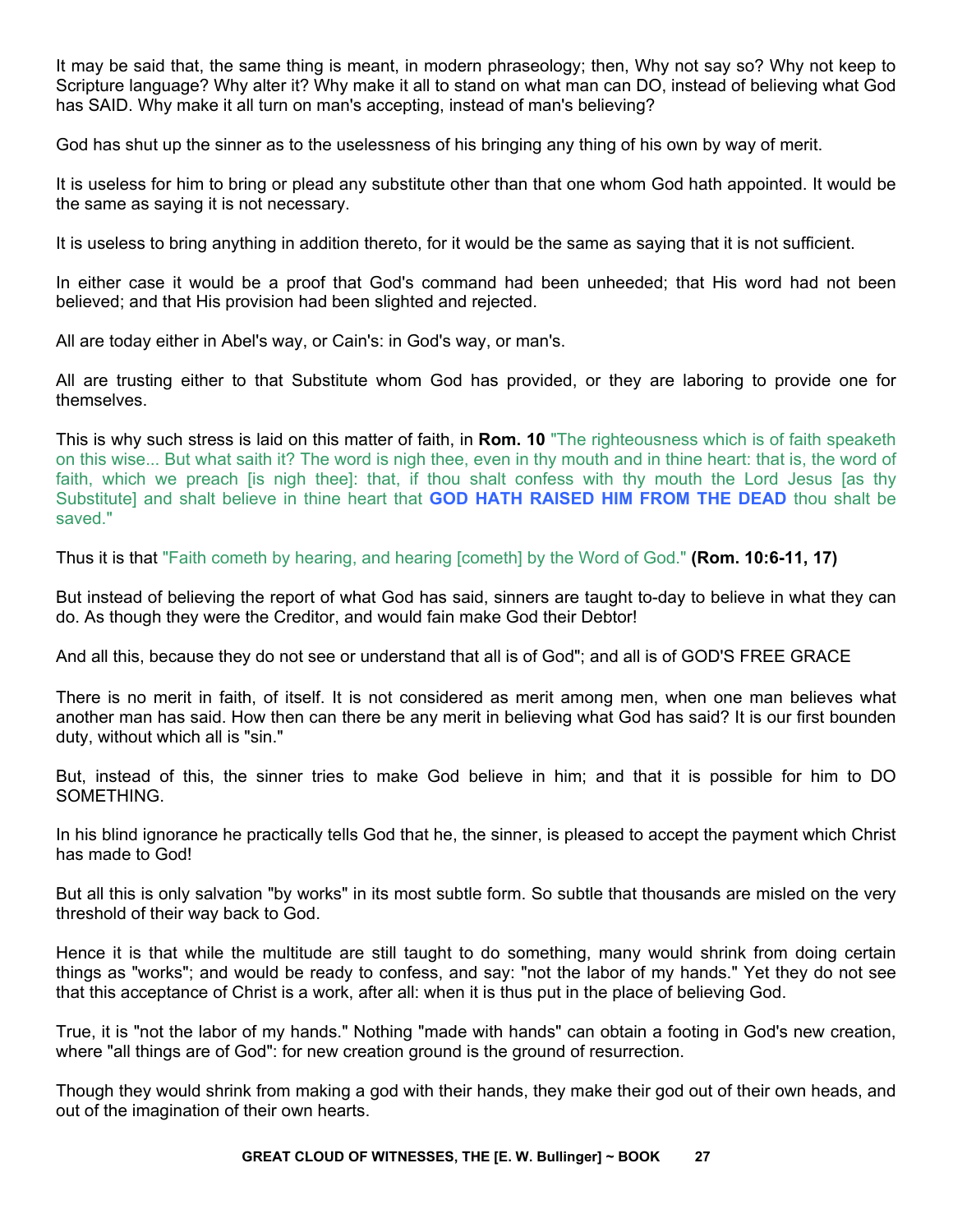But "the God of our Salvation" is the God who hath spoken unto us by His Son, and left to us the simple duty of pointing the sinner to what He hath said.

This is why we are to "Preach the Word." This is the first great lesson of Holy Writ.

It is the oldest lesson in the wor1d.

And, it is to show us that to believe God in this matter of substitution is the only way of salvation, the only way for man to be just with God; for "The just, by faith, shall live."

## **Footnotes:**

1. Compare chap. 10 where Nadab and Abihu used, not this fire from the brazen altar to kindle the incense in their censers, but took other fire: i.e., emanating from this earth, or kindled by man's hand. This was called "strange fire," and the consequence was that, "there went out a fire from the Lord and devoured them and they died before the Lord (Lev. 10 2).

When we reflect that the incense of worship on the golden altar must be kindled with fire taken from the brazen altar of atonement we can understand the sin of offering in worship to-day the "strange fire" of that which is produced by the flesh, and not by the Spirit of God."

2. It is in imitation of this that the Church of Rome pretends to keep the perpetual light before their altars, in spite of the fact that it is kindled by man's hands and consumes nothing but their own pretensions.

# **CHAPTER ONE ABEL: FAITH'S WORSHIP OF GOD**

# **PART FOUR ABEL'S FAITH: THE WITNESS ABEL OBTAINED**

Though rendered "obtained witness" and "testifying," the verb is the same in both clauses.

"By means of which [faith] he was borne witness to as being righteous; God bearing witness to His gifts."

We have spoken of the witness which God gave; we have now to speak of the witness that Abel obtained: viz., that he was righteous.

We have already emphasized the fact that both Abel and Cain had heard what God had spoken, as to what both men were, by nature, in His sight. Both were exactly the same; both were equally begotten by Adam "in his own likeness." (Gen. 5:3).

They were "sons of men" and not (as Adam had been) sons of God: that is to say, sons of Adam, and Eve, as fallen. There was "no difference." (Rom. 3:21)

It is true that Adam had stood in a different category. He had been created (not begotten) in "the likeness of Elohim;" and created in Paradise: but these had both alike been begotten in Adam's own likeness; and were begotten outside Paradise.

From this point therefore our object-lesson begins. This is why it is the first great lesson set before us. This is why it stands on the forefront of God's revelation.

There had been "some good thing" in Adam, though he was human. But there was "no good thing" in Cain, or Abel. "That which is begotten of the flesh IS (and remains) flesh." And even Paul in later days had to learn the all-important lesson, and confessed "I know (as a solemn reality 1) that there does not 2 (as a matter of fact) dwell in me, that is, in my flesh, good" (or with A.V. "any good thing").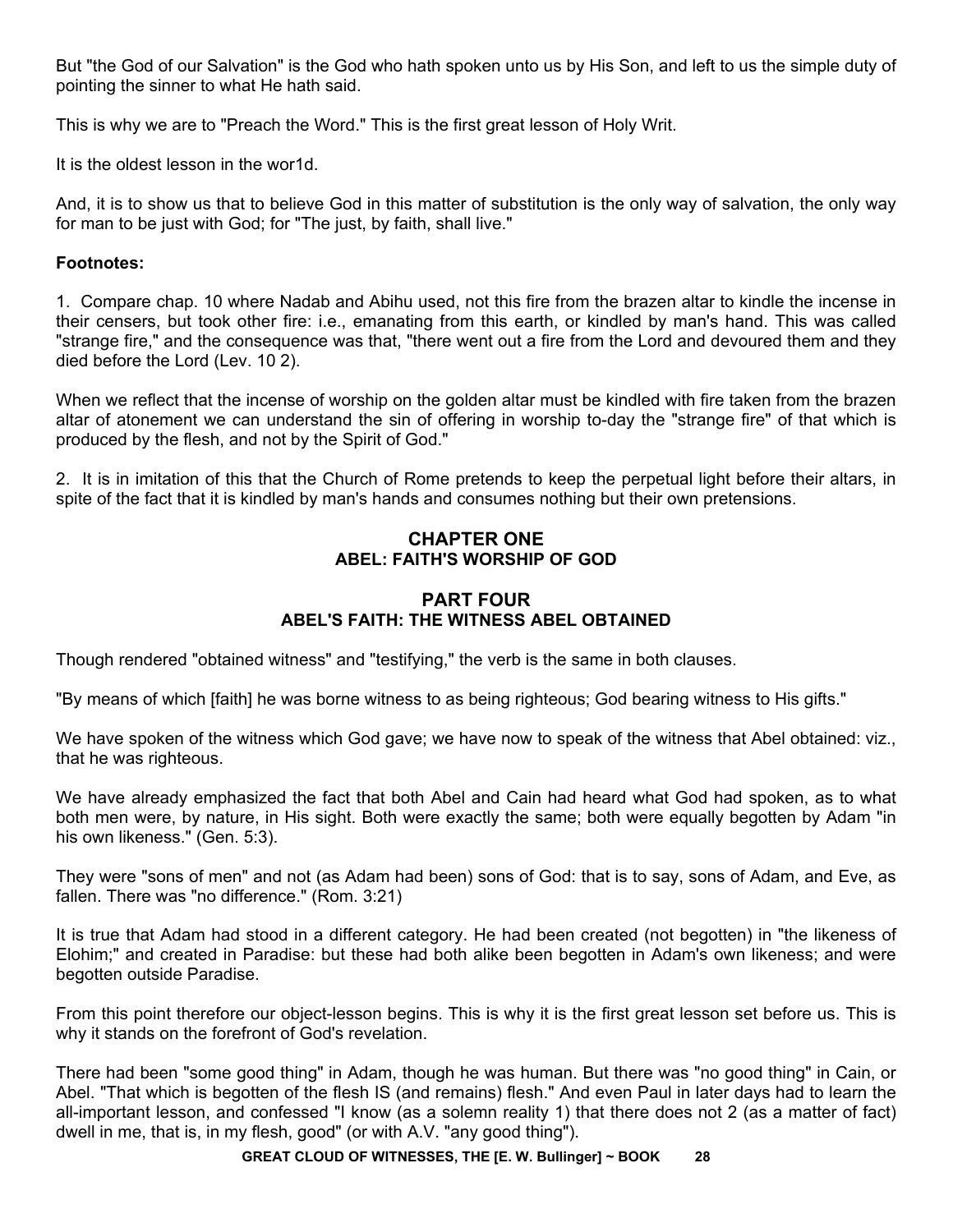Thus, boldly and plainly is man's gospel of humanity, and the "Divine immanence" in man, set aside as having no part or place in God's sight.

All who are born in the fallen likeness of our first fallen parents, are born with "no good thing abiding in them."

It is not a question here, or indeed elsewhere, about what man has done. It is wholly and altogether a question only of what man IS.

The most ungodly man that ever lived will regret, and repent, and be very sorry for many things he has done, or left undone. The vast majority, to-day, will own that they are sinners.

But, this is only a very small part of the whole matter; so small as to be hardly a part at all.

It is an ancient Pagan confession to say "humanum est errare," "it is human to err." It is equally human to regret it.

But, here, it is a question NOT of what man had done. Very probably both Cain and Abel had sinned, but it was a question of what they WERE, by nature.

As it was with Isaiah, when he saw himself in the presence of God, and in the presence of all that was thrice "Holy"; so it will ever be with all who thus become acquainted with the true character of their human nature. Isaiah's words were **"I AM** undone." It was not like our "general confession": "We have left undone those things we ought to have done, and we have done those things which we ought not to have done."

There may be all this and more; but there is something behind, and something beneath, and something far beyond all this, and that is:

#### **"THERE IS NO HEALTH IN US"**

This is the confession that, we are not only lost sinners; but that we are fallen creatures.

We are not only "sons of men," begotten by Adam, but we are born of Eve. She it was who was in the Transgression. Adam was not (I Tim. 2:13, 14).

So that we are doubly ruined: ruined sinners, and ruined creatures. Ruined, not because of what we have DONE, but because of what we ARE.

If we had never done anything, good, bad, or indifferent, we should still have no right to re-enter the garden, or to go into the presence of God. We should have no "right to the tree of life," but should be subject to death. We should still need at least a forensic righteousness: that is to say, we should need to be acquitted; to be pronounced "not guilty;" and to be put into a position where our sins would not be imputed to us (Ps. 32:1, 2).

But this is, surely, very different from having a Divine righteousness imputed to us!

The one is negative, and the other is positive.

What we have to ask is: Was the righteousness of Abel the same as that of Abraham's? We read that Lot was "a righteous man" (I Pet. ii. 7, 8), and yet he is not included in this chapter.

Abraham himself, from the time of his call in Gen xii., was surely, as righteous as Lot who left him and went toward Sodom. Surely he was, like Abel, forensically, that is, judicially acquitted. In Gen. 13 God made him further promises, and in Gen. 14 God had been with him, prospered him, and sent Melchisedek to bless him. But it is not till Gen. 15 that we read of a very different righteousness, which was imputed to him.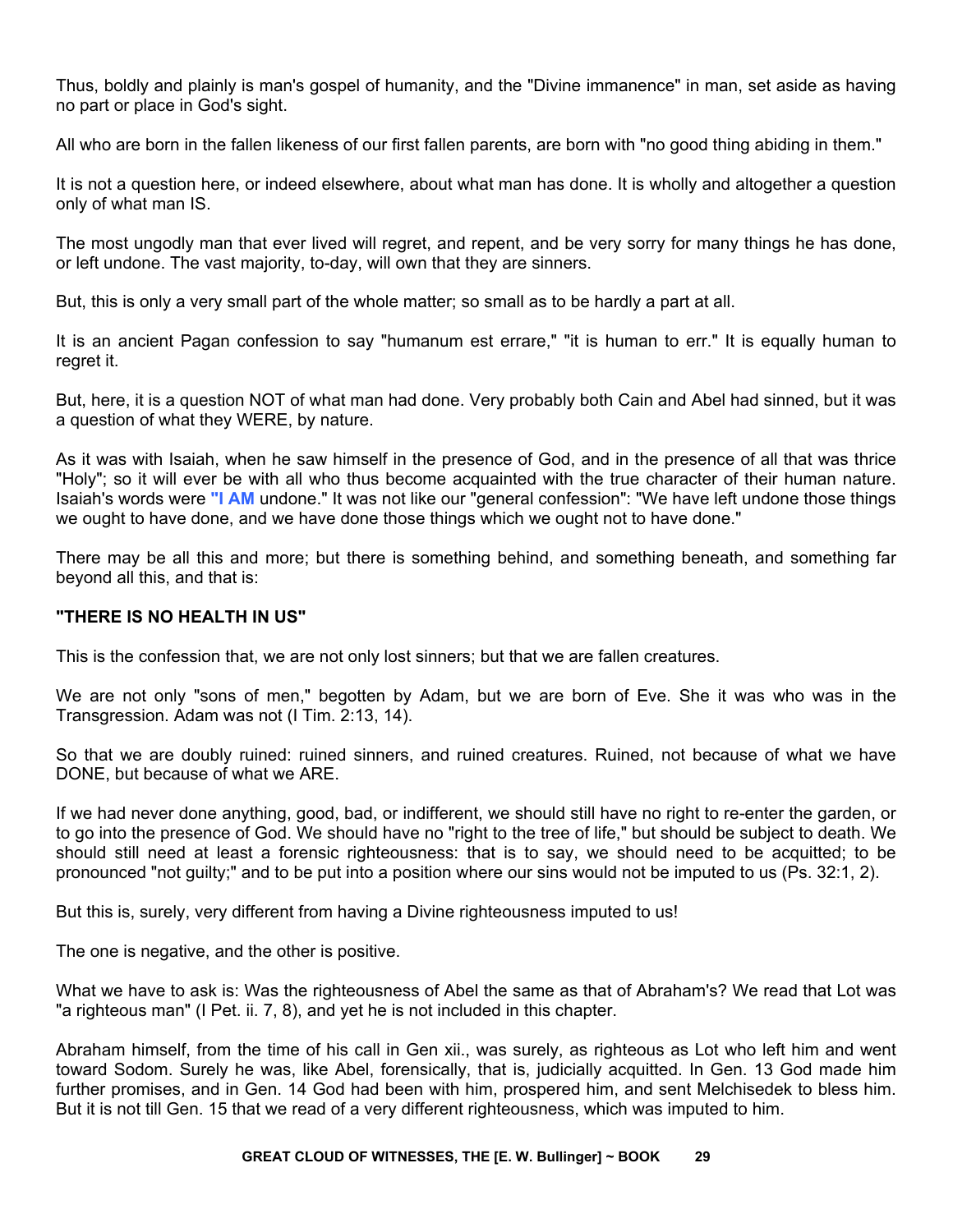This was no mere negative blessing of non imputation of sin. It was no mere pronouncement of "not guilty," but it was the positive reckoning to Abraham, as actually having righteousness imputed to him.

It was on the occasion of God making a further promise of a son, in his old age, and under very special circumstances, which were all contrary not only to reason, or to sight, but to all the laws of nature.

THEN, it is written, "Abraham believed God, and it was imputed to him for righteousness." What this meant for Abraham in the way of blessing in God's sight we are not told. But it must have been a distinct advance in Divine favor; and it accounts for much that we read of Abraham which we do not find in the case of others who are mentioned in this chapter.

This positive reckoning of righteousness is revealed only in connection with Christ in the Gospel. This is why Paul announces his readiness to preach this good news in Rome.

For this readiness to announce this good news he adduces four reasons: each introduced by the word for:

1. FOR I am not ashamed of the Gospel.

2. FOR this reason: It is the power of God unto salvation to every one who believes God.

3. FOR this further reason: viz, that in this Gospel a righteousness is revealed "from faith to faith": i.e., God has made fresh revelations for the objects of man's faith; and has revealed how man may not only be acquitted but justified.

4. FOR, the conclusive reason which constitutes this as being such good news: that, not only is a righteousness from God revealed, but wrath from God is revealed also, from which this gospel brings the good news of complete deliverance.

This is a3 righteousness revealed in the Gospel. It is more than a forensic righteousness. It is something given and received by imputation on the principle of faith. And it is this righteousness, which is imputed to believers now. It is not God's attribute of righteousness; nor is it His acting in conformity with that attribute; but, it is something which He imputes or reckons to the believer. In other words, it is imputed righteousness.

In Rom. 3:25, 26, we find both aspects of the word righteousness, with reference (1) to the time past (in the Old Testament), and (2) now "at this time" (in the Gospel).

(1). As to the time past, God was acting righteously in passing over sins, in His forbearing grace, i.e., in judicially acquitting those who believed Him when He spoke at sundry times and in divers manners."

(2). As to the present, "at this time." He declares that He is equally just in justifying: i.e., in actually imputing righteousness to him who believeth in Jesus;" who believeth what He has made known about the Saviour.

Hence in 2 Cor. 5:21, we advance to a further revelation, viz., that those who believe God now in what He has revealed of Christ are made Divinely righteous in Him.

Therefore to believe God in what He says now, in His Gospel, concerning His Son, is not only to be saved from wrath by His power, not only to be acquitted as "not guilty" but to be accounted as positively righteous, by His grace.

Romans 4 is therefore a distinct advance in the argument and treats of this imputed righteousness.

But all is by faith; i.e., by believing what God has revealed.

Abel believed God, and he was judicially acquitted. God bore witness to his gifts by accepting the death of the substituted lamb, instead of the death, which Abel deserved as a sinner. Hence Abel was righteous; and stood judicially acquitted before God.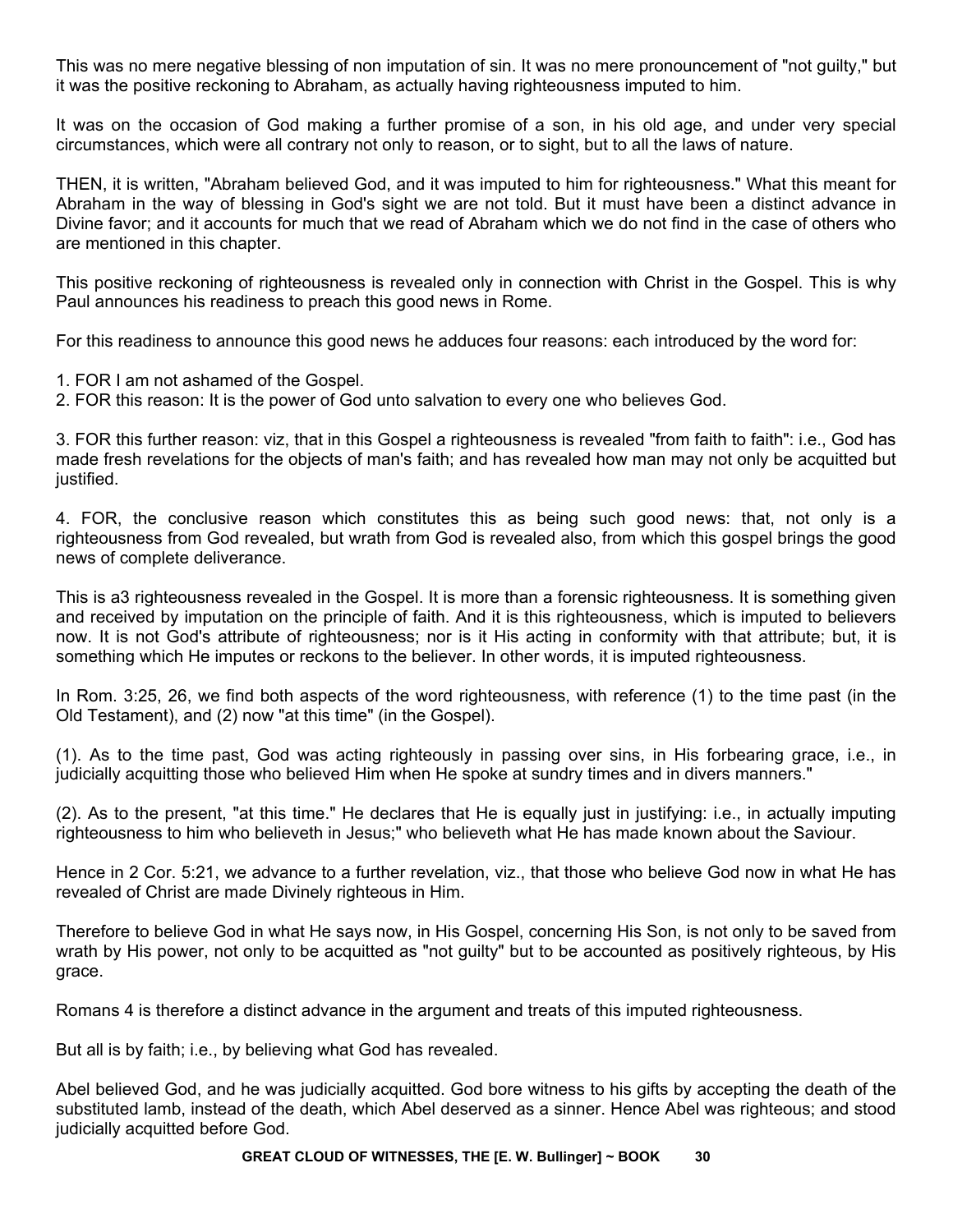But this brings us to a further question, as interesting as it is important. Why is this righteousness, whether forensic or imputed, all made to depend on our believing what God says? Why was not some other condition laid down by God? Out of all the many things which God might have required of man, why is "faith" singled out as the one and only ground of justification, and this, for all time, from that day till now? Is not this question worth asking?

From Gen. 4 we see the condition in action; and in the Epistle to the Romans we see it stated and defined Moreover a reason is given that "it is of faith that it might be by grace," but nowhere is any explanation given as to why it should be so, and why faith should be the reason why man should be either judicially acquitted of his sin; or why Divine righteousness should be imputed and reckoned to him.

**THE EXPLANATION is not given in so many words; but it is placed very clearly before us on the opening pages of the second, third and fourth chapters of Genesis.** 

Faith is made the condition, because unbelief was the cause of Man's Fall, of Sin's entrance, and of Death's appointment for man.

This lies on the surface of the history.

Eve fell by not believing what God had said. She tampered with the words which God had spoken.

She dealt with those words in the only three ways in which man can deal deceitfully with them.

(1) She omitted the word "freely" in Gen. 3:1 (See Gen 2:16).

(2) She added the sentence "neither shall ye touch it" in Gen 3:3. (See Gen. 2:17).

(3) She altered the certainty "thou shalt surely die," (Gen. 2:17), into the contingency "lest ye die." (Gen. 3: 3).

Satan's two assurances,

"Ye shall not surely die,"

"Ye shall be as God," were believed; and God's words, having been omitted, added to and altered, were in the end not believed.

Thus, by believing Satan's words, was sin brought into the world, "and death by sin." Hence, only by believing God, can man regain life, and sin be put away.

(1) Only by believing God in what He has thus revealed about man himself, can the sinner be acquitted, and pronounced "not guilty," and, in this sense (forensically) righteous.

(2) Only by believing God in what He has revealed concerning Christ, can man be reckoned as being actually righteous, in Christ, and as having a divine righteousness actually imputed to him.

**This is THE REASON WHY** believing what God says is made to be one necessary condition of justification.

Man MUST BELIEVE GOD in what He says in His Word; and he must believe ALL that God says.

In what sharp contrast does this set all that goes to make up religion! Religion occupies man entirely with himself: with what he has done, with what he can do. and with what he must do. God would occupy man with HIMSELF, and with what He has said.

This it is which gives its character to all "religion" in the present day; "Man's Day." Man is exalted, and God set aside. Man's doings are substituted for man's believing. This is why, on all hands, man's words are substituted for God's words. And as the importance of man's works increases in his estimation, so God's Word decreases.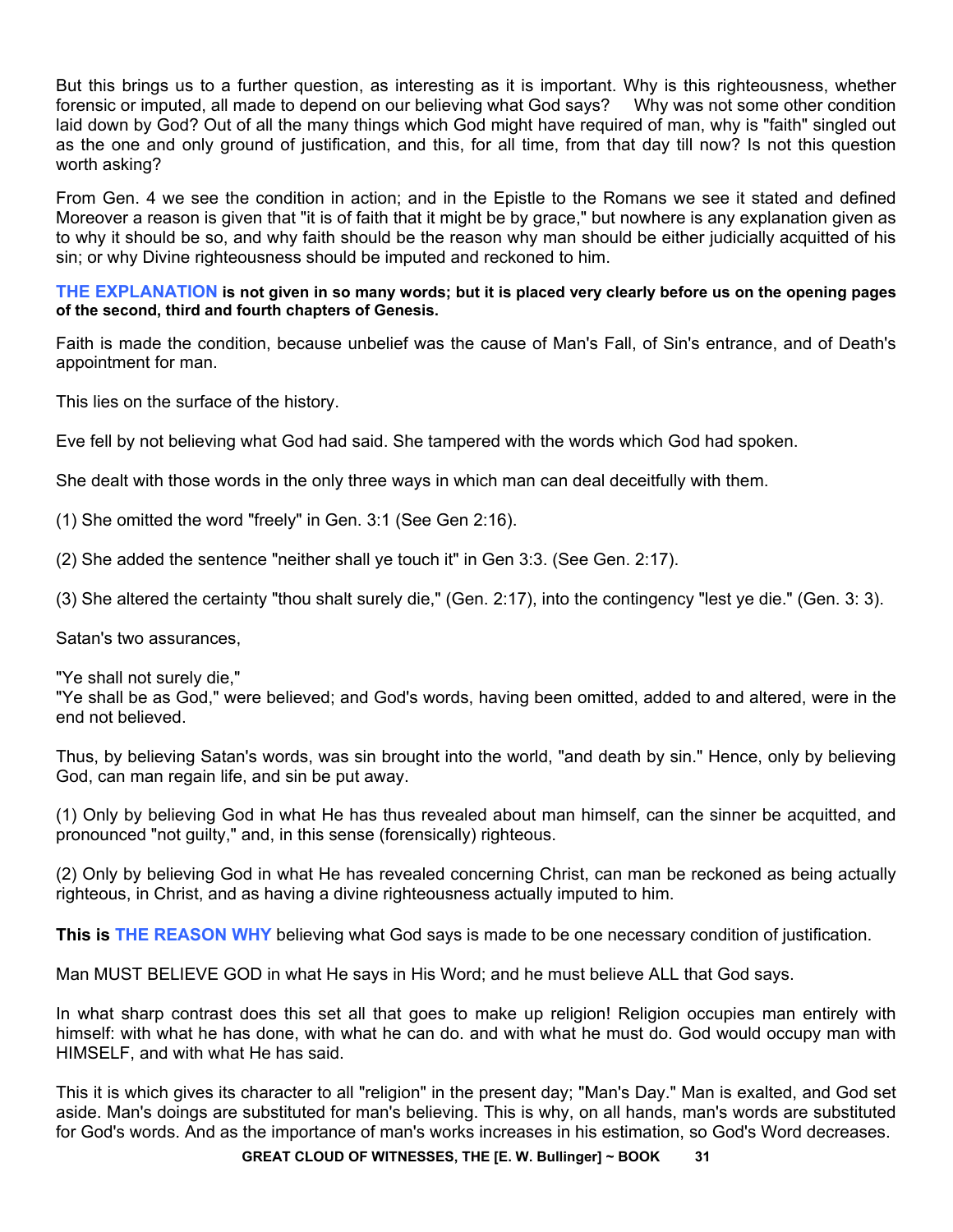This is why, in the religious world the two great questions which occupy man are: (1) what he must do to be righteous, and (2) what he must do to be holy. It is all "DOING," from first to last, instead of believing God.

But the modern, social gospel of humanity is the gospel of the Old Serpent. It is based on faith indeed; but it is faith in the devil's two lies

"Ye shall be as God" "Ye shall not surely die."

So subtle is the poison of the Old Serpent, that not only does man, to day, in this his "new theology" not believe God's words; but he does not believe in God's Word. This is why he puts forth his utmost efforts to get rid of all that is supernatural in the Scriptures of truth.

Here God steps in with His irreversible decree. He lays down the one indispensable condition on which He will ever have any respect to man's doings: or alter His sentence of death on account of man's own self-undoing.

## **MAN MUST BELIEVE GOD**

Here, in Abel's faith, we have the Way back to God's favour unalterably laid down at the fountain-head of God's revelation of Himself, and of humanity.

The only way of access to God is "by faith," i.e, by believing what He has said.

Whosoever does that; and takes that first simple step, stands judicially acquitted, as Abel stood.

Whosoever believes what God has further promised, in, by, and through Christ, "his faith is counted (reckoned, and imputed) to him for righteousness," as it was to Abraham. "Now, it was not written for his sake alone, that it was imputed to him; but FOR US ALSO, to whom it shall be imputed if we believe in Him that raised Jesus our Lord from the dead, who was delivered on account of our offences, and raised on account of our justifying." (Rom.4:22-25).

Abraham and David believed God concerning His promises in Christ. Hence it is written that righteousness was imputed to them (Gen. 15:6 and Rom. 4:3); Ps. 32:2 and Rom. 4:6). God preached, before, the Gospel unto Abraham (Gal. 3:8), David spake of Christ (Acts 2:31); and both believed God.

#### **DO WE?**

Do we believe what God has said about ourselves as ruined creatures; and, are we thus pronounced righteous being judicially acquitted?

And, do we go on to believe all that God has said about His promises in Christ, as risen from the dead? and are we thus justified on that account, our faith being reckoned to us for righteousness, yea, a Divine righteousness which is imputed and reckoned to us, so that we are made Divinely righteous in Christ?

These are the questions, which are solved by the consideration of Abel's faith. It leads us on from "nonimputation of sin," to the imputation of righteousness.

It takes us beyond the doctrine of substitution; beyond the sacrifice of an animal for man's sin; and leads the sinner, into the far higher doctrine of his identification, as a saint with Christ.

The one remaining question is: Do we go on "from faith to faith?" (Rom. 1:16, 17).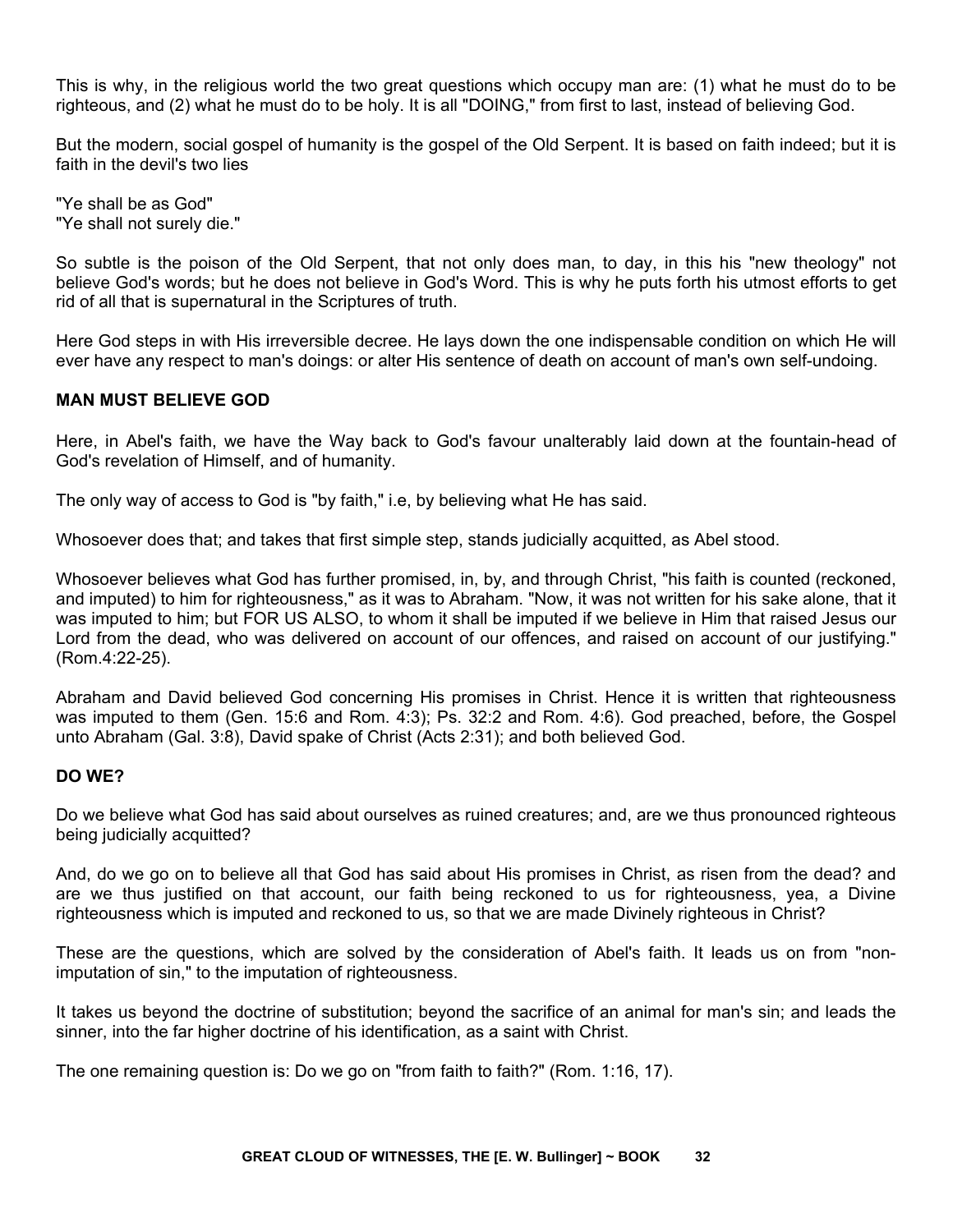Abraham went on. In Gen. 12, 13, and 14 he believed God in many things about himself. But in Gen. 15 he went on from faith to faith. He believed God, in another thing: viz., about the promised Seed! It was this faith that was imputed to him for righteousness. Do we thus go on to believe God?

We may believe what He has revealed of Christ in Romans, Corinthians, and Galatians but, do we go on "from faith to faith," and believe God in what He afterwards revealed concerning Christ in Ephesians. Philippians and Colossians, and thus "give glory to God"?

Is not all this something far beyond mere theological reasonings and scholastic arguments as to what is "the righteousness of God?"4 and about the "law-keeping righteousness of Christ," which were very rife among Brethren a few years ago? Those controversies created much bitterness, and left much confusion behind. But, our subject takes us far beyond all this and reveals to us the blessed fact that Christ Himself, in all that He IS, and HAS, and HAS DONE, is, of God, made unto us who believe Him, **"RIGHTEOUSNESS"**

Instead of rejoicing in this blessed fact, and praising God for all the great things He has done for us, many of His children are engaged in a kind of post mortem controversy; and are dissecting Christ's life and sufferings. Hence, instead of "holding the Head" and living in the "bond of peace," they are biting, rending and devouring each other, the "members."

Oh that we may go on "from faith to faith," and believe God in all that He reveals to us as to our identification with Christ, in having His righteousness, His holiness, His perfections, reckoned to us; and all of His boundless grace!

#### **Footnotes:**

1. The verb is oida and it means to know, as a matter of absolute knowledge. Not ginosko, to get to know, by effort or experience.

2. The negative is ouk and denies objectively and absolutely, as a matter of fact. It is not mç which denies subjectively, and hypothetically. Moreover, the negative ouk here, is connected with the verb "dwell," and not with the noun "good": "There does not DWELL any good"; not "there dwells not good (or any) good."

3. There is no article here, in the Greek.

4. As though the definite article were used in the Greek of Rom. 1:17 and 2 Cor. 5:21.

## **CHAPTER ONE ABEL: FAITH'S WORSHIP OF GOD**

# **PART FIVE "THE BLOOD OF ABEL" AND "THE WAY OF CAIN"**

We have seen, in our last chapter, why Faith, i.e., believing what is heard from God, is the only ground of acceptance with God, and the only ground of being judicially acquitted in His sight.

The blood of Abel yet speaks to us.

This is the last of these Divine words written for our learning concerning Abel.

## **"HIS BLOOD YET SPEAKETH"**

This is not the crying of his blood to God. This is the speaking of his faith to us. "By it (i.e., by this faith) though he is dead he continues to speak" (v.4).

**GREAT CLOUD OF WITNESSES, THE [E. W. Bullinger] ~ BOOK 33**  The cry of his blood from the ground was for vengeance on Cain (mentioned in Gen. 4:10).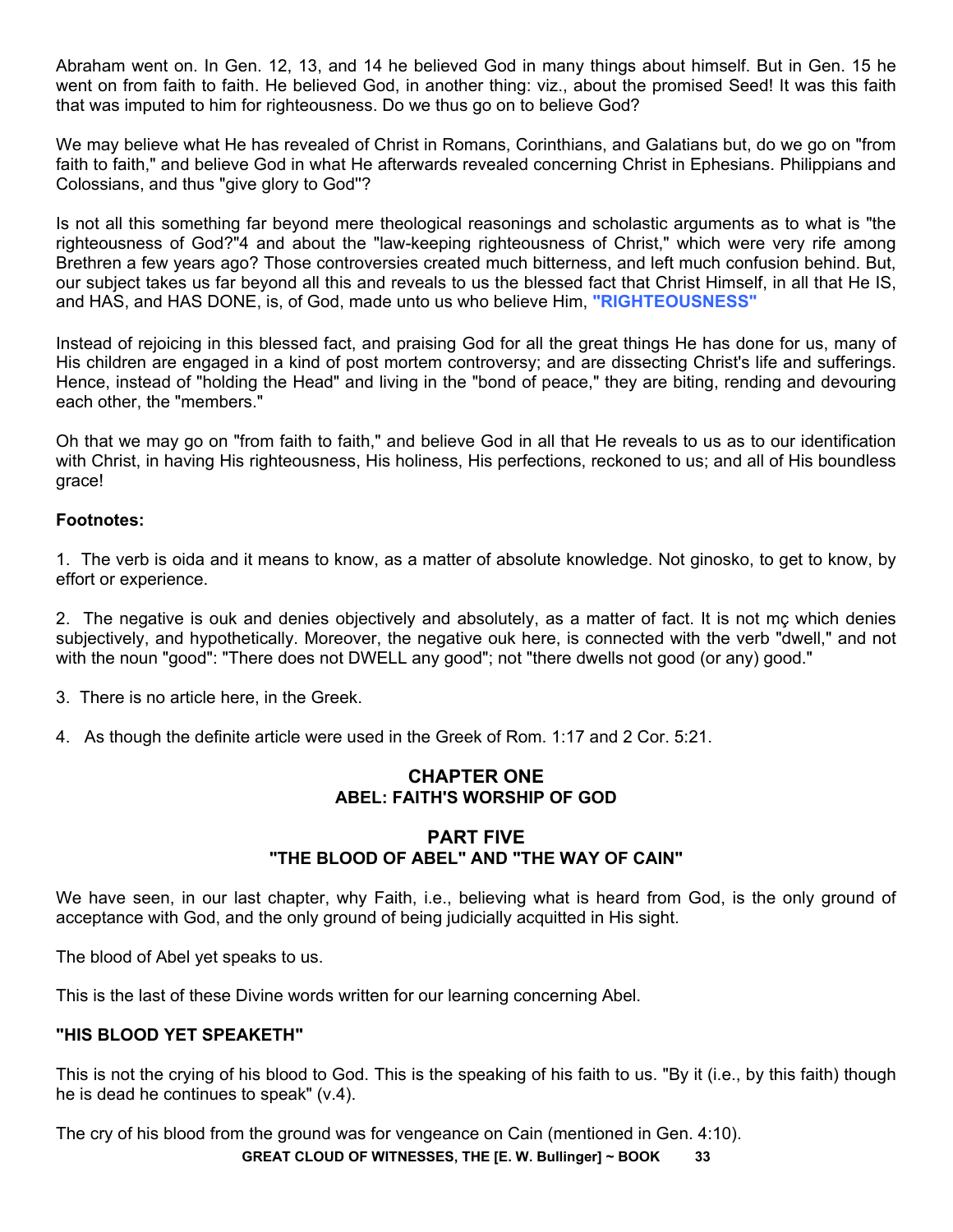This, is a speaking, in the Scriptures, for our learning.

His faith speaks to us today. "It" tells us that it is not something else as a substitute for faith: "it" tells us that it is not something in addition to faith.

It is not works. It is not feelings. It is not experiences. It is not repentance. It is not love. But it is faith and faith only.

It is not reasoning, or intellectual assent to something about God. But it is believing what He has told me about myself, not only as a ruined sinner but as a ruined creature; not only about what I have done. but what I am. It is believing what He has told me about Christ, the Saviour Whom He has provided, and anointed, and given and sent; and that this Saviour is able to save.

Faith has to do with what we hear from God; not with what we feel in ourselves. Our feelings do not connect us with God, but only with ourselves. Whatever they may be, they do not affect our relation with God, or alter our standing before Him.

They are only human at the best. But, Faith is Divine and has to do with God.

Faith, of course, produces its own feelings, but only as its own precious fruit; but feelings will never produce faith. "Being justified by faith we have peace with God" (Rom. v. 1).

This "peace" is felt. It is the blessed feeling of "peace with God." But it comes from faith in what God has said; and not from any feeling that originates in ourselves.

Thus, the blood of Abel continues to speak to us, though Abel is dead.

But the blood of Christ speaks also. It speaks of "a better thing1 than that of Abel" (Heb. 12:24).

If Abel's blood cried for vengeance, Christ's blood speaks of peace.

If Abel's blood speaks of non-imputation of sin, Christ's blood speaks of the imputation of righteousness.

If Abel's blood speaks of judicial acquittal, Christ's blood speaks of a Divine justifying.

This, surely, is "a better thing."

Abel had to do only with a good thing -- the type, but we have to do with the "better thing" -- the antitype; we have that which the type prefigured, even the precious blood of Christ. If the former was able to procure a forensic righteousness, the latter is surely able to procure a righteousness which is Divine. Thus the faith of Abel continues to speak to us.

But Cain also speaks. He spoke to Abel. What he actually said seems to have dropped out of the primitive Hebrew Text. The Hebrew verb in Gen. iv. 8 is not "talked with" but "said," and ought to be followed by what he said. But the words having dropped out, the rendering "talked with" is only a make-shift due to the accident. Correctly rendered the printed Hebrew Text reads, "Cain said unto Abel his brother, and it came to pass, etc." In the A.V. there is a colon after the word "brother." In some of the MSS. there is a break; in others there are asterisks \* \* \* indicating the omission.

But the Samaritan Pentateuch, the Jerusalem Targum, the Septuagint, Syriac, and Vulgate versions contain the actual words, which originally stood in the primitive text.

What Cain "said unto Abel" was "Let us go into the field."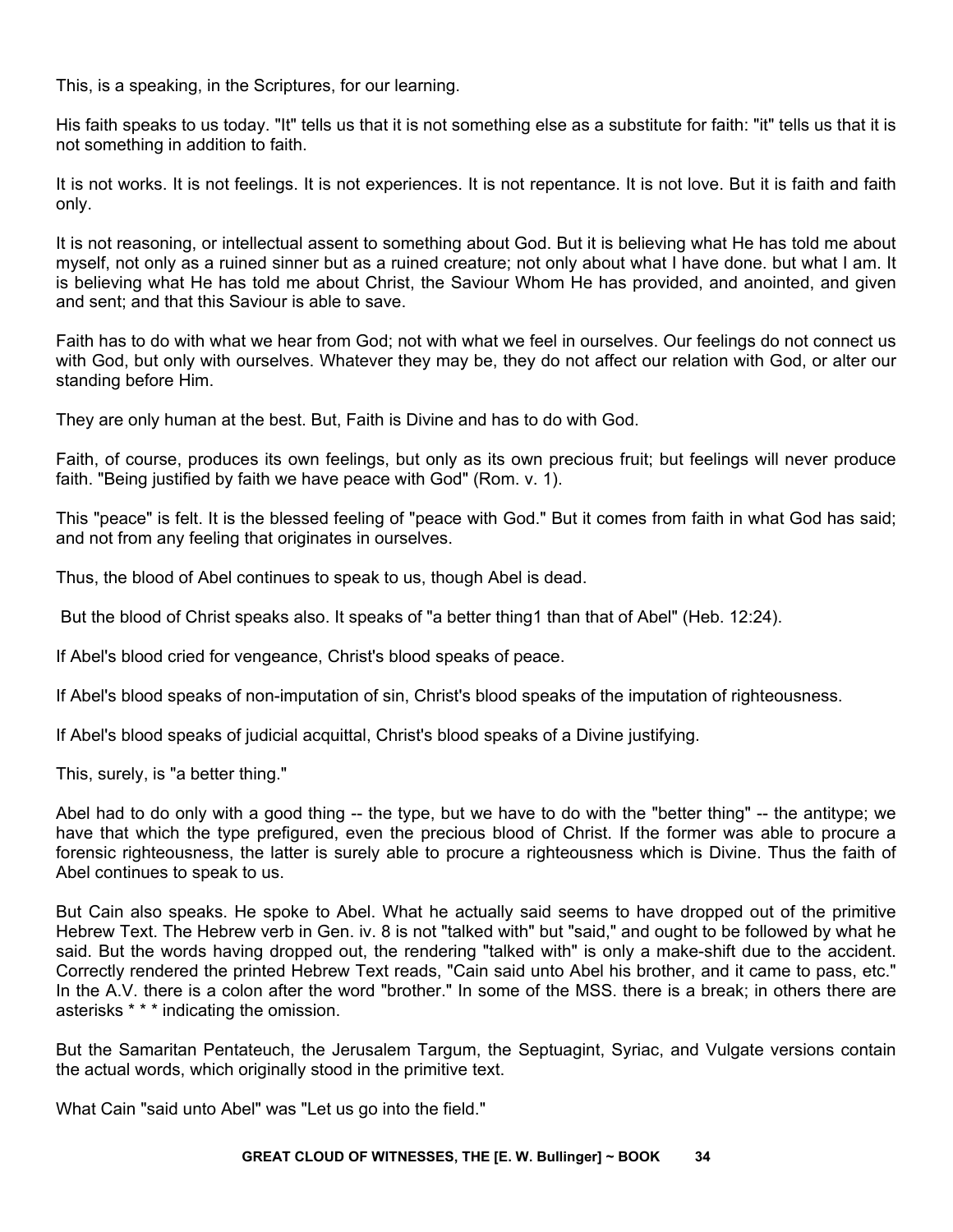It was part of Cain's plot, to get Abel to go alone with him into the field; and when there, together, "he rose up against him, and slew him." His words, and actions, show the deliberateness of his plans.

The carnal mind of a ruined creature at once displayed its enmity. "He was very wroth" when he saw that God did not accept his offering by consuming it with fire from heaven.

While Abel's faith filled Abel with peace, Cain's unbelief filled Cain with "wrath."

Here we have part of "the way of Cain." Here we have, on the forefront of the Bible, the manifestation of what "religion "really is.

Cain was a religious man. He came to worship Jehovah. He brought his gifts and his offering. He brought it "unto Jehovah." but his works were evil; and he slew his brother (I John 3:12).

This is the essence of all "religion" from that day to this.

This is "the way of Cain": and all who possess religion instead of Christ (Who is, in His own blessed Person, the essence and centre of true Christianity) are treading in that "way" today.

All religions are alike in this. And the "Christian Religion," as such, is no different in its spirit, and manifestations.

Speak of Christ, to anyone who has only "Religion," and at once his countenance will fall, as Cain's did (Gen. 4:5).

But, with Cain, the Lord at once put the matter on its true ground. "If thou doest well shalt thou not be accepted?" **(Gen. 4:7)** This is rendered in the Septuagint translation "if thou offer correctly."

This is what it means. "If Cain offered correctly;" (i.e. what God had told him, he would have done "well," and his offering would have been accepted.

There was "no difference" between the two men. All the difference lay in their offerings, which proved that the one believed God, and that the other did not.

Abel "did well" because he believed, and hence, obeyed God -- Cain did "not well;" because he did not offer correctly, though a sin-offering lay at the door ready to his hand.

He was without excuse.

Oh! How many millions have since trodden "the way of Cain."

They are like Paul himself, who at the very time when he was most religious was all the while "a blasphemer, and a persecutor, and injurious" (I Tim. 1:13): at the very time when he was as "touching the righteousness which is in the law blameless" he was "persecuting the Church." If any one ever had a standing in the flesh, and in religion, Paul could say "I more." (Phil. 3:4-7)

All such are like the Athenians who were "very religious" (Acts 17: 22 R.V. margin).

It is not a question of earnestness, or zeal, or even of sincerity. Sincerity will not help us, unless, what we sincerely believe, is what God has spoken.

Man, with all his religious zeal, loves to offer God something. As one once remarked, "It seems so mean" not to do so!

Hence it is that so many strive to present to God "the labor of their hands;" and, being ignorant of what God has said, or not believing it, their one great effort is not only to improve themselves but to improve the world.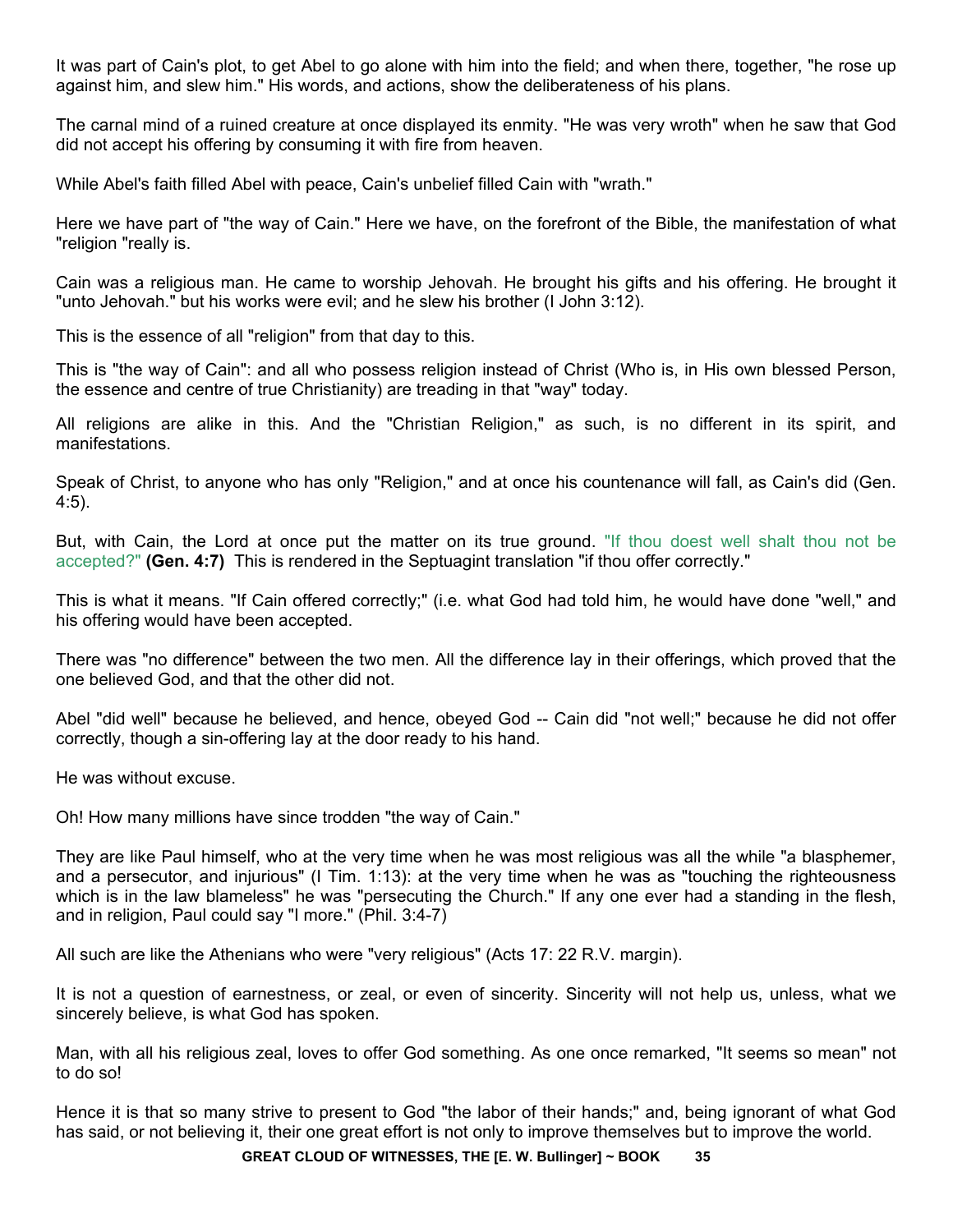They see that all is not what they would have it to be; but, instead of believing God as to His remedy for it, they seek to substitute their own.

Even where their religion includes a belief that Christ is coming again, they think the world is not yet good enough for that, being ignorant that God has said it is not yet bad enough for His judgment (2 Thes. 2:3).

Hence, man still treads today "the way of Cain," and follows him when he "went out from the presence of the Lord." (Gen. 4:16) Man cannot endure that presence. He seeks to get as "far off" from God as he possibly can (Eph. 2:13).

His one effort is to make that "far country" as delightful, and himself as happy, as possible. Like Cain, he builds his cities, and multiplies his luxuries.

The busy labors of "artificers in brass and iron" drown the cries of Abel's blood (Gen. 4:22).

The noisy handlers of "the harp and organ" stifle spiritual worship and drown the voice of Abel's faith (Gen. 4:21). So that man, today, is surfeited with music not only while he eats and drinks, but even while he worships!

Such is "the way of Cain." It is the way of persecution, but not of peace. It is "the way of religion" but not of Christ. It is the way of death, and not of life.

Yes, man, like Cain, is "very religious." But, notwithstanding all, the earth which Cain sought to beautify was stained with his brother's blood.

And, as then, so it is today, the world which the Churches are seeking to improve, is stained with the blood of Christ.

As the blood of Christ speaks of a better thing than that of Abel for the believer; so it speaks also of a more terrible vengeance for the unbeliever.

It is in the last Epistle in the Canon of the New Testament that we read of "the way of Cain," and it is there associated with " the error of Balaam," and "the gainsaying of Korah" (Jude 11).

This connection is full of significance. These three downward steps are thus put together for our comparison and contrast: and they speak to us, if we have ears to hear.

Unbelief characterizes all three.

The first is unbelief as to the WAY of access which God revealed: "the way of Cain."

The second is unbelief as to the WORKS of our lives which God requires: "the error of Balaam."

The third is unbelief as to the WORD which God has given: "the contradiction of Korah."

The first is necessarily followed by the second, and these are consummated by the third.

"The way of Cain" was not believing God's Word as to the way in which He would be worshipped (Gen. iv.).

"The error of Balaam" was despising God's Word, and following the counsel which Balaam gave, as to the idolatrous licentiousness of life, and the sin which brought down the plague and judgment of Baal-peor (Num. 25 and 31:16).

**GREAT CLOUD OF WITNESSES, THE [E. W. Bullinger] ~ BOOK 36**  "The gainsaying of Korah" was the contradiction of God's Word (Num. 16) The word rendered "gainsaying" (antilogia) means contradiction. And though connected with "the way of Cain" in Jude 11, it occurs three times